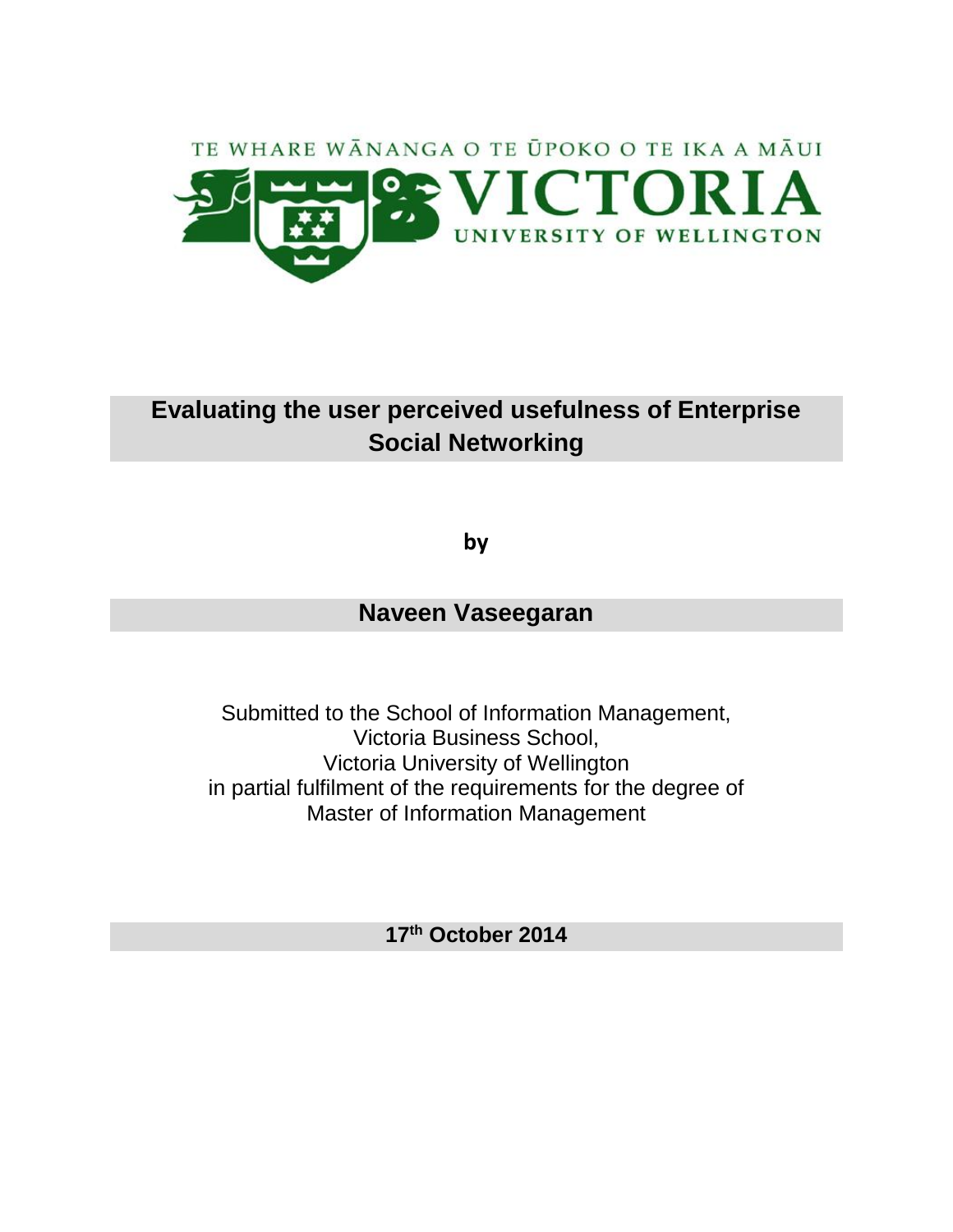# <span id="page-1-0"></span>**Table of Contents**

| 1                        |       |  |  |  |
|--------------------------|-------|--|--|--|
| $\overline{2}$           |       |  |  |  |
|                          | 2.1   |  |  |  |
|                          | 2.2   |  |  |  |
|                          | 2.2.1 |  |  |  |
|                          | 2.2.2 |  |  |  |
|                          | 2.2.3 |  |  |  |
|                          | 2.2.4 |  |  |  |
|                          | 2.2.5 |  |  |  |
|                          | 2.3   |  |  |  |
|                          | 2.3.1 |  |  |  |
|                          | 2.3.2 |  |  |  |
|                          | 2.3.3 |  |  |  |
|                          | 2.3.4 |  |  |  |
|                          | 2.4   |  |  |  |
|                          | 2.4.1 |  |  |  |
|                          | 2.4.2 |  |  |  |
|                          | 2.4.3 |  |  |  |
| 3                        |       |  |  |  |
|                          | 3.1   |  |  |  |
| 3.2<br>3.3<br>3.4<br>3.5 |       |  |  |  |
|                          |       |  |  |  |
|                          |       |  |  |  |
|                          |       |  |  |  |
|                          | 3.6   |  |  |  |
|                          | 3.6.1 |  |  |  |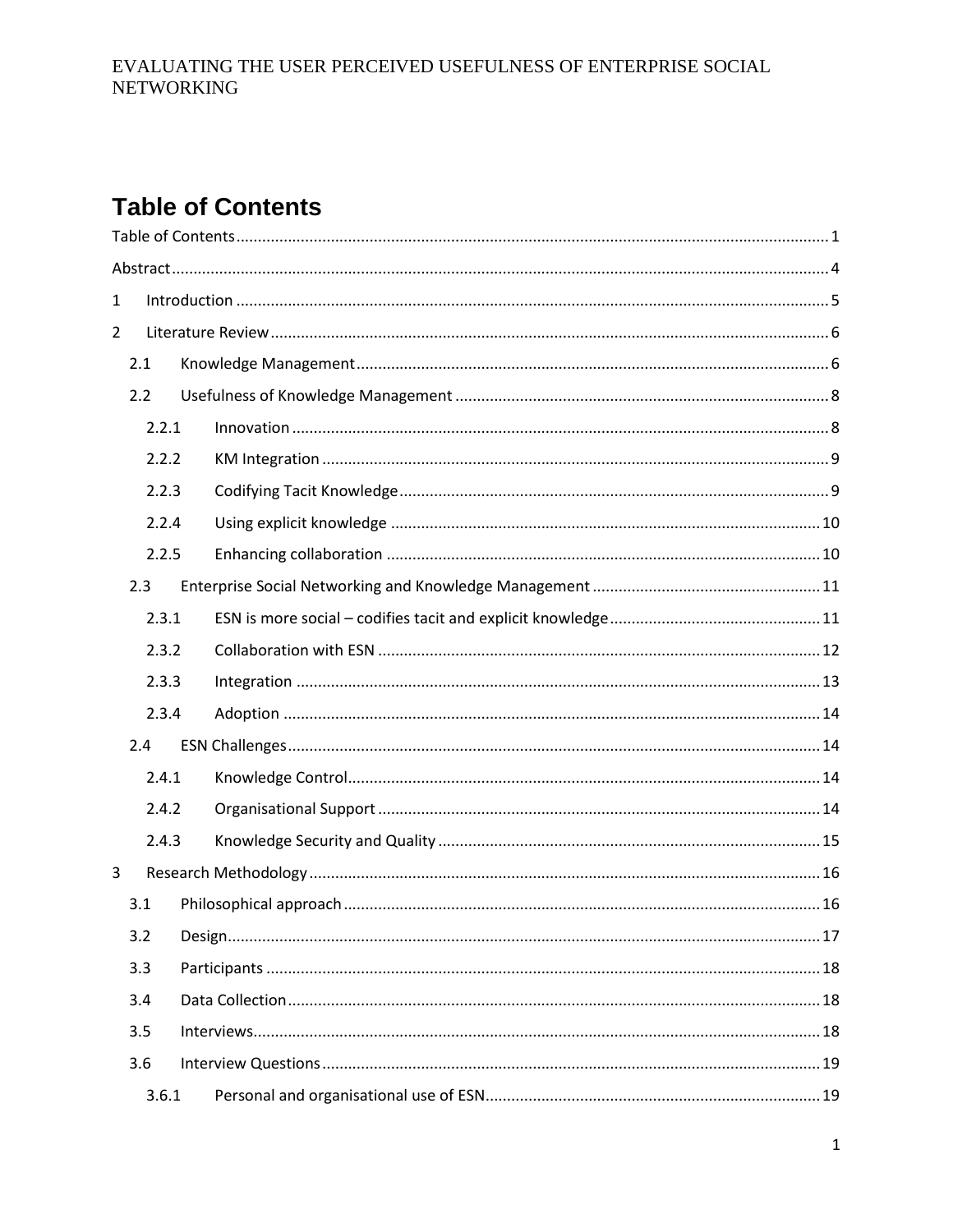| 3.6.2 |       |  |  |
|-------|-------|--|--|
| 3.6.3 |       |  |  |
|       | 3.6.4 |  |  |
|       | 3.7   |  |  |
| 4     |       |  |  |
|       | 4.1   |  |  |
|       | 4.2   |  |  |
|       | 4.2.1 |  |  |
|       | 4.2.2 |  |  |
|       | 4.2.3 |  |  |
|       | 4.2.4 |  |  |
|       | 4.3   |  |  |
|       | 4.4   |  |  |
|       | 4.5   |  |  |
| 5     |       |  |  |
|       | 5.1   |  |  |
|       | 5.1.1 |  |  |
|       | 5.1.2 |  |  |
|       | 5.1.3 |  |  |
|       | 5.1.4 |  |  |
|       | 5.2   |  |  |
|       | 5.2.1 |  |  |
|       | 5.2.2 |  |  |
|       | 5.2.3 |  |  |
|       | 5.2.4 |  |  |
| 6     |       |  |  |
|       | 6.1   |  |  |
|       | 6.2   |  |  |
|       | 6.3   |  |  |
| 7     |       |  |  |
|       |       |  |  |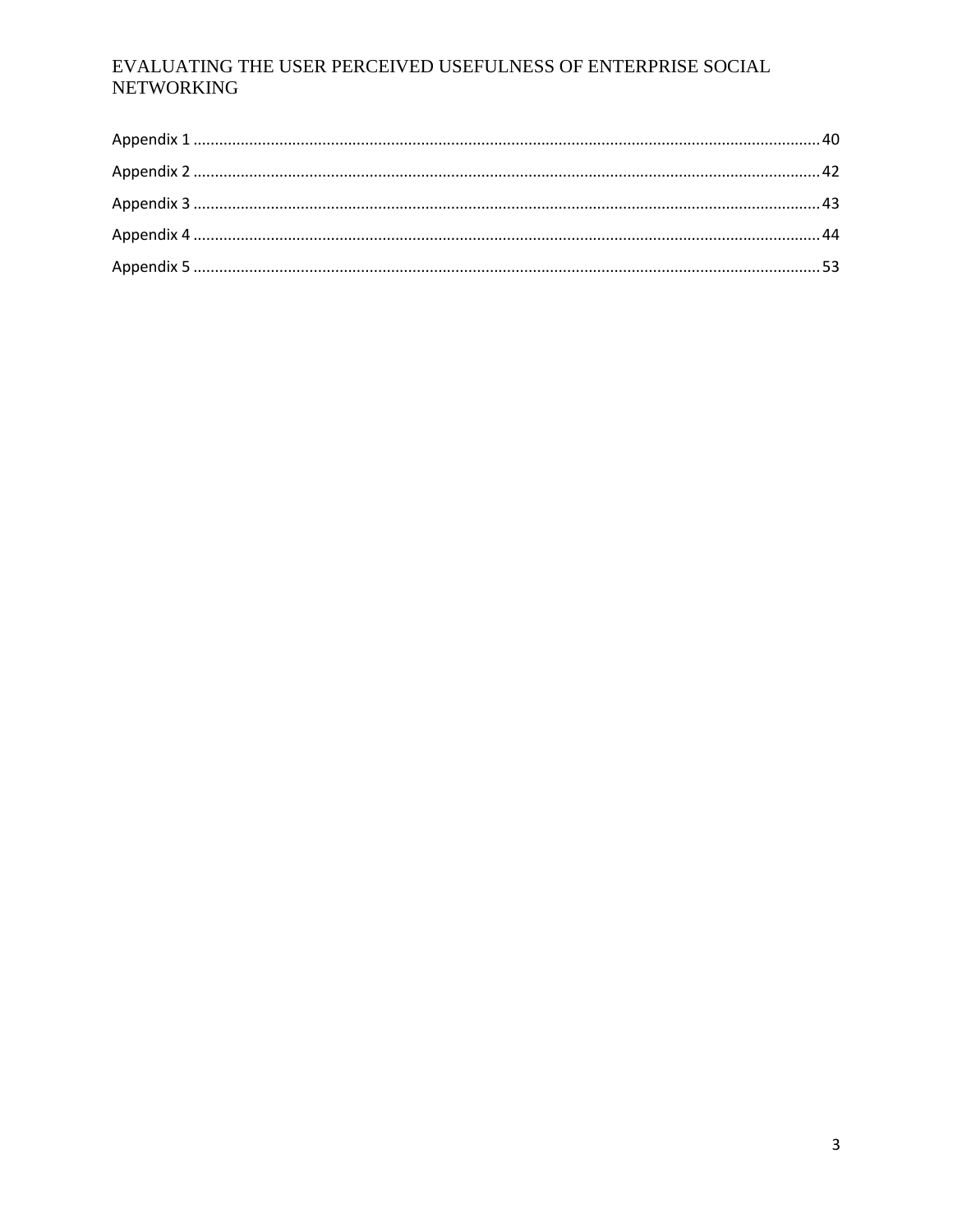# <span id="page-4-0"></span>**Abstract**

This paper aims to identify user perceived usefulness of enterprise social networking within the public and private sector of Wellington NZ. It aims at determining the specific factors that appeal to enterprise social networking users. This paper first outlines the global trend towards enterprise social networking based on academia and IT industry papers. It draws parallels between ESN and KM to better understand the unique attributes of ESN. In particular it brings to focus the social nature of ESN and the use of modern technologies that facilitate ease of use. It also highlights the community nature of ESN and its importance in managing knowledge security, quality, trust and sense of sharing. These dimensions help form the basis on which the interview questions are based. Anti- positivism philosophical approach is used to peer into user perceptions and make sense of the research findings.

Qualitative data shall be gathered through interviews. 7 participants will be involved in the interviews. Participants will be a mixture of MIM students and IT professionals employed within the private and public sector.

The outcome of this study is to better understand contemporary views on the topic and shape future direction in better dissemination of enterprise social networking in the local industry. The focus on what the user perceived usefulness of social networking within wellington will give insights into user adoption strategies for enterprise social networking.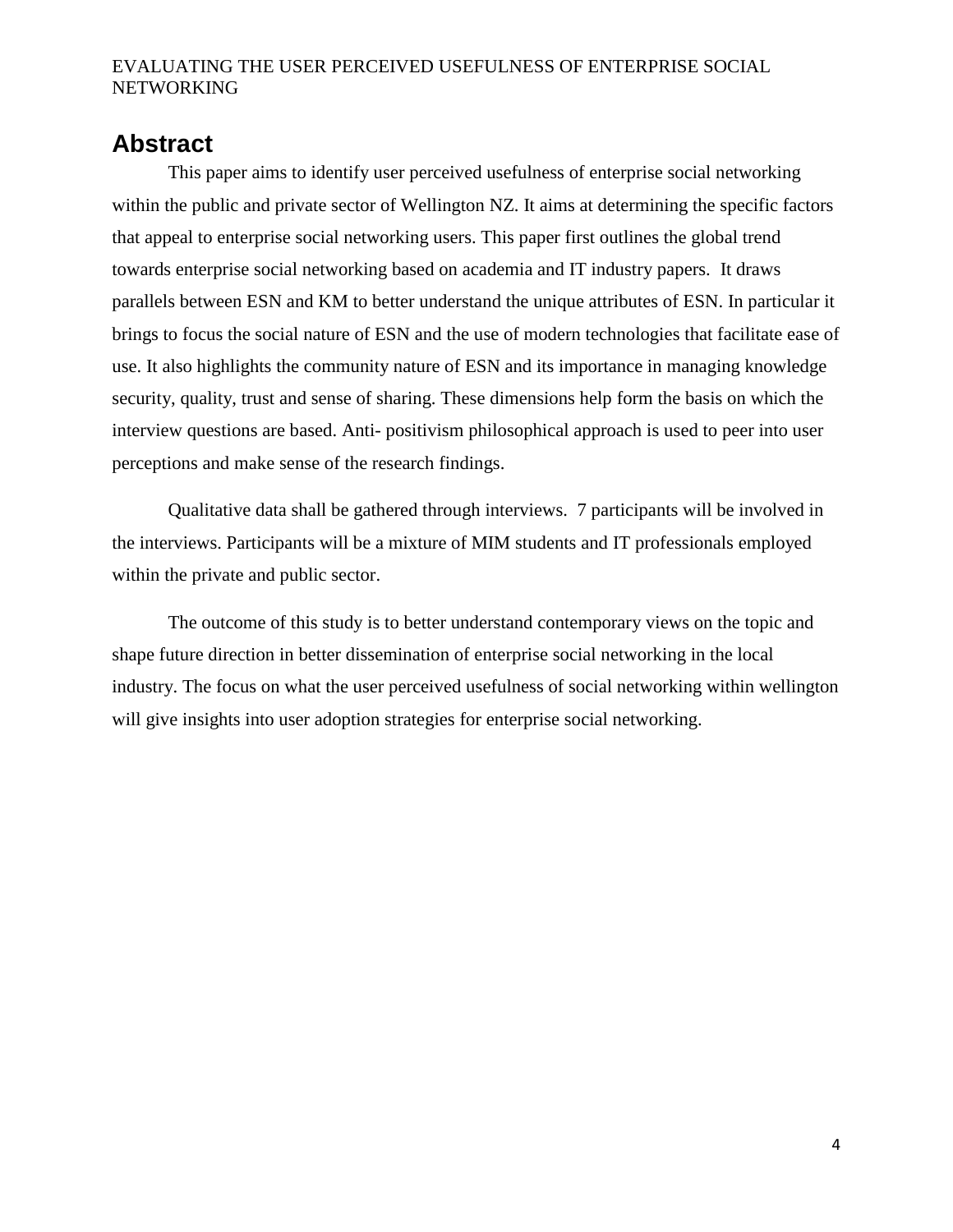# <span id="page-5-0"></span>**1 Introduction**

Social networking – a creation of the modern internet has permeated well into the way people live and conduct their daily lives both professionally and personally. It is quite common amongst Facebook users to decide where to meet up for a social event through Facebook collaboration tools like profile shout out, group messaging etc. LinkedIn another social networking tool, is used by professionals to showcase their skills, connect with professional forums and discuss, all in an effort to grow their career and knowledge base. Businesses often hire individuals via LinkedIn.

Social networking is influencing enterprise businesses in knowledge management (KM), evolving from traditional monolithic and centralised Information System (IS) implementations to more human and socially focused interactions (Riemer, Scifleet, & Reddig, 2012). Enterprise organisations have set up their own private social networking to stimulate knowledge sharing at a social level. This private social networking in the corporate environment is often termed as enterprise social networks (ESN). Modern ESN utilises Web 2.0 technologies to support a collage of social intranet tools like Wikipedia, blogs, discussion forums and instant messaging within the organisation (Faraj, Jarvenpaa, & Majchrzak, 2011). Advanced features include multimedia, user-tagging and user profiles. It is much more than just codifying tacit knowledge, it attempts to bring disparate communities within the organisation together. Culturally it also attempts to move away from a hierarchical organisation to a flat organisation where everyone's opinion is valued and taken note (DiMicco et al., 2008). Yammer a successful ESN tool has been adopted by over 200,000 companies worldwide, including a number of large scale organisations like Cap Gemini and Xerox (Yammer, 2014). Yammer allows corporate users to communicate socially and effectively across physical boundaries and facilitate open collaboration, listen to conversations that matter, find the right expertise for the task at hand and empowers the employee with a voice.

ESN has been described has the new generation of KM tools, an evolution from traditional KM with similarities and contrasting differences. To understand ESN, this paper will first define, and analyse KM. This will provide the theoretical underpinning with which ESN will be analysed, compared and critiqued.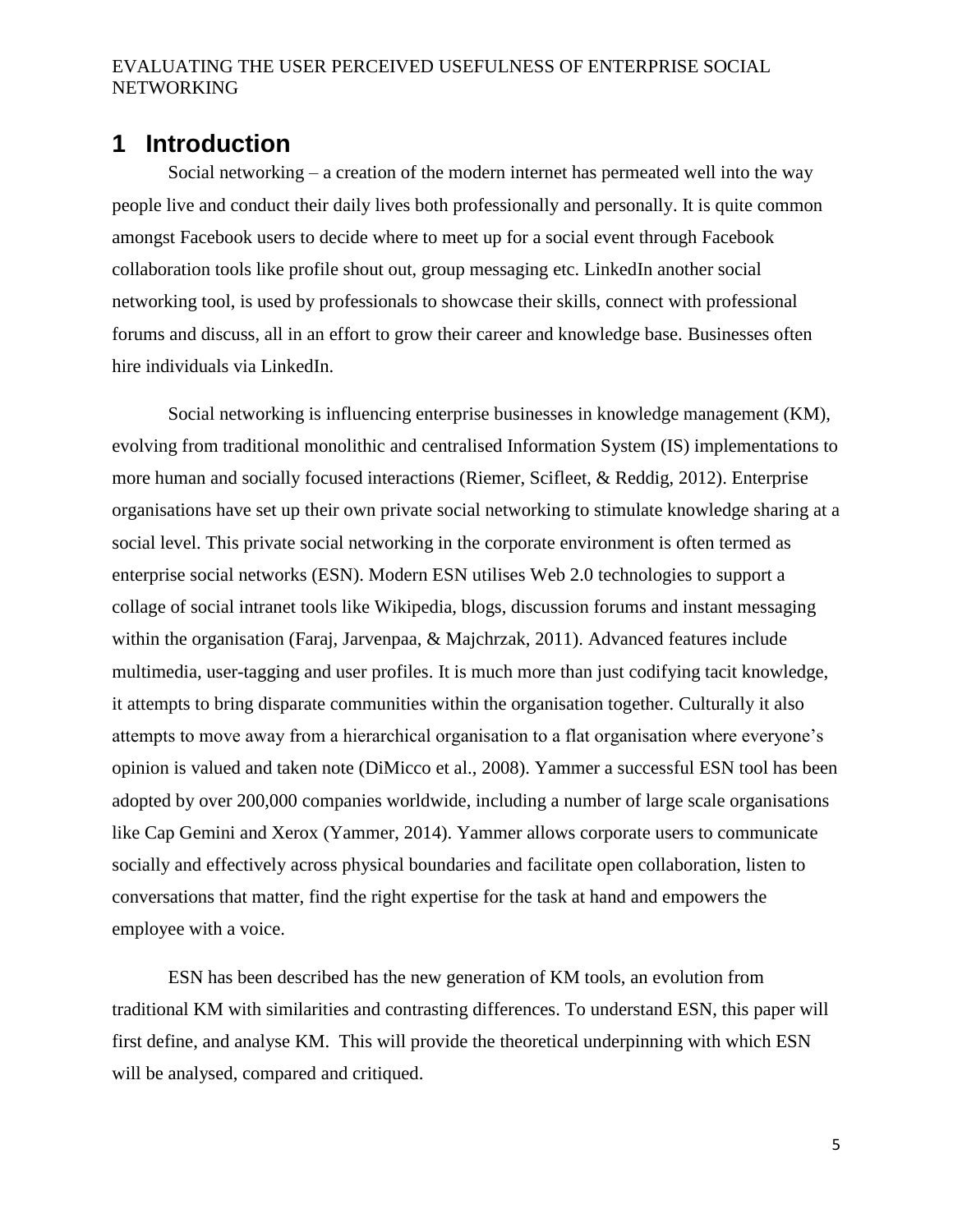The paper will then briefly discuss the research method selected for the project. Research will be conducted within the private and public sector IT Industry groups to understand the current perceived usefulness of enterprise social networking within Wellington. Interviews will be used to collect user perceptions. This will include: What is the local user perception on ESN? Is it a fad that will pass? Is it another piece of technology they have to get their head around? The results will be discussed and analysed to help understand the perceived organisational and user challenges to ESN. It is hoped that this new understanding may help in better dissemination of ESN in Wellington.

## <span id="page-6-0"></span>**2 Literature Review**

## <span id="page-6-1"></span>**2.1 Knowledge Management**

Knowledge Management (KM) has had long history and has existed in the form of apprenticeship, training, mentoring programs, team discussion sessions. However it was only the early 1990's KM was increasingly treated as a discipline (Nonaka, 1994).

Many definitions have been outlined to describe KM. Newman (1991) describes KM as a collection of processes that govern the creation, dissemination and utilisation of knowledge. Santosus and Surmacz (2001) suggest that KM generates value from knowledge based assets like human capital and knowledge repositories by sharing knowledge across the organisation and with other companies to help create best practices. Emery (1999) argues that the goal of KM is to manage data, information, and explicit knowledge while simultaneously leveraging and strengthening tacit knowledge through technology and KM practices.

Polanyi (1967) introduced the notion of tacit knowledge. It is knowledge that the employee holds implicitly and supplemented by experience. It cannot be easily transferred or codified. Explicit knowledge on the other hand can be easily codified and communicated (Alavi & Leidner, 2001). Zeleny (1987) proposed the knowledge hierarchy where, data is first translated to information and this information gradually turns to knowledge by 'making sense of' the data. Over time knowledge turns to wisdom. Under this hierarchy framework Zeleny (1987) argued that while organisations capture data and turn that to information it takes a whole new level of expertise and complexity to gain knowledge from that information.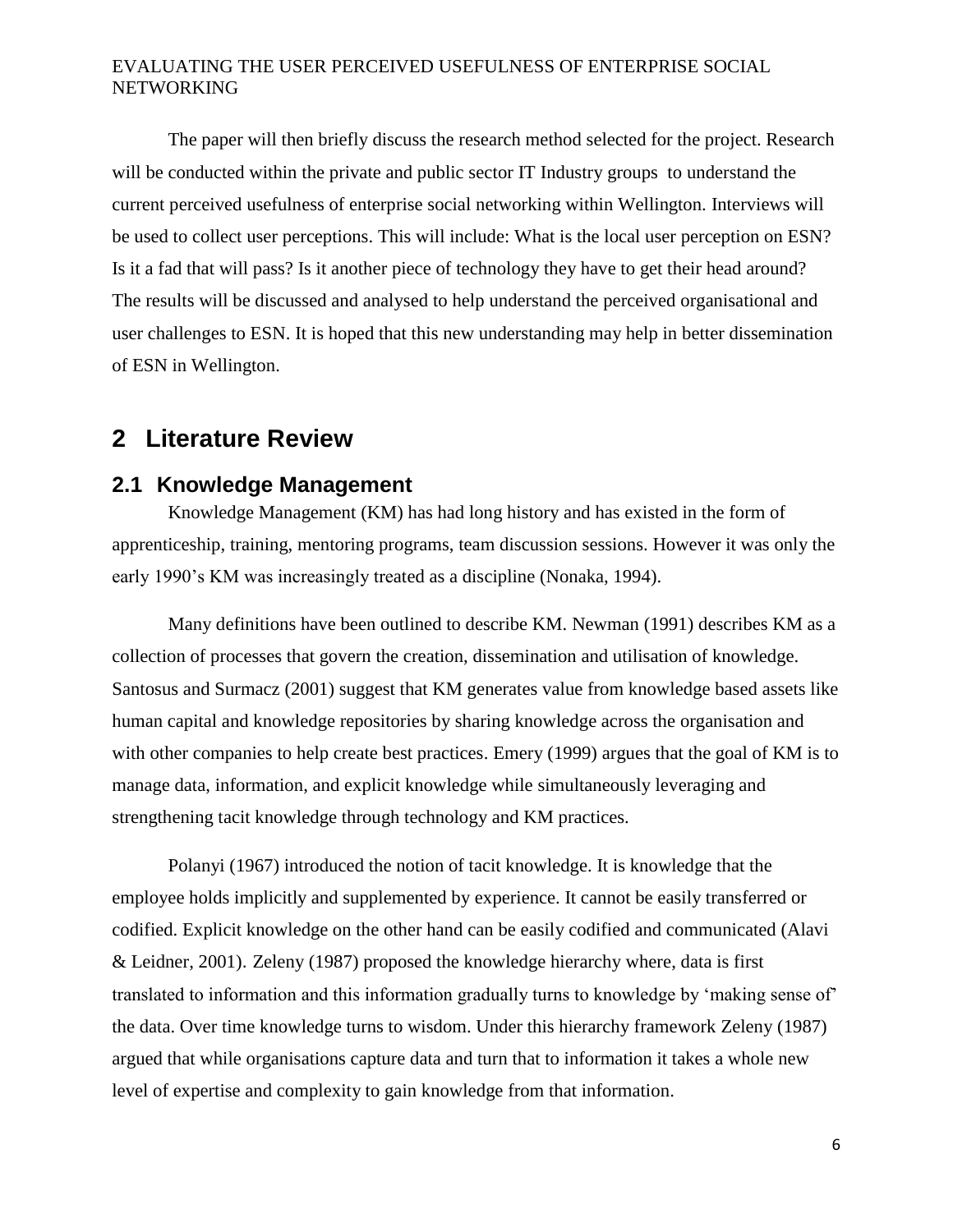However, Alavi and Leidner (2001) argue that the hierarchy from data to information to knowledge is inaccurate .They further argue that the distinguishing factor between the hierarchies is not found in the structure, content, interpretability or usefulness. They suggest that knowledge is information processed in the minds of individuals. It is cultivated through related facts, concepts, procedures, ideas, judgements and observations.

Nonaka (1994) took the idea of 'tacit knowledge' further and suggested that tacit knowledge needed to be codified to explicit knowledge. Nonaka and Takeuchi (1995) proposed the knowledge spiral Model (Fig 1.1). However it was argued the distinction between tacit and explicit knowledge was an over simplification (Serenko & Bontis, 2004).



**Fig 1.1 Knowledge Spiral Model (Nonaka & Takeuchi, 1995)**

In this model knowledge flows in a spiral cycle where tacit knowledge is extracted to become explicit knowledge and again gradually internalised to implicit knowledge. It is a selfgenerative process and aims to continually grow and increase the organisation's knowledge base by rooting a learning culture within the organisation. Fig 1.2 explains this notion succinctly.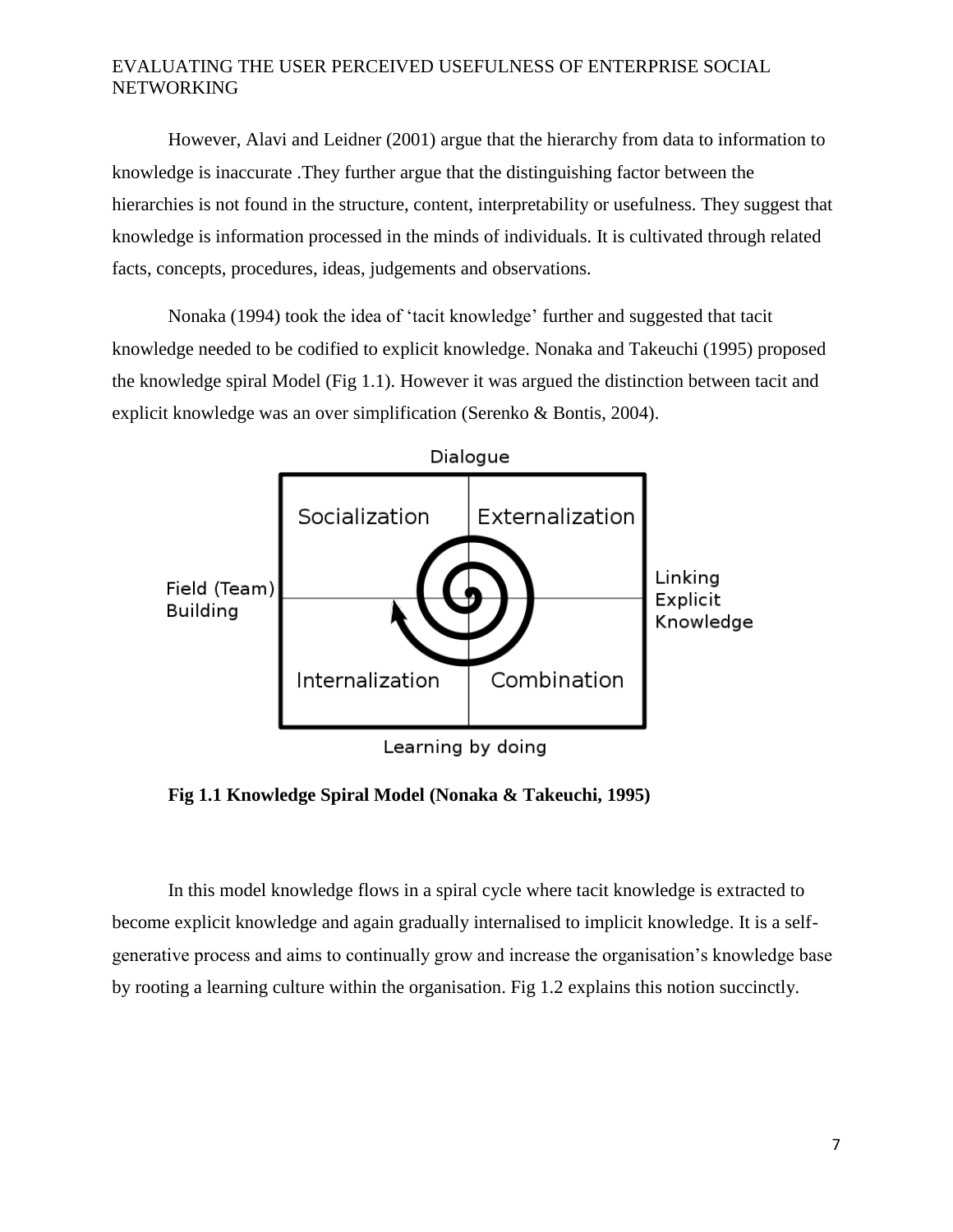|             |                           | TO                                                                                                                                                                                                                  |                                                                                                                                       |  |
|-------------|---------------------------|---------------------------------------------------------------------------------------------------------------------------------------------------------------------------------------------------------------------|---------------------------------------------------------------------------------------------------------------------------------------|--|
|             |                           | Tacit Knowledge                                                                                                                                                                                                     | <b>Explicit Knowledge</b>                                                                                                             |  |
|             | <b>Tacit</b><br>Knowledge | <b>SOCIALIZATION</b><br>Transferring tacit knowledge<br>through shared experiences,<br>apprenticeships, mentoring<br>relationships, on-the-job<br>training, "talking at the water<br>cooler"                        | <b>EXTERNALIZATION</b><br>Articulating and thereby<br>capturing tacit knowledge<br>through use of metaphors,<br>analogies, and models |  |
| <b>FROM</b> | Explicit<br>Knowledge     | <b>INTERNALIZATION</b><br>Converting explicit knowledge<br>into tacit knowledge; learning<br>by doing; studying previously<br>captured explicit knowledge<br>(manuals, documentation)<br>to gain technical know-how | <b>COMBINATION</b><br>Combining existing explicit<br>knowledge through exchange<br>and synthesis into new explicit<br>knowledge       |  |

**Fig 1.2 Knowledge conversion (Nonaka & Takeuchi, 1995)**

## <span id="page-8-0"></span>**2.2 Usefulness of Knowledge Management**

## <span id="page-8-1"></span>**2.2.1 Innovation**

Pyka (2002); Shani, Sena, and Olin (2003)suggest that innovation has a strong dependency on the availability of organisational knowledge and consequently managing the richness of organisational knowledge is key to successful innovation. Earlier research by Ruggles and Little (1997) also supports this assertion. The authors view that knowledge and innovation play an increasingly vital role in generating business value. Organisations with no internal knowledge sharing tools have difficulty in recognizing, understanding and accessing the tacit and explicit knowledge stocks inherit in the organisation. Innovation through knowledge synthesis becomes difficult if not impossible.

Gloet and Terziovski (2004) suggest that KM breeds a culture of innovation by fostering iterative cycles of knowledge sharing and creation through collaboration. The integrated approach to facilitating knowledge through KM practices encourages creativity: thinking outside of the box. This culture of innovation builds employee skills and better aligns them to innovate and make effective contributions (Scarbrough, 2003). This intersection of KM in human resource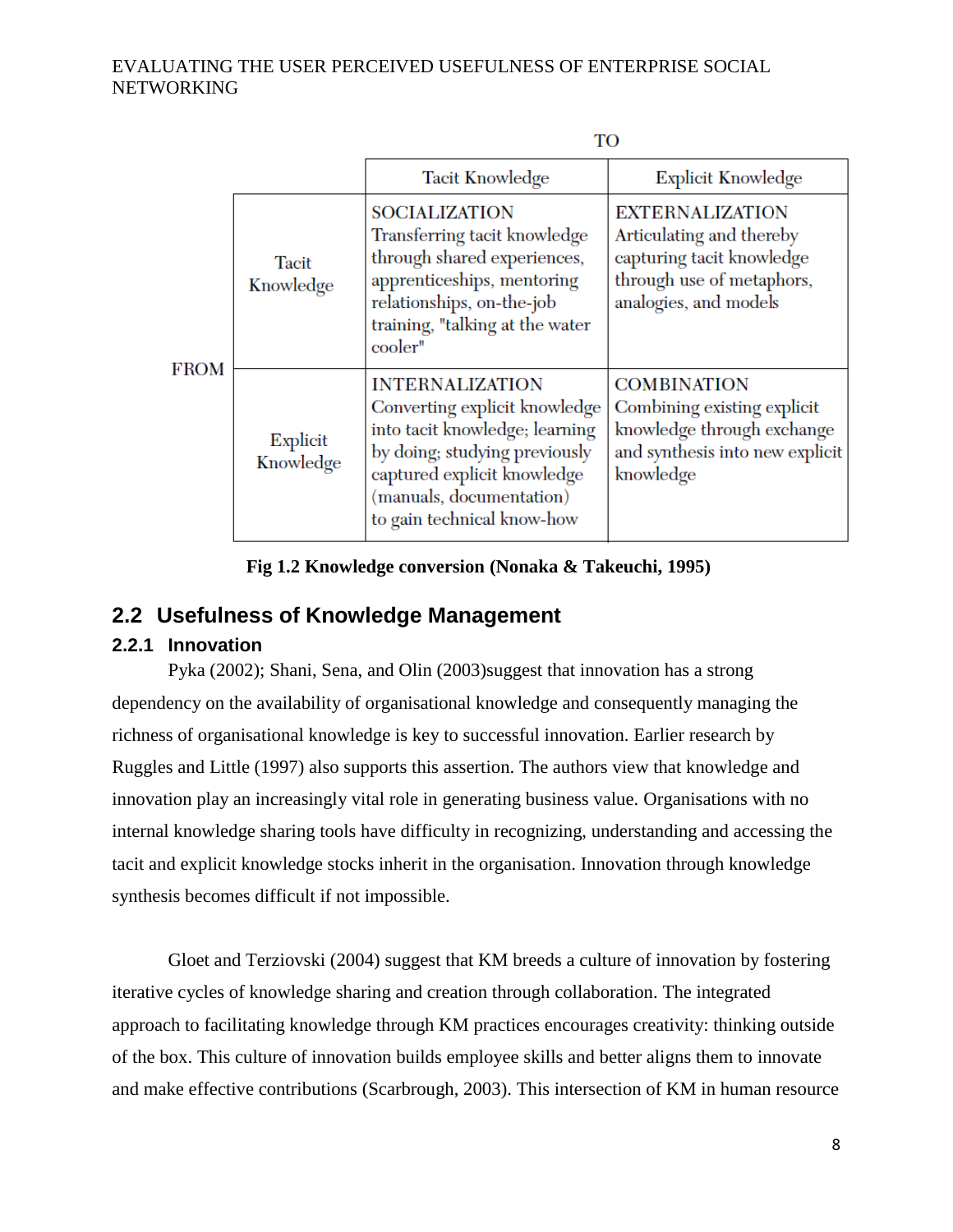management has positive impacts. KM is useful in highlighting the skills of internal innovation participators and helps to realign their expertise into specific innovation development where their skills are immensely helpful. Knowledge creation and sharing and the resultant innovation can not only be captured by KM but also measured. This highlights the usefulness of KM in innovation and provides instrumentation for evaluating KM and its role in innovation.

#### <span id="page-9-0"></span>**2.2.2 KM Integration**

Chen, Zhu, and Xie (2004) suggest that knowledge integration refers to the creation, gathering, sharing and availability of knowledge. Knowledge integration facilitates knowledge to be organic and evolve through iterative knowledge accrual and collaboration. Badii and Sharif (2003) suggest that knowledge integration is an essential framework for knowledge to thrive and evolve within the organisation; otherwise the organisation risks efficient use of knowledge as it may be outdated, with no deep insight. It is important for KM capabilities to present this integrated knowledge to the right person at the right time (Santosus & Surmacz, 2001). KM systems need to emulate this behaviour, otherwise innovators risk having superfluous information which paradoxically defeats KM efforts to incite innovation. Google's search engine has excelled in this domain providing only the information that user needs.

Adams and Lamont (2003) suggests that KM integration also extends to integrating the disparate knowledge repositories like intranets, databases, financial data and other electronically captured data into the core KM system. The integrated KM system plays a key role in knowledge transfer exercises which ensure that core knowledge remains within the organisation. At times of radical innovation, industry change or unpredictable market forces, the organisation maybe playing by new 'unknown' rules. KM integration facilitates the understanding of these 'unknown rules' as knowledge is encouraged to be continuously evolve in KM and expand through the confluence of historical and current tacit and explicit knowledge both within and outside the organisation.

#### <span id="page-9-1"></span>**2.2.3 Codifying Tacit Knowledge**

Cavusgil, Calantone, and Zhao (2003) notes that innovative organisations use KM to codify tacit knowledge into explicit knowledge and help retain the lessons learnt, while on the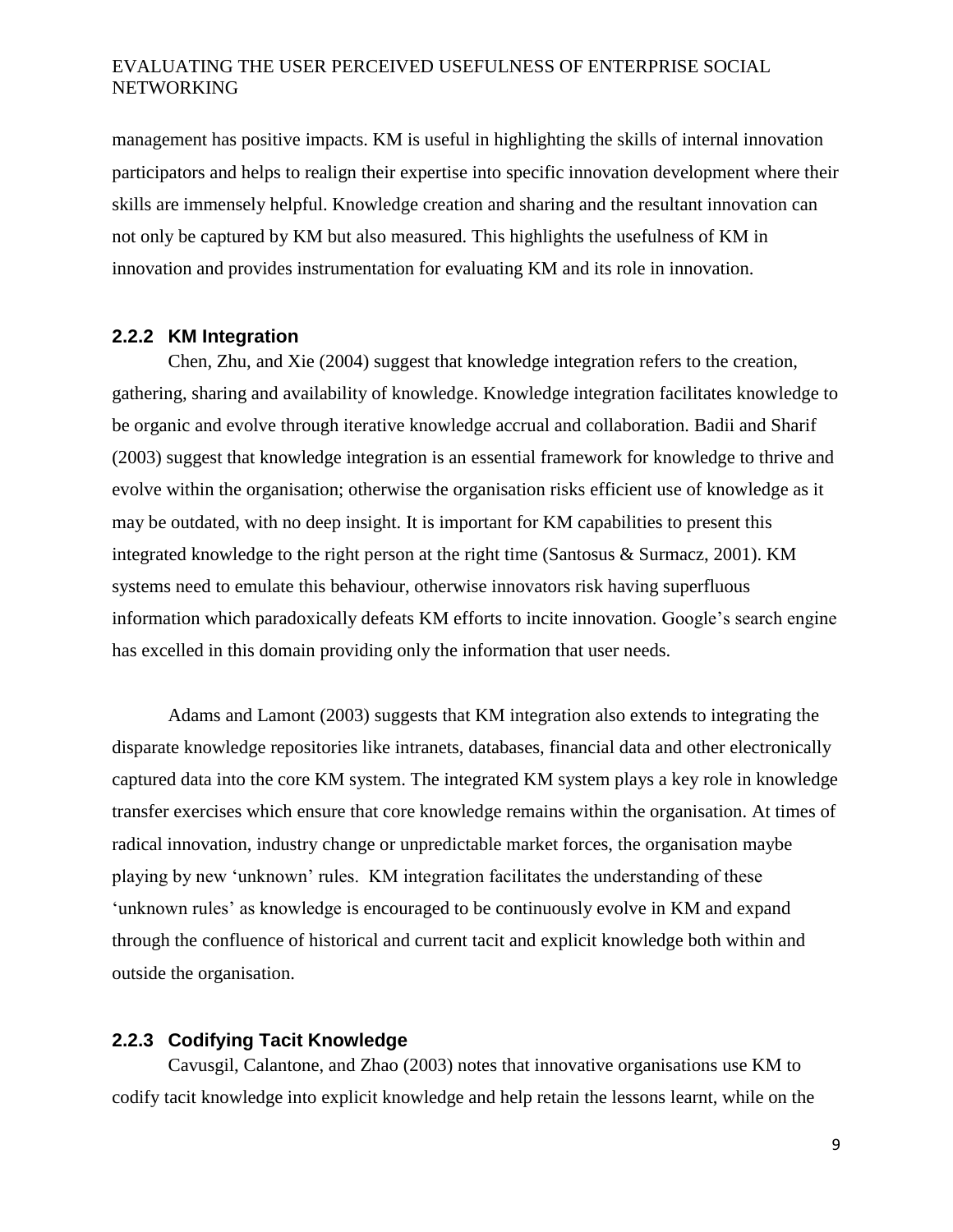job. This enhances the organisation's learning by doing capabilities. The codified knowledge is shared through collaboration within the organisation to develop innovative products, services or processes.

Replication of the knowledge repository by competitors is rather difficult as it not known what social, environmental, historical, internal, external and other contextual factors led to the accrual of the knowledge (Cardinal, Alessandri, & Turner, 2001).

#### <span id="page-10-0"></span>**2.2.4 Using explicit knowledge**

Explicit knowledge is also an important component of KM (Scarbrough, 2003). KM collaboration process applies tacit knowledge to explicit organisational knowledge and the combination results in new knowledge. KM helps to capture the new tacit and explicit knowledge. This in turn can be useful in evolving the knowledge base. Rodan (2002) indicates that KM also helps in the accrual of knowledge from external sources- industry trends. This accrued knowledge adds on to the existing organisational knowledge, potentially creating new knowledge. KM also makes the knowledge readily accessible increasing the opportunities for the confluence of tacit and explicit knowledge elements that lead to knowledge growth.

#### <span id="page-10-1"></span>**2.2.5 Enhancing collaboration**

KM extends internal and external collaboration efforts through technology driven tools (Cavusgil et al., 2003). KM enhances the internal collaboration efforts empowering innovators with the most succinct organisational information from which to innovate. It enables sharing knowledge across the organisation. It enables learning from previous mistakes, better understanding of what works within the organisational framework, challenges that lie ahead in the form of customer acceptance and better understanding of competitor efforts.

Pyka (2002) suggest formal business relationships give way to informal business relationships as it fosters mutual trust and confidence. KM collaboration efforts allow innovators to tap into the informal industry networks external to the organisation. The knowledge within these networks is often in tacit form and collaboration acts as the conduit to transfer this external tacit knowledge into the organisation where it is added to the existing knowledge base using KM. Microsoft, has a number of online public forums on various software technologies where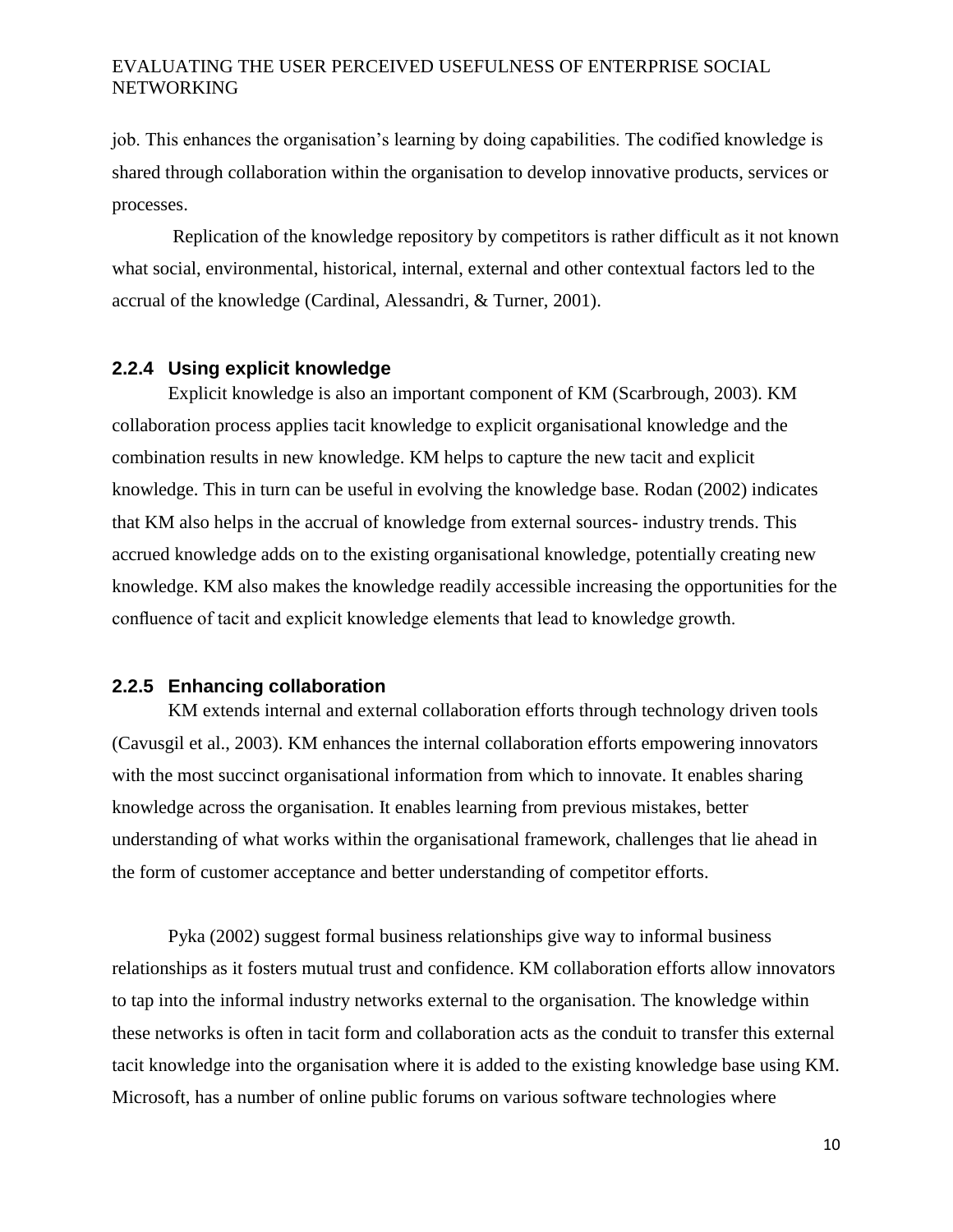employees interact with customers, software developers, technical experts and other members of general public (Microsoft, 2014). This allows Microsoft to not only provide customer assistance but also garner tacit knowledge about new thinking in solving complex technical issues.

## <span id="page-11-0"></span>**2.3 Enterprise Social Networking and Knowledge Management**

KM is evolving considerably with the advent of the social software (Von Krogh, 2012). Social software has been conceived with advancements in information related technologies like broadband and Web 2.0. It develops and enables social communities to openly interact and exchange content like Facebook and LinkedIn. Social software re-directs traditional KM approach from strict managerial control over knowledge, to a more open and socially focused collaboration model, giving birth to ESN (Bebensee, Helms, & Spruit, 2012; Paroutis & Al Saleh, 2009). ESN encourages sharing of knowledge, information and data trough social principles (Levy, 2009; Razmerita, Kirchner, & Sudzina, 2009). It is founded on social principles, like peer production, unbounded collaboration and the creation of knowledge sharing communities (Brivot, 2011; Muljadi et al., 2006; Riemer et al., 2012). The key advantages of traditional KM in facilitating innovation, collaboration and knowledge integration that were discussed earlier is further enhanced in ESN. This is discussed in detail, below.

#### <span id="page-11-1"></span>**2.3.1 ESN is more social – codifies tacit and explicit knowledge**

Early knowledge management systems took a knowledge-as-object view (Alavi & Leidner, 2001). It attempted to extract individual knowledge and codify it into the repository (Hansen, Nohria, & Tierney, 2005). These early KM systems were characterised as people–todocument knowledge management systems. Modern KM systems or ESN has evolved from this traditional epistemology into modern knowledge-in-action view with social communities that encourage and stimulate knowledge sharing.

The KM theoretical framework – "Knowledge Conversion" discusses the importance of codifying knowledge garnered through socialisation or "Water cooler conversations" (Nonaka & Takeuchi, 1995). Early KM, however lacks the practical application that enables the capture of these water cooler conversations and resorts to structured processes. ESN on the other hand provides the practical tools -innovative web 2.0 tools that enable rich collaboration, employee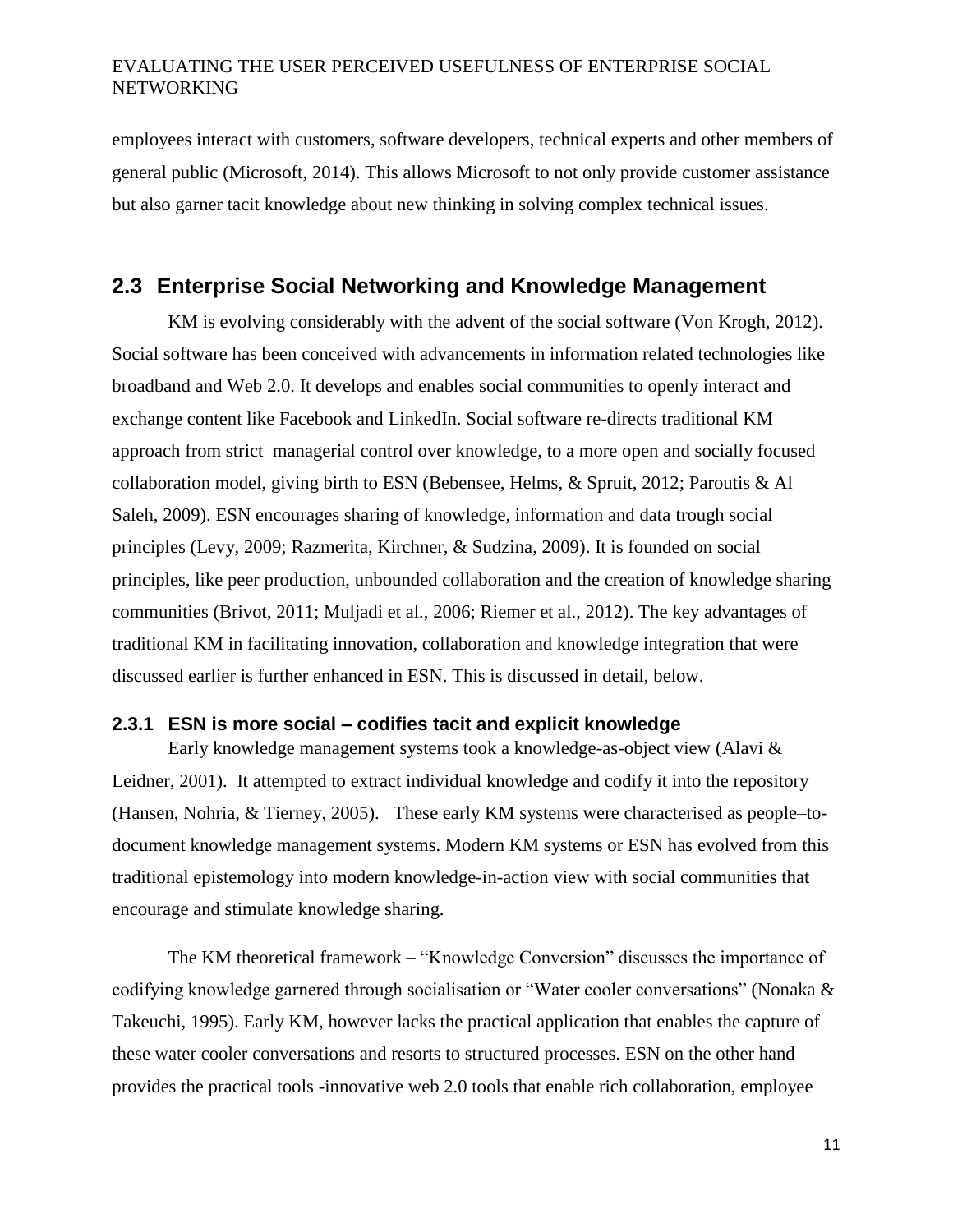personal knowledge management and employee connectedness (Faraj et al., 2011). It also attempts to minimise hierarchal barriers and connect employees irrespective of their hierarchal management ranking. In essence ESN brings the water cooler conversation into the purview of the ESN application. This better enables users to make informed decisions based on the rich user collaboration and help to solve tasks more efficiently. Given the strict structures early KM did not stimulate the 'community feel' and trust that ESN inherently nurtures through personal knowledge management and employee connectedness. The organisation as a whole is more connected and readily aware of what's going on through these social interactions. This 'community feel' and trust within the organisation, positively affects employees to be productive, engaging and collaborative (DiMicco et al., 2008).

#### <span id="page-12-0"></span>**2.3.2 Collaboration with ESN**

ESN is useful in creating buzz, excitement within the organisation. The interactions are automatically codified, stored and well organised to be searchable. The knowledge base forms part of the organisation's knowledge eco-system. Opinions and other comments of employees are automatically stored in this repository. Traditional KM capabilities are limited and the collaboration thread, is often difficult to find and not very readable. Employees can always refer to the repository as the first port of call, and verify if their query has already been answered enhancing content reuse. 'Like', 'share', 'invite', 'vote' options in interactive forums, facilitates organisational engagement by making it social and non-hierarchical. Web 2.0 technologies built into ESN enable virtual worlds giving birth to new and engaging forms of collaboration, training and learning. Cisco makes use of second life for product training (Kane & Fichman, 2009). This invites participation from employees and increases productivity. As the social connections develop, through ESN they can be analysed to support managerial decision making in identifying key contributors of knowledge, key performers and analysis of management connection networks (Cross, Liedtka, & Weiss, 2005). Majchrzak (2007) suggests that the social connections developed between the employees contributes to enhanced innovation, managerial problem solving and improved business processes.

Wikis and blogs form a key part of the ESN toolset. They can acts as both internal and external ESN tools. Wikis and blogs help to exchange ideas, pose questions, and observe opinions in an interactive way (Brzozowski, 2009; DiMicco et al., 2008). Wikis and blogs utilise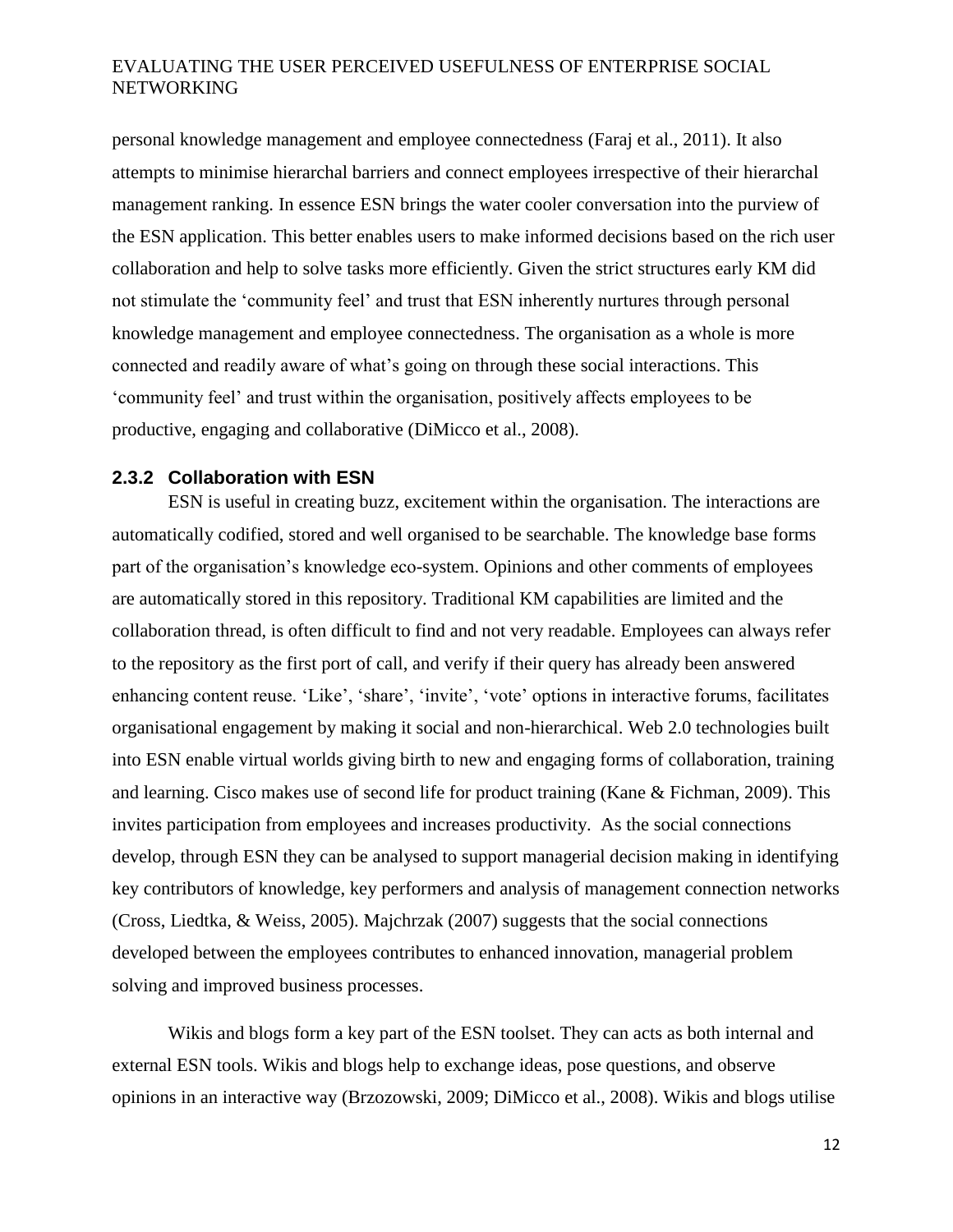web 2.0 technology to maximise ease of use and intuitiveness – key characteristics of socially oriented principles. They also capture key contributors of knowledge – facilitating networks of "Creators". Through numerous iterations and content ratings the network of "creators" evolve content into a substantial and useful source of knowledge (Bloodgood & Salisbury, 2001). This diminishes the need for a more structured ontology based knowledge repository advocated by traditional KM. Blogs are also useful to peer into innovative trends, put forward ideas and business cases, gather momentum, support and feedback through interaction, all without hierarchical barriers.

#### <span id="page-13-0"></span>**2.3.3 Integration**

ESN has the flexibility to socialise and gather knowledge for specific business functions like Marketing and Sales, human resource management and research and development (Li & Bernoff, 2011). Depending on the business function ESN can be internal to the organisation or external. External ESN networks (Wikis, blogs, and twitter) help the organisation to connect with external customers, suppliers and knowledge experts. Marketing ESN, act as external communication channels to customers. It is used to provide product information and availability, create buzz on new products, develop brand and vendor recognition and create customer trust (Drury, 2008). The customer interactions provide valuable feedback through customer ratings, reviews and recommendations. This valuable information is then used for product improvement. External ESN also helps build communities around key products like Coca-Cola. This, not only helps create new connections with customers but also gauge sales leads with business partners (Roberts, 2008).

SilverStripe (2014) has cultivated a community around its core product - Content Management System (CMS). This has given them tremendous exposure, enabling successful business partnership with Google. Also the Internal technical staff, continuously interact with external experts through forums and other external ESN channels. This enables SilverStripe to not only garner customer feedback but also expert community knowledge and improve their product. Mozilla (2014) also provides ESN tools that focuses on research and development. The ESN allows external experts to contribute to various open source projects. In fact, these projects thrive on the open developer community for expert knowledge. Key contributors within this community also often grow with Firefox with more responsibility.

13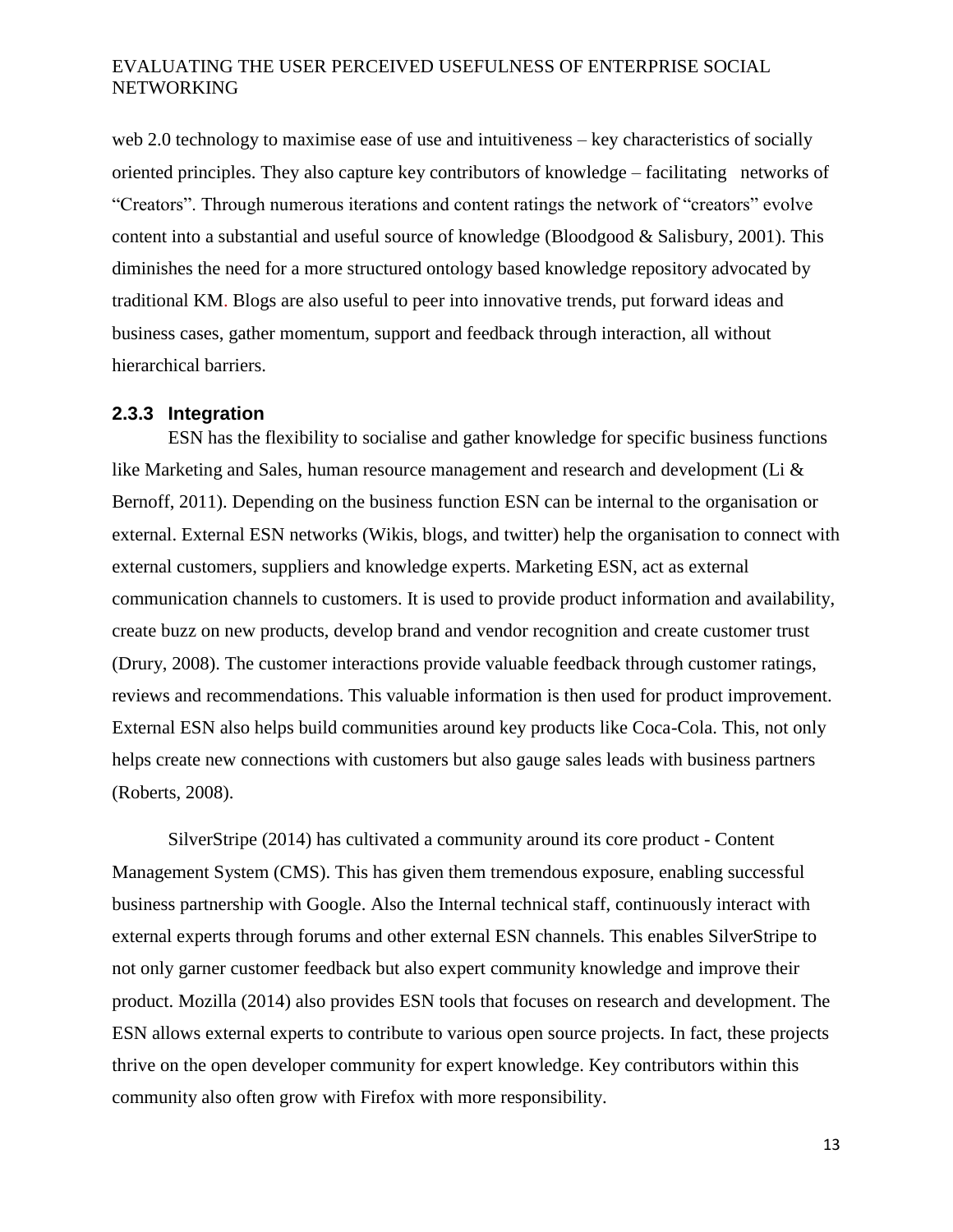## <span id="page-14-0"></span>**2.3.4 Adoption**

Research on technology acceptance model suggests that training is key to successful adoption of traditional KM (Venkatesh, Morris, Davis, & Davis, 2003). ESN on the other hand, is based on social software like Facebook, Wikis that have already proliferated widely and sensitised users to the new ounces of web 2.0 and it's plethora of social features, design and limitation. ESN rides on this familiarity and consequently is easier to disseminate within employees, costing less to adopt than the traditional KM.

## <span id="page-14-1"></span>**2.4 ESN Challenges**

## <span id="page-14-2"></span>**2.4.1 Knowledge Control**

ESN is not without inherent difficulties and risks and has strategic implications (Haefliger, Monteiro, Foray, & Von Krogh, 2011). Some of them are outlined below. Traditional KM strictly manages knowledge to maintain organisational confidentiality and competitive advantage over rivals. It defines strict structures, policies and management resources to govern the evolution of knowledge and its strategic value. This boundary protection and compartmentalisation of knowledge provided by traditional KM is absent in ESN. With ESN, the organisation does not have much control over how knowledge or what type of knowledge evolves. Also the partitioning, prioritisation of knowledge and its accessibility within ESN is difficult. The core principle of social software on which ESN is based – free and unfettered flow of knowledge amongst user interactions (Jeppesen & Frederiksen, 2006) is a double edged sword. In other words, the free flow of knowledge encouraged by ESN, also hinders control of that knowledge. Haefliger et al. (2011) argue that whilst it is possible to incite prudence amongst users and monitor knowledge flow, it may be impractical as it contradicts with the philosophy of ESN – free flow of Knowledge.

## <span id="page-14-3"></span>**2.4.2 Organisational Support**

ESN requires the organisational wide acceptance and also the support of management to be a success within the organisation (Brzozowski, 2009). Though ESN is largely popular amongst the younger generation (Levy, 2009) it requires training with the older generation. Strong management support, who freely evangelise blogging and other related social activities is pivotal to ESN success. Without large knowledge sharing communities, the essence of ESN is largely lost. ESN success is proportional to the contributions and social networking within ESN.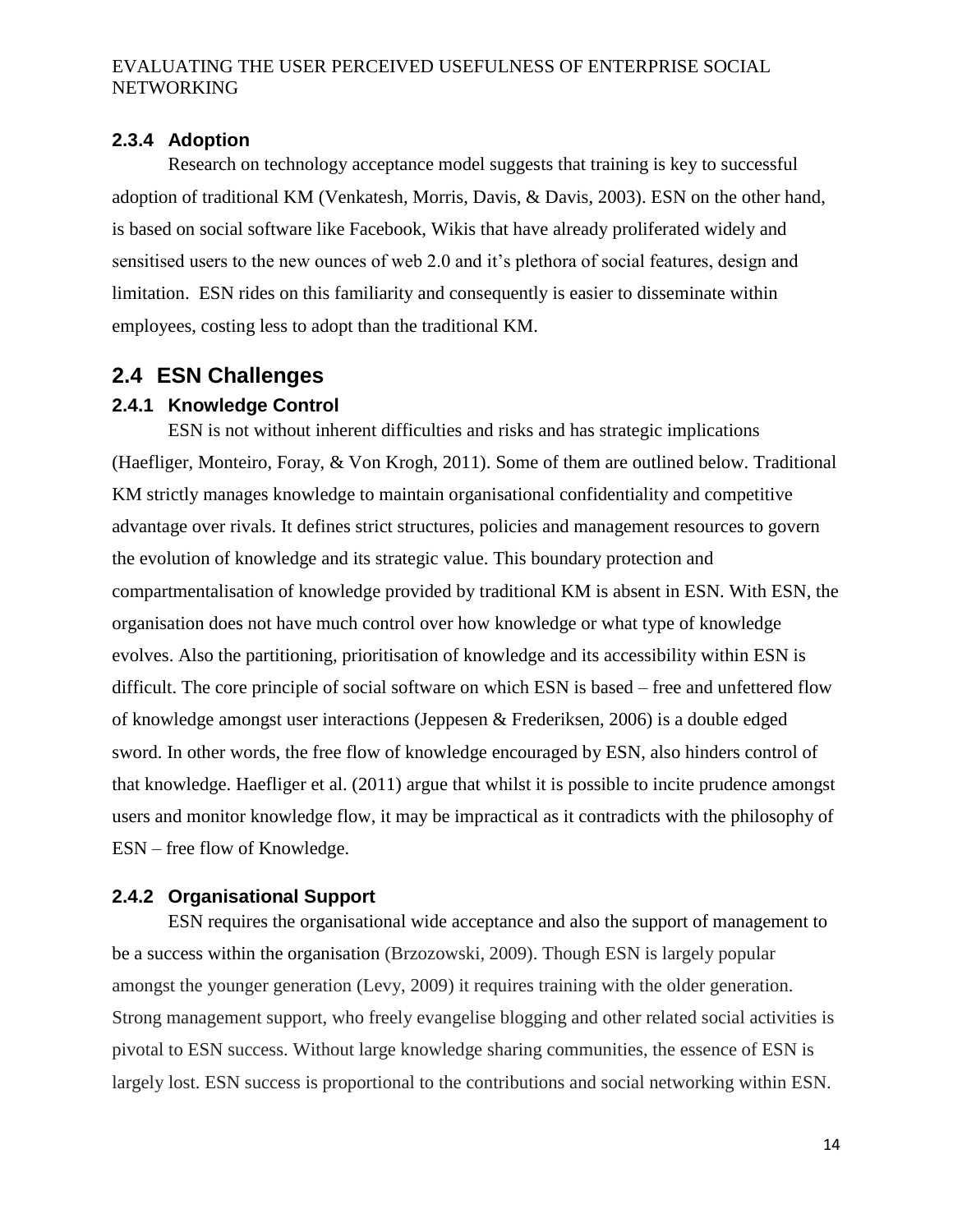For instance, members use ESN to connect with other knowledge experts. There would be little incentive if these knowledge experts did not use ESN.

#### <span id="page-15-0"></span>**2.4.3 Knowledge Security and Quality**

Social practices inherit within ESN encourage organisations to share information with other external entities for a number of reasons. Some organisations share information in hopes that, a solution may be revealed from anonymous source/s for a monetary fee (Sieg, Wallin, & Von Krogh, 2010). Sieg et al. (2010) argue that when an organisation shares information with external sources, it risks exposing critical information that could potentially allow its competitor to leap frog the technology hurdle and gain significant advancements. Also the organisation may undergo internal process changes to accommodate the external solution, affecting the firm's unique competitive advantage capability.

Other organisations may use external information within their ESN to make decisions, innovate, discuss or provide services. This also creates risks. The owner of the external intellectual property may not be aware of the organisation's use of this information. The organisation could potentially be committing intellectual property theft. In other situations the information present internally as personal data i.e. individual blogs, photos, personal documentation may be deemed as corporate data. However it may be protected by intellectual rights of the owner.

Quality and accuracy of information provided by users of ESN is also a concern (Chai, Potdar, & Dillon, 2009). For instance, what is the validity and accuracy of user generated content in Wikipedia? Is the information acquired legally and ethically? Chai et al. (2009) argue that ESN lacks rigour and sound evidence of the data that is contributed. However Von Krogh, Haefliger, Spaeth, and Wallin (2012) argue that peer social practices inherent within ESN will advocate the validation of content that is specific to the problem, task and project goals. It will also ensure that content conforms to the organisation's ethical, cultural and strategic values. For instance, organisations that share information to external agencies will do so with prudence, the peer community will adjudicate how the information is used and ensure acknowledgement to the owner/s of the intellectual property. The Wikipedia peer community moderate content and ensure all information is referenced to the source and the original author or content provider is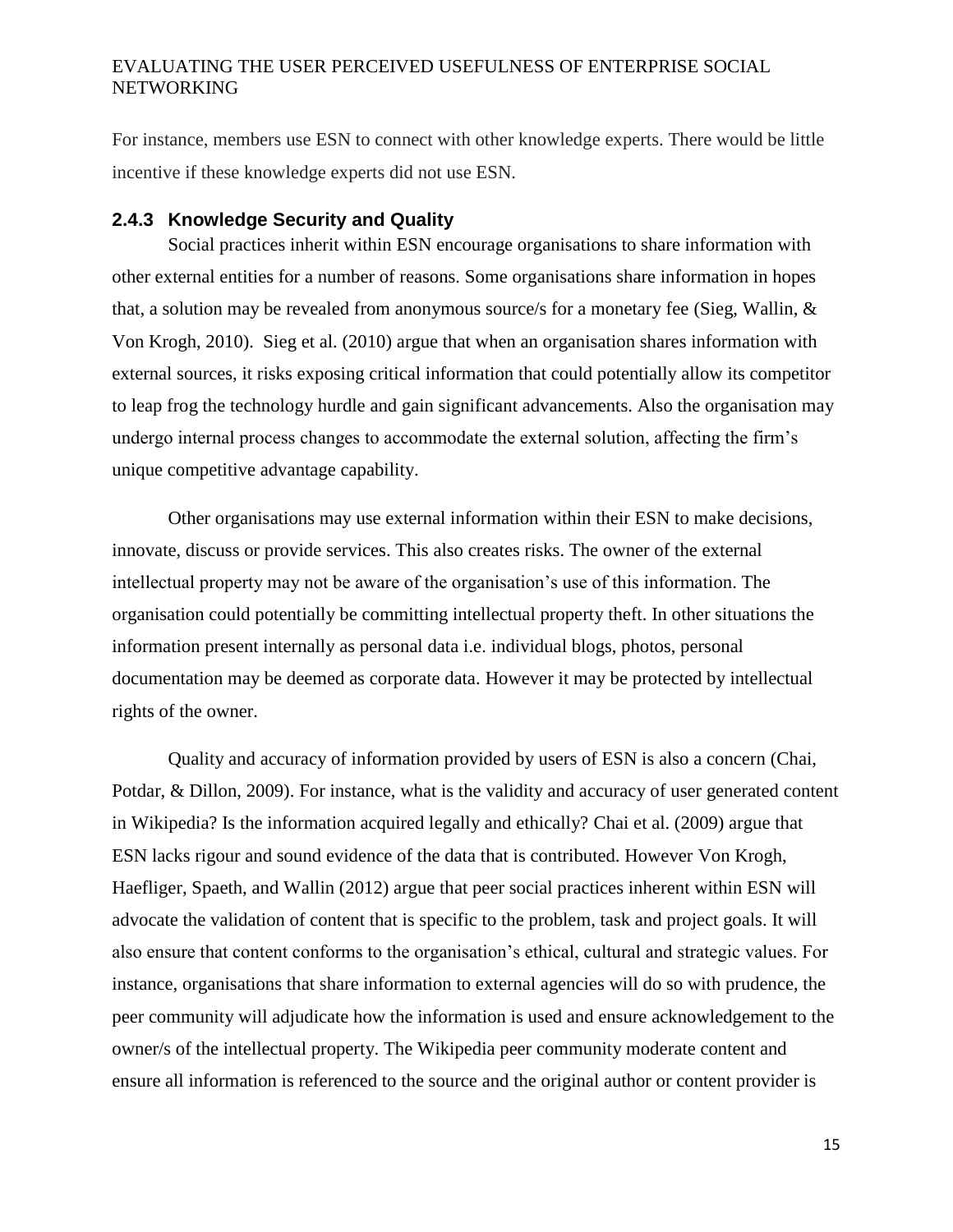acknowledged. Likewise the peer community of organisations that use external sources of information will monitor the ESN repository and ensure that whenever external information is used it will be clearly acknowledged and any rights to use that information is sought. The peer community within these organisations will also ensure that the information that is either shared or externally sourced is accurate, valid, fit for purpose, meets the needs of the project or helps in the decision making process or makes a contribution to the innovation of the organisation. Working alongside the organisation the peer community will evolve the social practices on personal knowledge management to have a better understanding of the boundaries of personal information and the interplay between organisational owned knowledge and personal knowledge protected by intellectual rights. In essence peer community will govern and cultivate the social practices of the organisation and will form the basis of a cohesive entity in refining the tacit and explicit knowledge contributed through ESN.

# <span id="page-16-0"></span>**3 Research Methodology**

## <span id="page-16-1"></span>**3.1 Philosophical approach**

This research focuses to understand the user perceptions of ESN. It requires a subjective interpretation. Specifically, this research requires to make sense of each participant's perception of reality .i.e. usefulness of ESN, based on their specific experiences, cultures, values, expectations and sense of right and wrong. Based on this sense making, conclusions can be drawn on the general perception of users on the research question. Anti-positivism will be the philosophical approach for this research. This approach aligns to the 'subjective interpretation' requirement of this research (Eriksson & Kovalainen, 2008). Anti-positivism proposes that a subjective interpretation be adopted to understand social science phenomenon (Hatch & Cunliffe, 1997). It takes into account, each individual's perception of reality. Anti-positivism also recognises that this perception that is developed over time can change as societal norms change, and new experiences are witnessed. Based on this approach, the research will focus to understand the opinions and perceptions of the users in this research. Essentially Antipositivism, will be applied to get into the mind of the user to understand their perception of reality.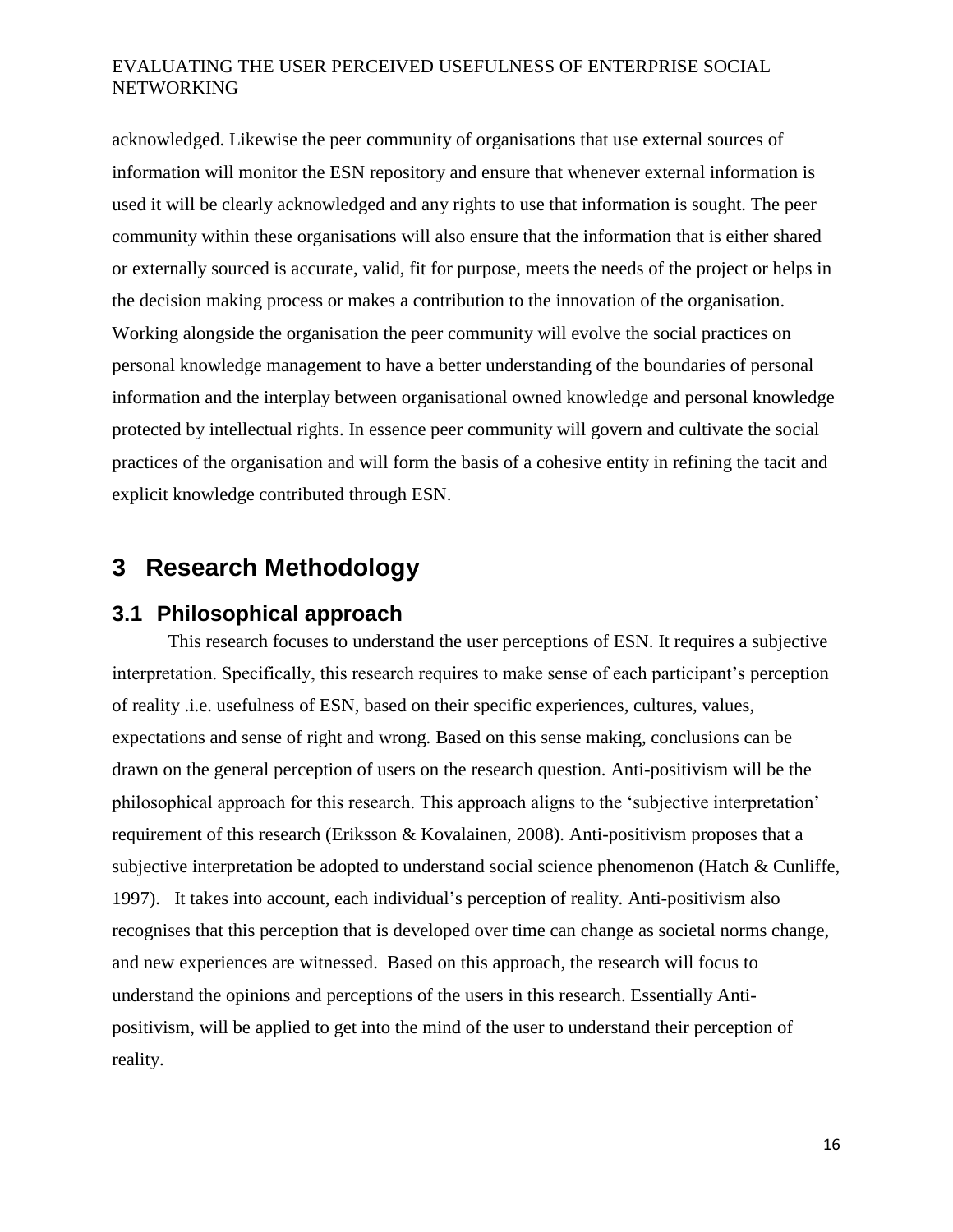## <span id="page-17-0"></span>**3.2 Design**

The literature review provides the context and understanding of the theoretical underpinnings of ESN. In particular the analysis between ESN and KM as highlighted the social nature of ESN, the community feel and trust that encourages knowledge sharing. It is from this standpoint the researcher elects a number of key theoretical dimensions within ESN. The selection of these theoretical dimensions has been too fold: first identify key proponents of ESN, second from this set, identify the dimensions that when put together and researched, provide a cohesive understanding to the research question. The dimensions are detailed in section 3.6 Interview Questions.

The selected dimensions form the basis on which research is conducted. They are explored and challenged during the research process against real world practical use of ESN. For instance, one of the areas of interest is the personal and professional use of ESN. The literature review indicates how individuals use ESN. The research process gathers data about this dimension from participants. The collected data is then used to validate whether the theoretical assertions indicated, is valid and supported.

The research process applies qualitative methodology, semi-structured interviews to collect data. The collected data will be used to evaluate and discuss findings. The research process also applies the anti-positivism philosophical approach in the interview and content analysis phase of the research process.

The research has been granted ethical approval from Victoria University, Wellington, and Human Ethics Committee (HEC). Consequently, the research process operates under the guidelines indicated by the HEC. Participants were provided with the 'Participant Information Sheet' (see attached participant information sheet, Appendix 1). It describes the purpose and outcome of the research, how the data was collected, used and will be destroyed, what identifiable information was collected if any, and who will have access to the confidential data. Procedure to exit the research abruptly was also indicated if the participant wished to do so. Participants were requested to sign consent forms that ensure that the ethical process followed by the research is understood and adhered to (see attached participant consent form, Appendix 2).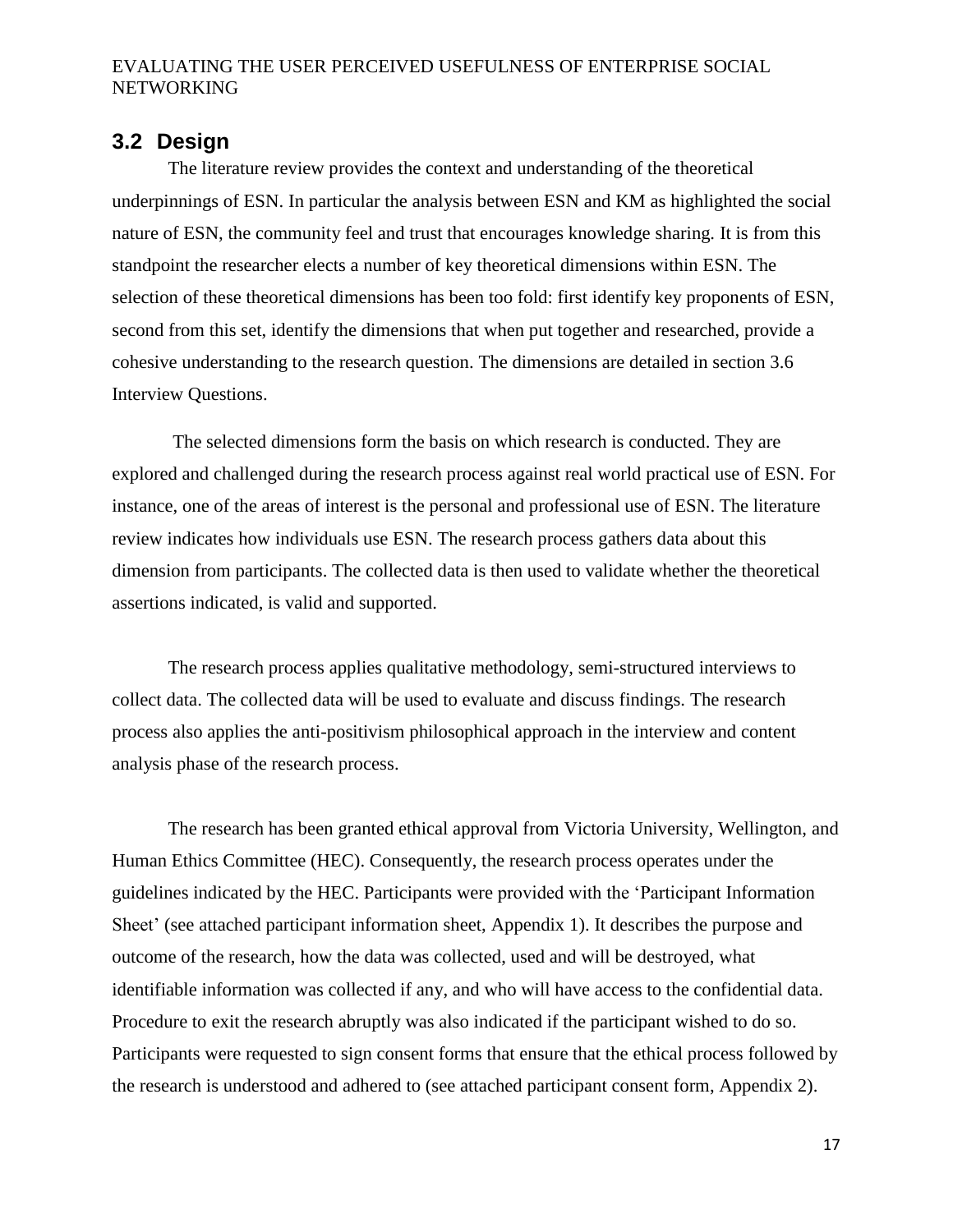## <span id="page-18-0"></span>**3.3 Participants**

Participants were a mixture of MIM students and IT professionals based in Wellington and employed within the private and public sector. The participants were primarily from IT groups - technology meet-up groups, and students from the MIM programme, Victoria University, Wellington. Key characteristics of participants were good exposure, and background to information technology within the wellington Information technology industry. Initial contacts were established through technology groups and suitable participants short-listed based on the characteristics. Subsequently, key personnel were approached with an outline of the proposed research and their permission sought to collect their data. The data collected were and are kept confidential, and viewed only by the research analyst and the supervisor.

## <span id="page-18-1"></span>**3.4 Data Collection**

Qualitative semi-structured interviews were conducted to collect data. 7 participants were involved in the interviews. Participation has been voluntary and confidential. The interviews have been around 20 minutes and the conversation voice-recorded and transcribed (see attached interview transcripts, Appendix 4). The interviews were conducted face to face and on the premises of the organisation.

## <span id="page-18-2"></span>**3.5 Interviews**

Anti-positivism has provided the philosophical back drop to frame the qualitative interview questions. Under this approach the interviewer motivated the interviewees to reveal their attitudes, beliefs and behaviours on the topic. Questions were focused in understanding their reality, opinions and perceptions and build the context around their thinking.

Questions weren't too specific, so as to enable free flow of thoughts. For instance, rather than framing questions around specific capabilities of ESN - knowledge integration or collaboration, questions were more general like, "In what way does ESN help to do your job better?". It also minimises researcher bias. In situations where the interviewee has shown indepth knowledge on the topic, the interviewee has been encouraged to discuss their viewpoints in order to gain new insights. In situations where the interviewee was off topic dialogue has been used to direct discussion back to topic. The questions have also been designed such that it did not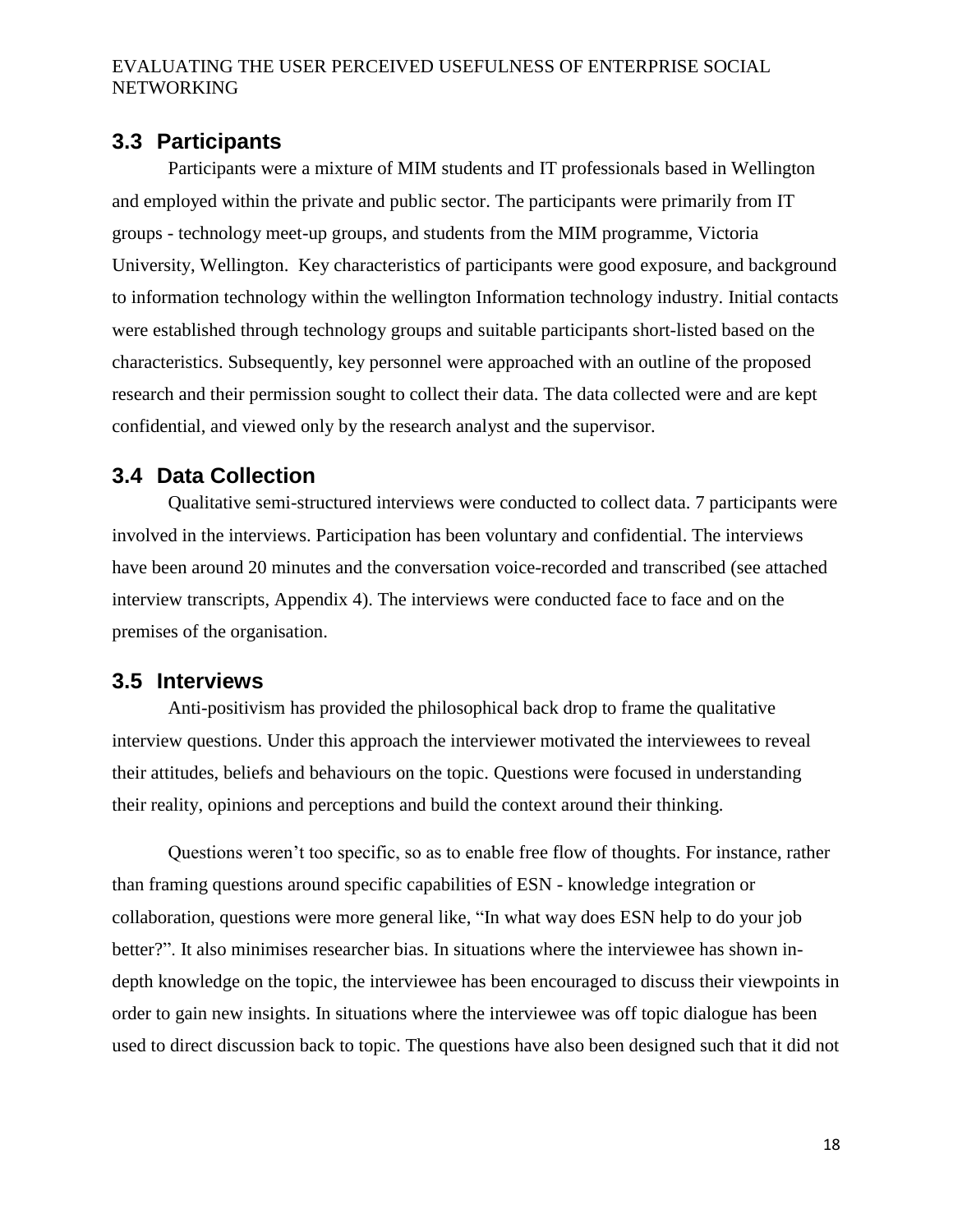inadvertently influence interviewee's perception like, "ESN hasn't been well integrated into existing knowledge management do you agree?"

## <span id="page-19-0"></span>**3.6 Interview Questions**

The purpose of the interview questions has been to collect data on the respondent's perceptions on the specific theoretical dimensions that has been identified during the literature review process (see attached interview questions, Appendix 3).

The knowledge gleaned from the literature review has provided the general boundary of questioning. Based on the literature review specific dimensions within ESN have been selected. These dimensions formed the basis on which interview questions were framed. These dimensions are given below:

## <span id="page-19-1"></span>**3.6.1 Personal and organisational use of ESN**

Participants were questioned on what they thought was ESN and what were some of the features and tools they used both personally and professionally at their work place. Information on general user satisfaction, and the information quality provided by was also inquired. This line of questioning helps gauge their initial understanding of ESN. Their usage patterns help demonstrate their fluency with ESN. Participants that demonstrated good understanding where motivated to provide more in-depth view points on the ease of use, frequency of use and some of the personal usefulness.

## <span id="page-19-2"></span>**3.6.2 Organisational support of ESN**

Questions were asked on the organisational support they received with using ESN tools. These included training that was provided, organisational culture, integration strategy of ESN into the daily work processes and other strategies the organisation may have taken to popularise ESN. Questions were also asked that probed what the participant thoughts where about the organisational efforts and support towards ESN. The framing of these questions allowed the researcher to determine the efforts of management in making ESN a success within the organisation. Also it helped understand the influencing factors that organisational management may have had in shaping the perceptions of the participant.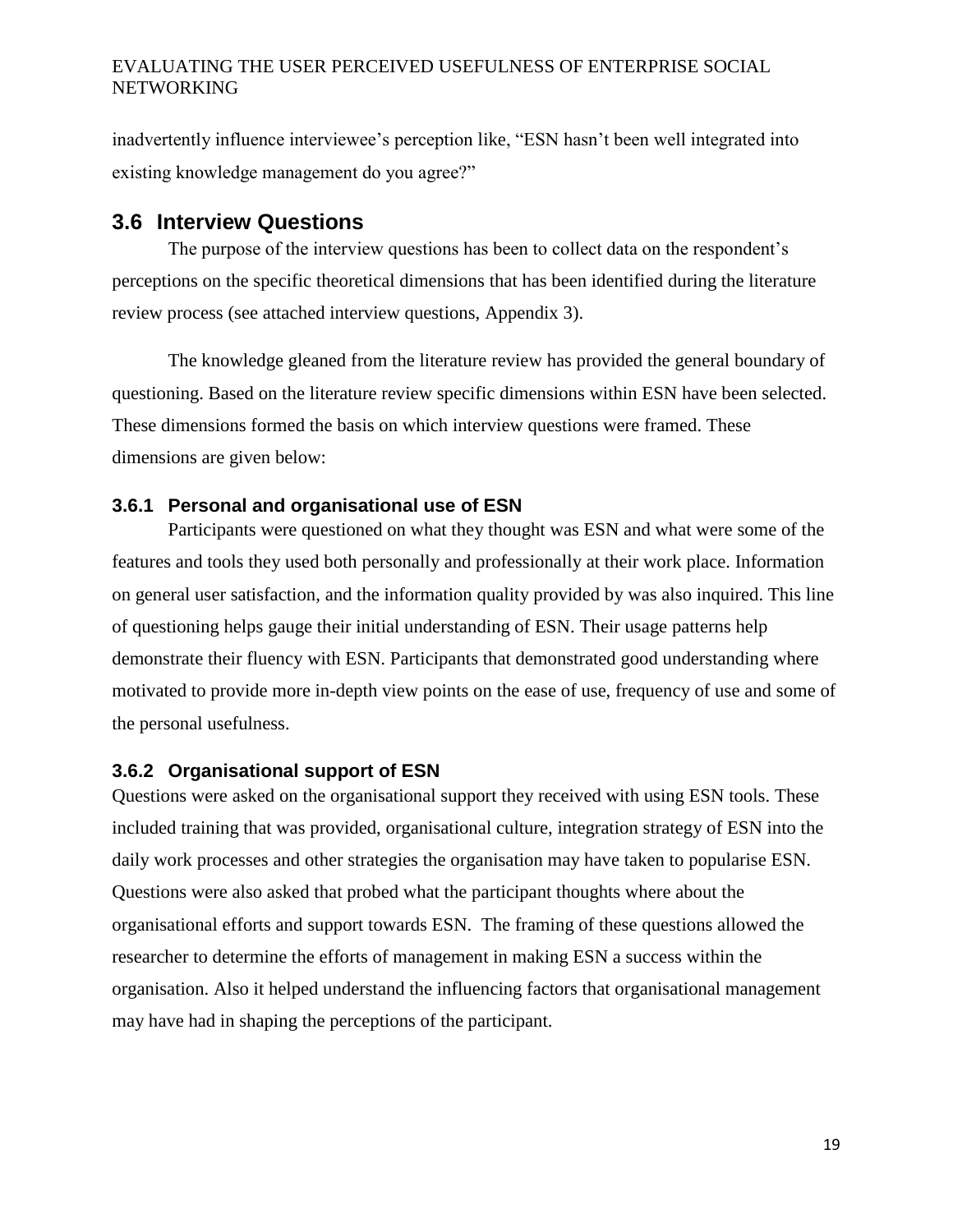#### <span id="page-20-0"></span>**3.6.3 Individual and organisational challenges**

Participants were encouraged to detail what they thought where the challenges if any to the use of ESN both from the organisational and individual perceptive. These questions help understand the level of difficulties (if any) the organisation or the individual is facing with ESN.

#### <span id="page-20-1"></span>**3.6.4 Overcoming challenges**

Participants have been inquired about what steps they thought, where required to further promote ESN within the organisation and overcome the challenges. This understanding helps identify participant knowledge and eagerness in working with ESN at an organisational level.

The four dimensions together help form a cohesive structure of enquiry to understand the perceptions of the participant. It also provides the background context to help illustrate why the participant may have a particular viewpoint. For instance understanding the organisational support helps understand the context under which the participant has engaged with ESN. Collecting data on the challenges and the possible mitigation strategies helps to understand the context behind the level of eagerness to promote ESN.

## <span id="page-20-2"></span>**3.7 Content Analysis**

The interview transcripts were analysed for distinctive key phrases, ideas and concepts. In order to facilitate this process, the responses have been tabulated under the four dimensions – Personal and Organisational use of ESN, Organisational support of ESN, Individual and organisational challenges and overcoming challenges. This tabulation denotes key phrases, ideas and common keywords across the dimensions for each participant. Based on this tabulation, a summary of the responses has been developed (see attached interview response themes, Appendix 5).

## <span id="page-20-3"></span>**4 Results**

The study results are presented as a summary of the interviews held with 7 participants. The main themes to come out were, ESN Use, Organisational support, organisational and individual challenges and lastly overcoming challenges. This is discussed below: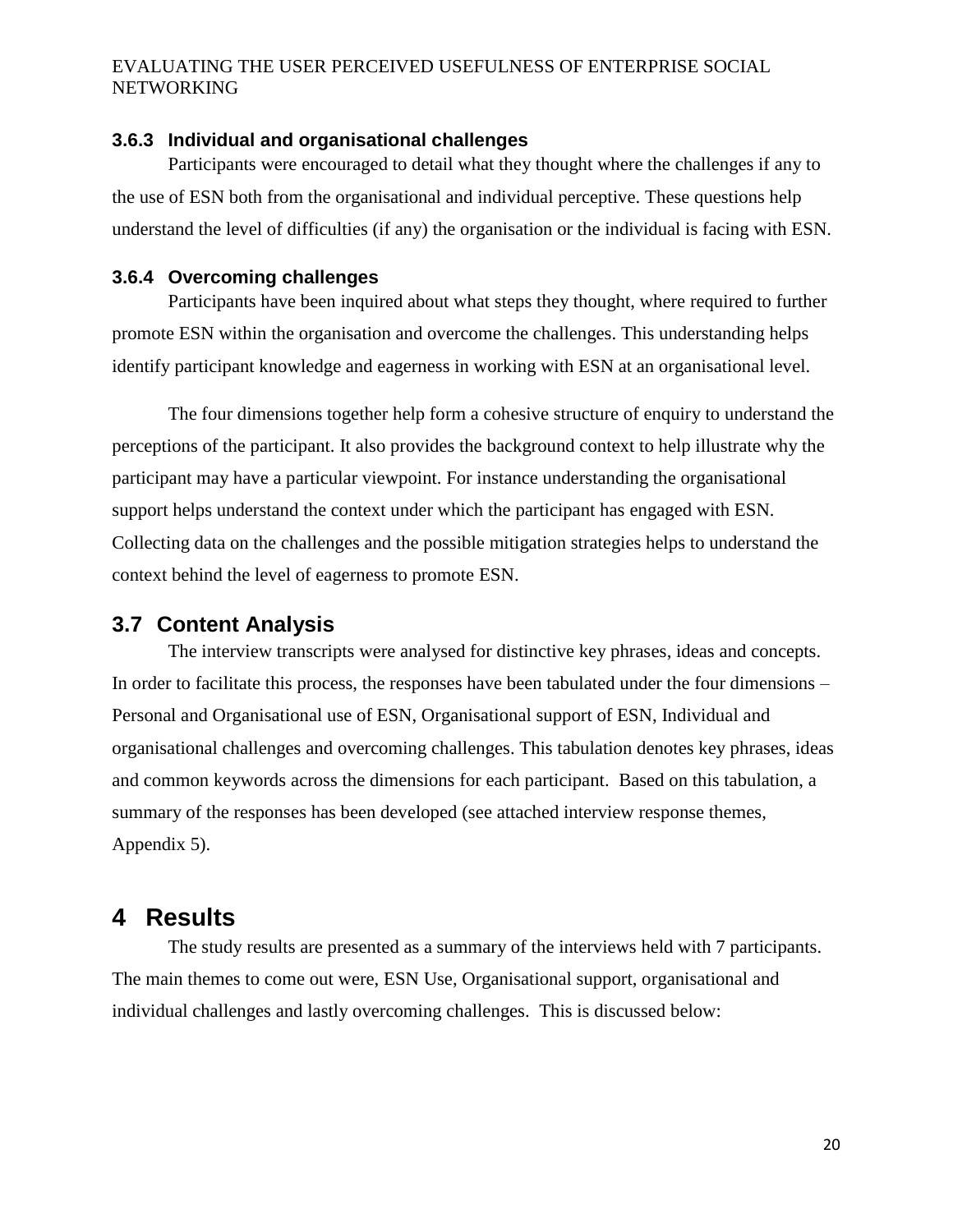## <span id="page-21-0"></span>**4.1 Participants**

Participant's background in Information technology played a key factor in the quality of the responses. Participants who had limited career experience working in the information technology industry did not appear to provide in-depth view points on ESN. However they very savvy with personal social software like Facebook, LinkedIn, and Spotify. Personal cultural background and differences had no merit in the quality of the responses. It has been difficult to ascertain if age had any effect in the use and understanding of ESN. This could be potentially because of the small sample rate that lacked age diversity.

Participants generally understood ESN. Participant generally were eager to learn and use ESN. Participants talked about features and aspects of ESN that indicated good depth of knowledge. They were aware of how ESN might be useful to them and how it impact the organisation. They were also knowledgeable in suggesting ways to overcome challenges that they or their organisation were facing.

## <span id="page-21-1"></span>**4.2 ESN use**

#### <span id="page-21-2"></span>**4.2.1 LinkedIn**

Participants indicated that LinkedIn, was often used by them and their organisation. Though the data is not controlled by the organisation, it appeared to be a valuable recruitment tool for the organisation. The human resource team often profiled prospective candidates and their network via LinkedIn. Organisations often advertise via LinkedIn for new positions. Some organisations also engage with the LinkedIn community members via blogs. However, participants indicated that LinkedIn was largely seen as a recruitment tool through social and professional networking.

For the participant it was tool to showcase their skillset and build professional contacts to help build their career network. Members connected with work colleagues, previous bosses to keep professional contacts, possible references, and other career building initiatives. Some of the members engaged in LinkedIn groups and contributed to discussions.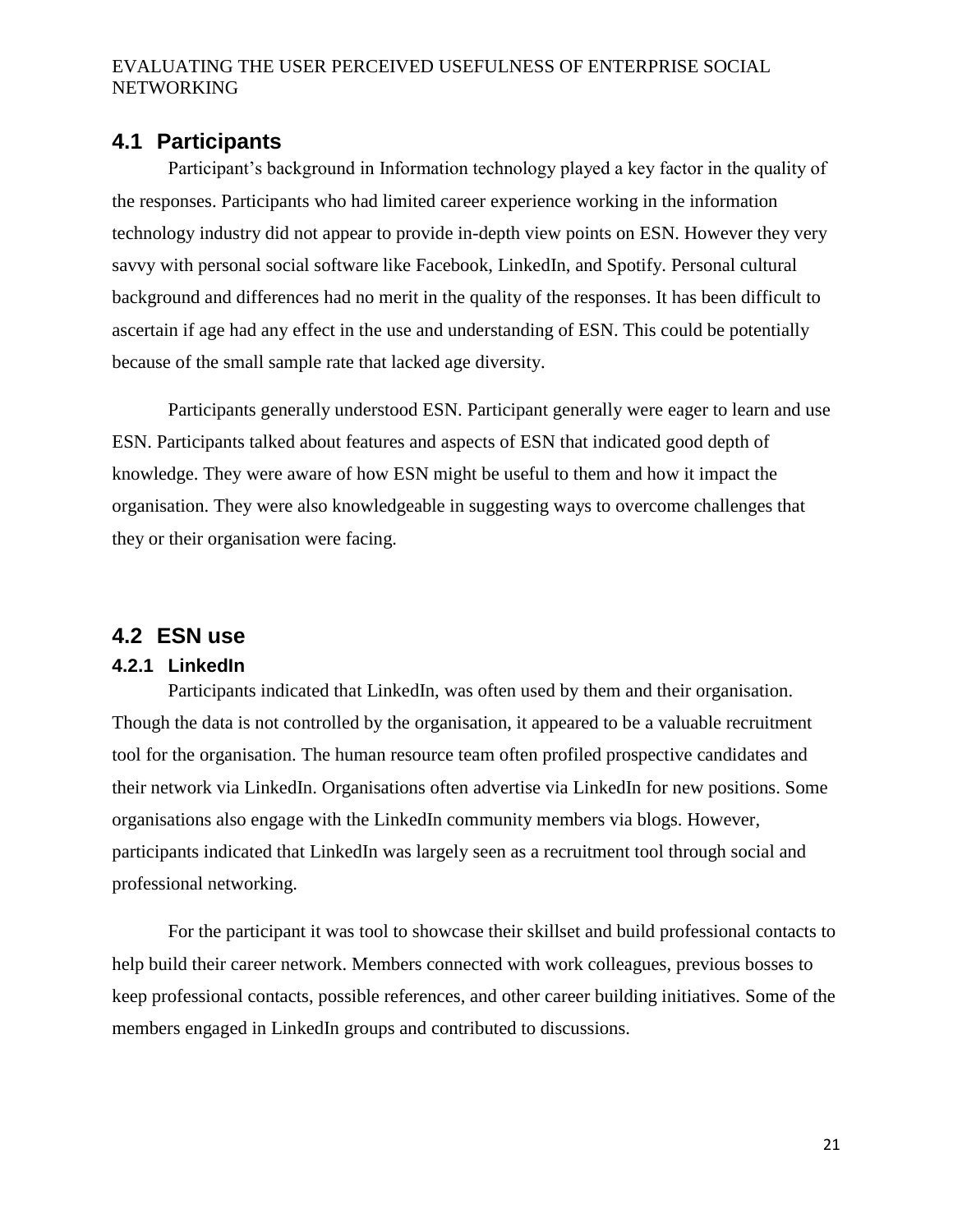#### <span id="page-22-0"></span>**4.2.2 Google+, Facebook**

Few participants have indicated that their organisation had a presence in the social media space (google+, Facebook), using it as a channel to communicate with customers. However they haven't been extensively used. One banking institution has taken on to Facebook. They have maintained a followership, with a professional medium of communication. Content is updated once fortnightly. It has been noted that this organisation had difficulty in getting value out of the social medium. The respondent has indicated that in spite of all the hard work, customers don't really appreciate the level of work put into the Facebook communication channel.

## <span id="page-22-1"></span>**4.2.3 Yammer and other bespoke ESN software**

Participants have mentioned that not much organisations have taken on board the full capability of ESN. The three organisations that have taken on Yammer and other similar software are essentially testing the water. Participants have mentioned that the key features they had used, was limited to sharing posts, likes on posts and post comments. Individual profile data was also fairly limited. Content was largely work related rather than personal engagement. Data analytics was in place however given the limited content not much has come of it. Communication was still largely professional with little to no socialising aspect.

While the participants have noted that they are still in in the early stages of using ESN, some of the perceived benefits they mentioned include enhanced collaboration, codifying of tacit knowledge and social knowledge sharing. One of the participants said

"Sometimes important conversation gets lost and cannot be often retrieved, with ESN this conversation can be shared and further discussed with other stake holders"

This participant also felt that given the social and informal context, people would be more collaborative. Another participant mentioned that ESN integration between various government sectors would enable increased knowledge flow, leading to business efficiencies.

One particular participant: Adam, mentioned that his organisation has been quite successful with Yammer. In fact it was one of the first test organisations to implement ESN on a global platform. This participant indicated that Yammer has been fully integrated into the fabric of the organisation, people often bounced ideas over Yammer. Yammer had rich content in this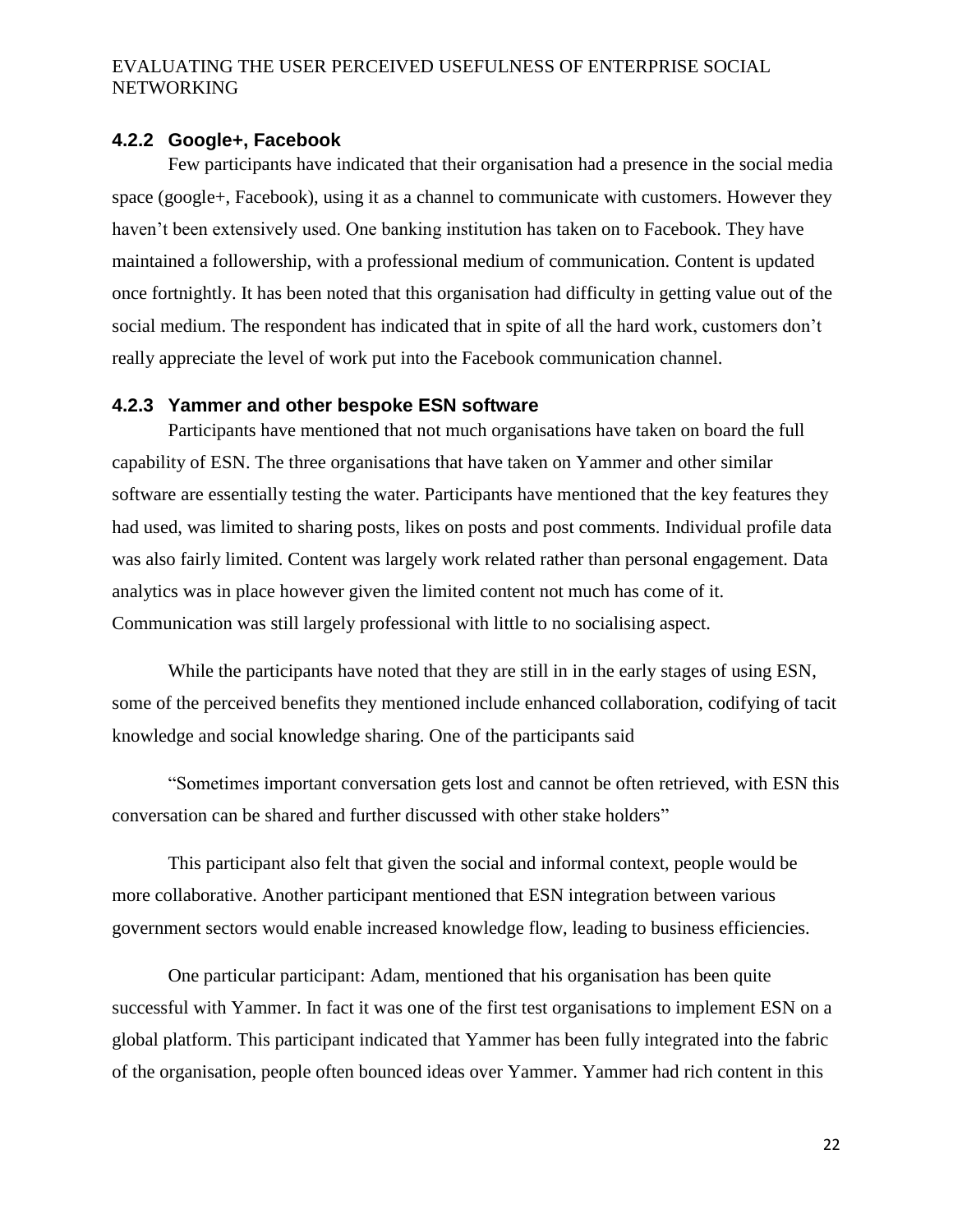organisation. It was used regularly throughout the day. Collaboration, document sharing, keeping up with conversations that mattered were some of the ways the participant benefited from ESN.

Adam's organisation used ESN as a mechanism to grow and accrue knowledge within its internal environment. It utilised the features of the ESN software to maximise it value. This is contrast with all the other participant organisations that were struggling to identify value and use of ESN.

#### <span id="page-23-0"></span>**4.2.4 Instant messaging**

Instant messaging capabilities were well used amongst participant organisations. One participant mentioned that it was used as a 'virtual shoulder tapping' to get quick responses on project work. Another mentioned that it was a great way to collaborate and share documents with people who were located elsewhere. Some of the instant messaging software also had video chatting capabilities. This again was used as conference tools however, a few indicated technical difficulties when video conferencing a large group. When enquired how these tools differed from earlier video conferencing tools, it was indicated that the instant messenger was more comprehensive, had similar features to skype, msn messenger. It had a more social inclination.

In some of the participant organisations these instant messaging tool integrated with office collaboration tools, which made it more integrated with their project and business work. However most organisations did not integrate with their more comprehensive ESN toolset like Yammer. One organisation that did implement Yammer successfully, did have advanced instant messaging capabilities to the extent that these tools could keep in touch with people on the field. The participant mentioned that this integration enabled a more seamless ESN experience in connecting with people.

## <span id="page-23-1"></span>**4.3 Organisational support**

Most participants were of the view that organisational support was limited. In situations where ESN tools were present there was little training in how to use them. Also participants advised that managers did not necessarily support their time in using ESN tools. One participant said that while Yammer was implemented, it was basically done by a handful of managers, without any clear direction from senior management. Essentially the ESN programme was run by ESN evangelists. As a result not many people used the ESN solution. It was also mentioned that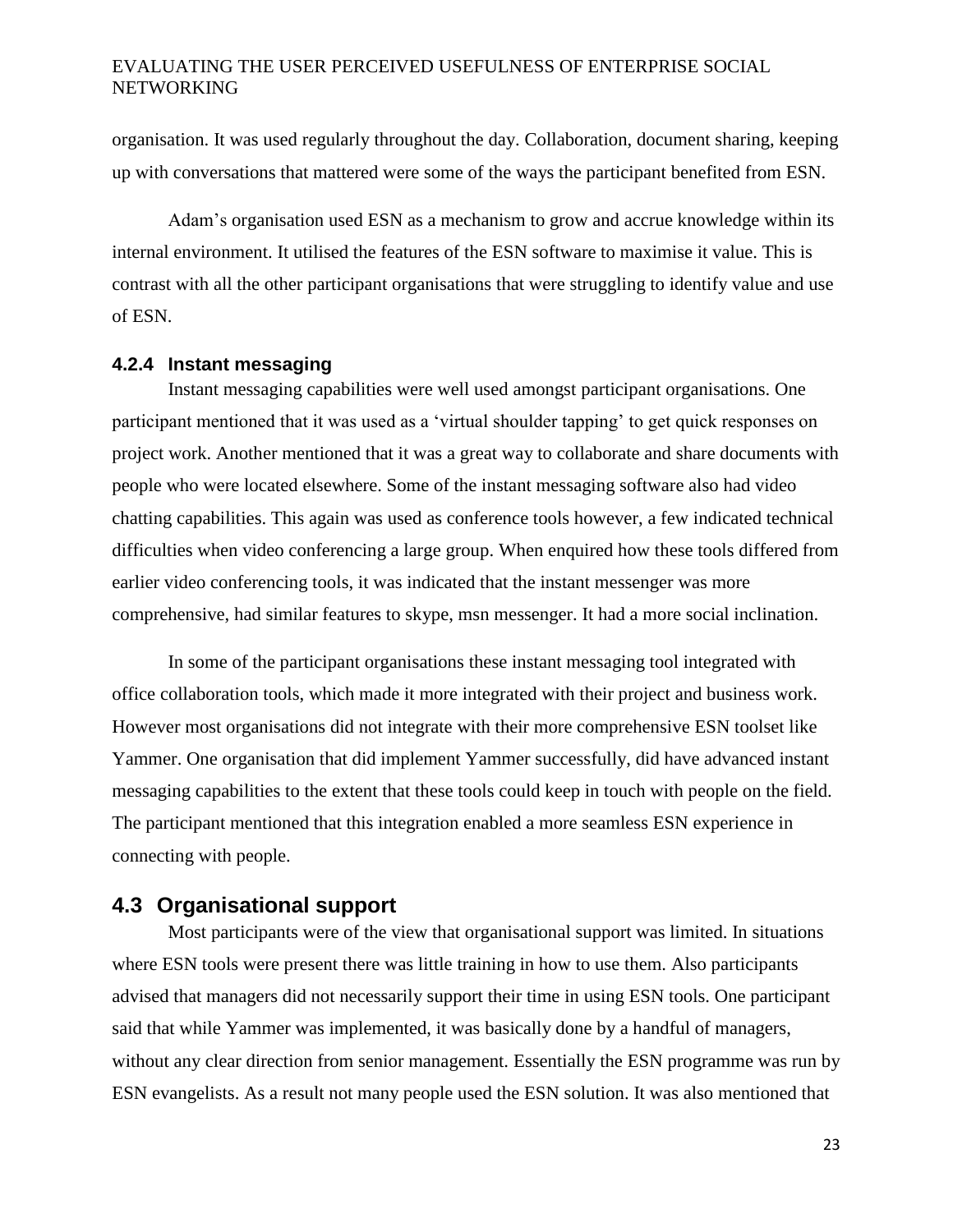since there was not many users, there was limited content. This in turn meant that it was harder to promote ESN without content. As the participant mentioned it was a catch-22 effect. The wider community of this organisation did not see the need to participate as it only had a few users and not much content. Also other members of the organisation used other collaboration and instant messenger tools that did not integrate with the main ESN software Yammer.

In another participant's organisation, a team managed its own Wikipedia site to answer common questions that internal clients often queried. However many of the clients did not use this site, but rather called the team directly. The team did not have the management support and could not take formal action in redirecting the clients to the Wikipedia site. Also internal clients mentioned that the FAQ Wikipedia site was poorly implemented and hard to navigate. The team spent many hours in the development of the site outside normal work hours, and did not feel they efforts where appreciated.

Adam's organisation on the other hand had the full support of the organisational senior management with a strategy outline for ESN use, integration and value creation. Business processes where based around the capabilities of ESN. For instance, rather than sending newsletters, the CIO sent ESN posts to communicate with the organisation. Other members could comment on these posts allowing the CIO to know directly the thoughts and the general feedback. The organisation's senior management encouraged employee ESN participation, unlike other organisations in the interview.

Adam also mentioned that new recruits from younger generation were more eager and savvy with ESN and didn't need much training. For them it was wasn't much of a learning curve. However with recruits from the older generation, the organisation had to convince the value it could provide to users in terms of productivity, career networking and a flatter hierarchy to get ideas across.

## <span id="page-24-0"></span>**4.4 Challenges**

Participants acknowledged that challenges lay ahead for gaining maximum value out of ESN. Participants were in agreement that organisations needed a clear strategy in the implementation and utilisation of ESN. One participant mentioned that his organisation was unsure how to go about with ESN. So a group of managers got together and evangelised ESN.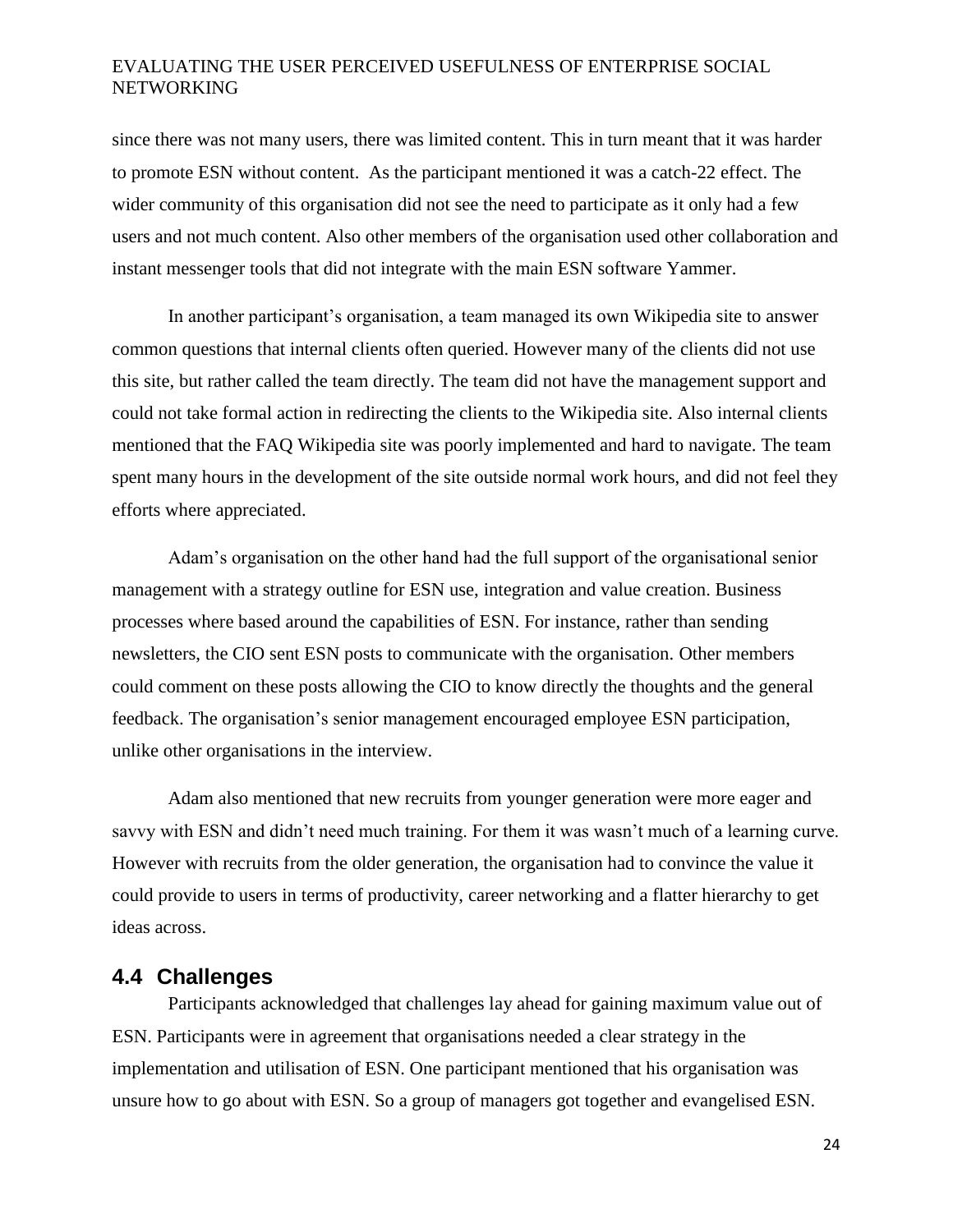While it had some success, there wasn't much users getting on ESN. This participant felt that organisational strategy and support would be really helpful in getting more people on board. In one of the participant organisation, ESN was defragmented, i.e. some departments had a plethora of ESN tools while other business departments had little ESN capabilities. The participant noted that organisational strategy would have been useful in aligning these defragmented solutions.

Another participant was also on the same vein. He indicated that for ESN to be successful it needs to be well used by the people of the organisation. The participant said

"For this to happen, renegade ESN implementation are not going to work'.

The participant discussed importance of management support in investment, and ESN implementation. Investment in changing people attitudes towards ESN was also key to its success.

This participant also indicated about the importance of organisational culture. The participant felt that in order to really get users engaging on a social context a flatter organisation may be required. He felt his organisation may need a change in organisational culture. The participant however was unsure of to make this change happen.

How to interact with ESN software like Yammer was also a challenge that was talked about during the interviews. Some of the participants knew the technical aspects and features of ESN but on a social context were unsure what to say or how to interact through ESN. Another participant was worried that confidential information may be accidently leaked through to other members. The participant also mentioned that knowledge security could be also be a challenge, both for the individual and the organisaiton.

## <span id="page-25-0"></span>**4.5 Overcoming Challenges**

Participants were of the view that a clear analysis that outlined organisational value may be helpful in gathering management support. But participants also felt that this analysis needed to be comprehensive, looking into the value it can bring to employees and the long term strategic plan and policies to get there. For instance, organisational culture needs to change, potential policy could include promoting ESN tools through incentives. Training new staff was also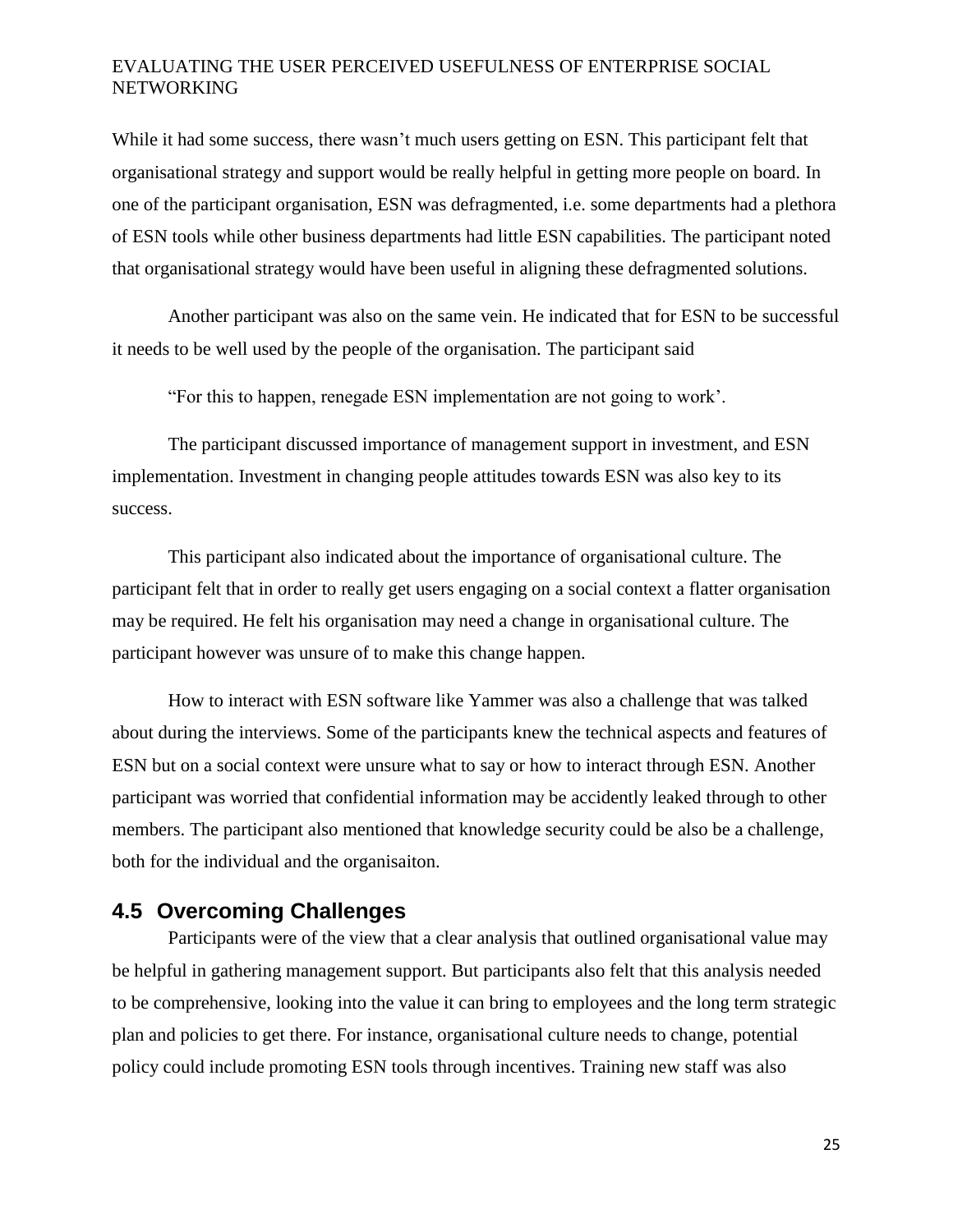discussed. In particular to train older employees and integrating them to the culture of the organisation.

Some of the participants supported the idea of integrating their daily work processes into ESN tools as a way to encourage its use. One participant mentioned that rather than using email newsletters, employees should post weekly blogs on the ESN site. Another felt that it would make their managers appreciate the work they contribute to ESN. ESN Content was discussed by one of the participants as another way to encourage participation. Good quality content and contacts on ESN has been proven to get employees sign up on ESN in his organisation. More ESN content creators that were socially savvy would be useful in getting people interested.

On the topic of knowledge security, no compelling argument was put forward on how to tackle the issue other than training employees on behavioural aspects of ESN. Participants suggested that organisational security of ESN needs to part of the strategic analysis of ESN.

## <span id="page-26-0"></span>**5 Discussion**

The research process brought insights into the thinking of the participants on the topic of ESN. Some of them related well to the theoretical underpinnings of the literature review. . This is discussed below:

## <span id="page-26-1"></span>**5.1 Use of ESN Software**

## <span id="page-26-2"></span>**5.1.1 LinkedIn**

DiMicco et al. (2008) assertion that LinkedIn is a popular professional networking tool for career growth is validated in this research. Majority of the participants used LinkedIn. LinkedIn was used to showcase individual skillset and find potential hires and leads (Archambault & Grudin, 2012). LinkedIn users tapped on to their colleagues contacts and grow their network further. The focus of this site was gathering a network whilst socialising in a professional manner. Some of the users commented on blogs to showcase their knowledge and experience.

Organisations on the other hand use it as a recruitment tool. This is well supported by earlier research (Caers & Castelyns, 2010). It is used as a tool to select candidates, screen their professional network and gather other recruitment information. Jobvite (2014) conducted a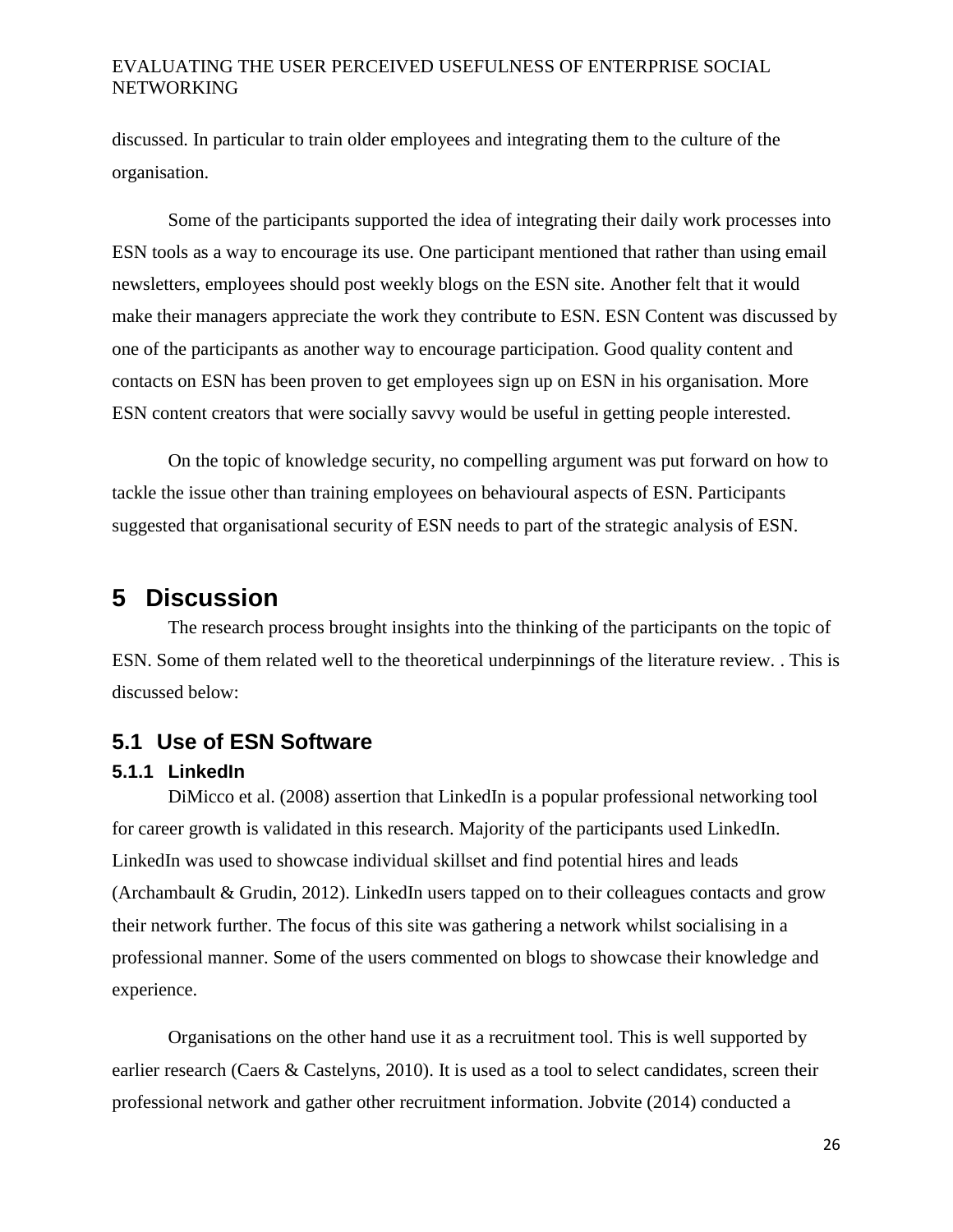survey in U.S for the year 2014. The survey finding supports this research's findings and indicates that LinkedIn is used by organisations to

- Search for candidates (96%)
- Contact candidates (94%)
- Keep tabs on potential candidates (93%)
- Vet candidates pre-interview (92%)
- Post jobs  $(91\%)$

The survey further provides some reasons as to why more and more organisations are moving to LinkedIn for recruitment. Some the key reasons include:

- 49 percent say the quality of candidates is higher;
- 43 percent say the quantity is higher;
- 60 percent estimate that the value of the hires they make through social media is greater than \$20,000 annually

#### <span id="page-27-0"></span>**5.1.2 Google+, Facebook**

The research findings suggest that only a limited number of organisations have used Facebook, Google+ in wellington. This could be because of the limited sample data. It could also be that the focus of this research has been on Information technology rather than consumer brands. A more detailed research with a wider sample may be required.

In spite of the limited use, the findings in the research indicate that Facebook and google+ is used to showcase organisational brand. Jobvite (2014) survey is also on the same vein, indicating that 65% of its respondents use Facebook for branding the organisation. Organisations use Facebook to tap into the millions of Facebook users and showcase their organisation or product , create buzz on new products, develop brand and create customer trust (Chiu, Cheung, & Lee, 2008; Drury, 2008).

It also aligns with Mangold and Faulds (2009) suggestion that organisations are moving to Facebook for branding because consumers are turning more and more to social media to learn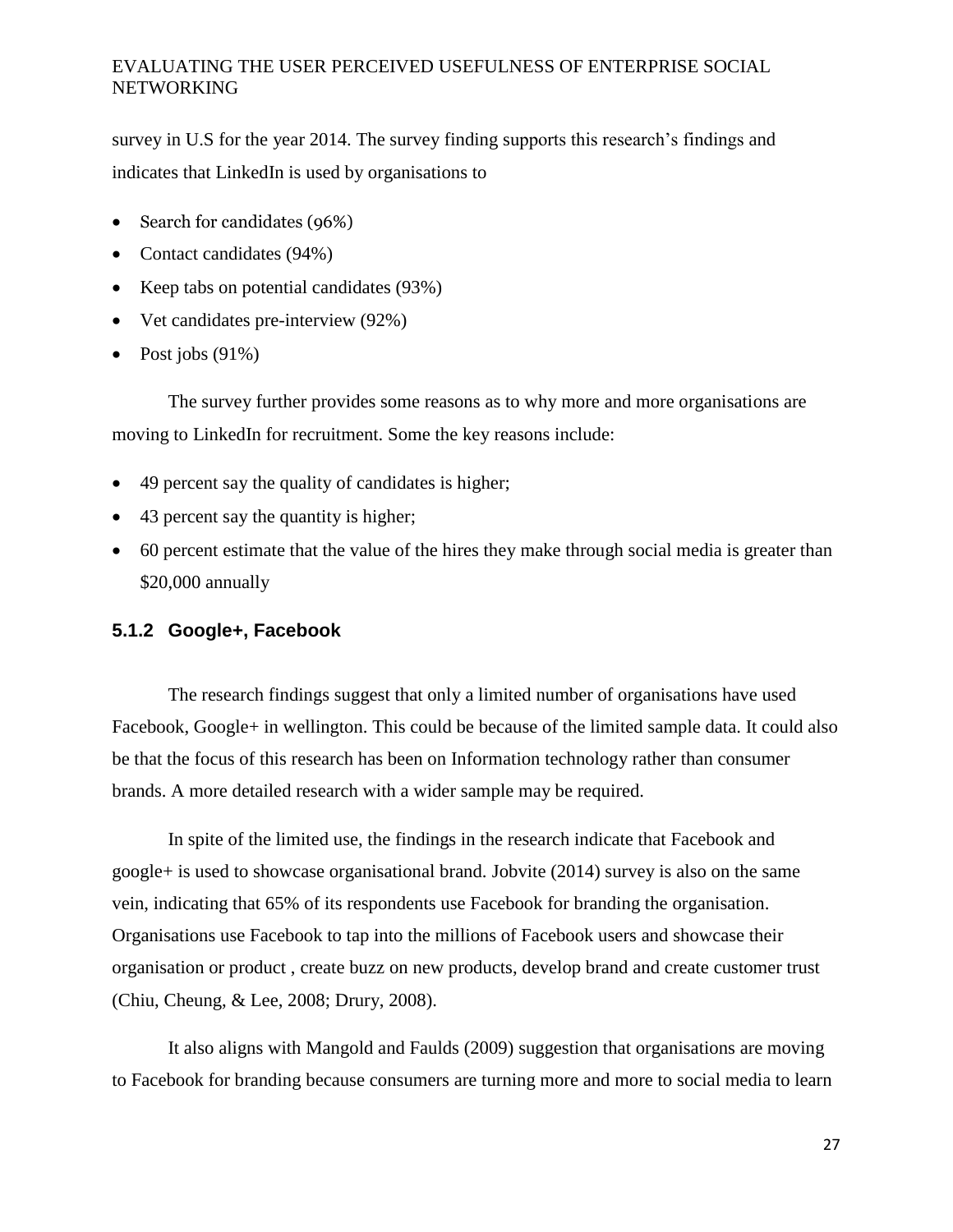about brands, consume company information and make purchasing decisions. Consumers also feel that the information from social media is trust worthy (Foux, 2006).

It was highlighted in the interviews that one the participant organisation was having difficulty in promoting its brand in Facebook. While the participant have been unable to provide the exact reasons, a number of reasons can be offered. The quality of engagement with consumers is important (Foux, 2006). A highly traditional marketing dialogue followed by the organisation, can make consumer engagement less exciting and inviting to return. Mangold and Faulds (2009) suggest that consumers need to feel excited, and need talking points that consumers could spread and engage. The organisation's infrequent information update can also be an impediment. It is also suggested that conversations that have a story narrative have powerful impacts and stay longer with consumers. Supporting community events can help build emotional connections with its consumers. Providing exclusivity can also be helpful. Consumers feel special when exclusive sales or promotions are provided only to loyal members. Through these measures the organisation can change from its traditional marketing dialogue and employ new tactics to engage with consumers and promote their brand.

#### <span id="page-28-0"></span>**5.1.3 Yammer and other bespoke software**

The research findings suggests that organisations in NZ have limited uptake on internally focused ESN software like Yammer. While instant messaging and other collaboration tools have been well used by organisations they do not appear to form a cohesive integration between these software tools. Organisations appear to be unsure of ESN and its capabilities. It appears that organisations are in the initial phase of ESN software implementation and use. Earlier research suggests that it is typical growth pattern where organisation start with a low uptake and gradually increase its use as it gathers momentum (Archambault & Grudin, 2012). In this research there was a sharp increase in social networking tools from 2008 – 2011.The slow uptake could be attributed to a number of reasons discussed below:

#### *5.1.3.1 Productivity*

Archambault and Grudin (2012) research indicated that in 2008 productivity gains or at least the perception of productivity gains in ESN tools were limited. However that changed in 2011. Employees slowly developed skills and insights on how best to use ESN tools and increase productivity. Questions, posted on ESN site usually resulted in prompt answers and suggestions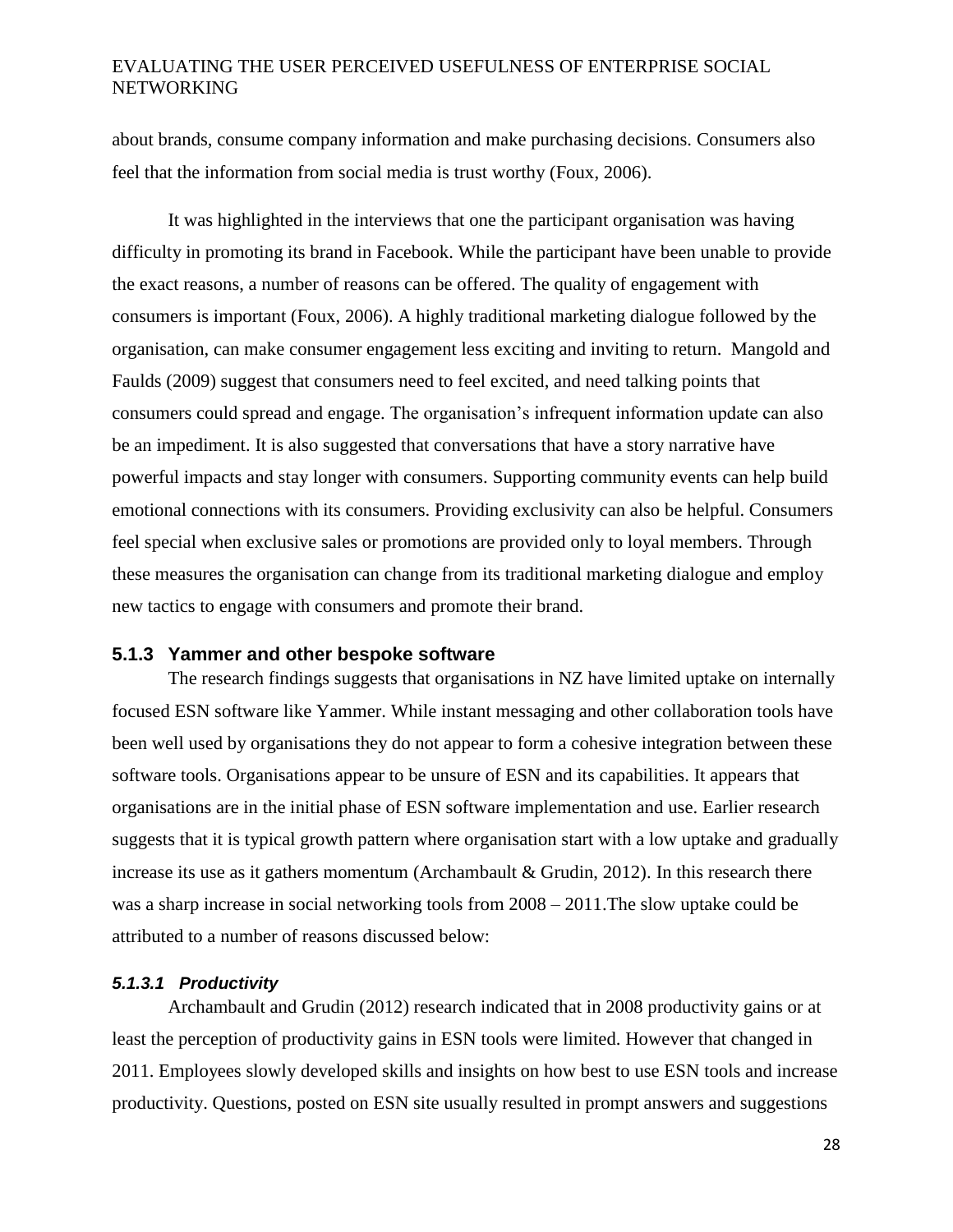on how to move forward. ESN tools led to better professional engagement by allowing users to tap into their network of colleagues and getting timely help on work matters. It also allowed them to search for information using these tools.

#### *5.1.3.2 Attitudes*

Archambault and Grudin (2012) suggests that during their research, senior management in 2008 did not view social networking as productive for work purposes and felt that it does not have a place in corporate work settings. Employees often felt that use of these tools will be disapproved. This feeling was also shared by one of the participants in our research findings. Managers did not view internal social networking tools like Yammer to be useful as well. However this perception slowly began to change as more and more employees were able to demonstrate productivity. Based on Archambault and Grudin (2012) findings in 2012, managers began to realise ESN capabilities and were not only tolerant but also encouraged use of ESN tools.

As organisations in wellington begin to realise the productivity gains in using ESN tools, it is my hypotheses that management attitudes towards ESN would change from 'Is ESN really productive, Can it deliver?' To yes, ESN is useful for us and it warrants a detailed review and investment. Majority of the organisations in wellington have already taken the first steps by using elements of ESN toolset, like LinkedIn and Instant messenger to improve productivity.

However it may be difficult to fully and thoroughly validate the organisational value of ESN tools with empirical data (Efimova & Grudin, 2008). Analysts in the 1990s argued that emails were unproductive and its use should be minimised. However, emails were and are indispensable tools of business communication.

#### <span id="page-29-0"></span>**5.1.4 Usefulness of Yammer**

It has been difficult to collect comprehensive data on the perceived usefulness of Yammer as only three organisations in the research findings have implemented Yammer or other bespoke solution. However the participants of these organisations were knowledgeable and have provided useful information. Some of the other participants indicated that they are currently analysing ESN tools. These participants have also been quite useful in providing their perceptions on how useful ESN can be in the workplace.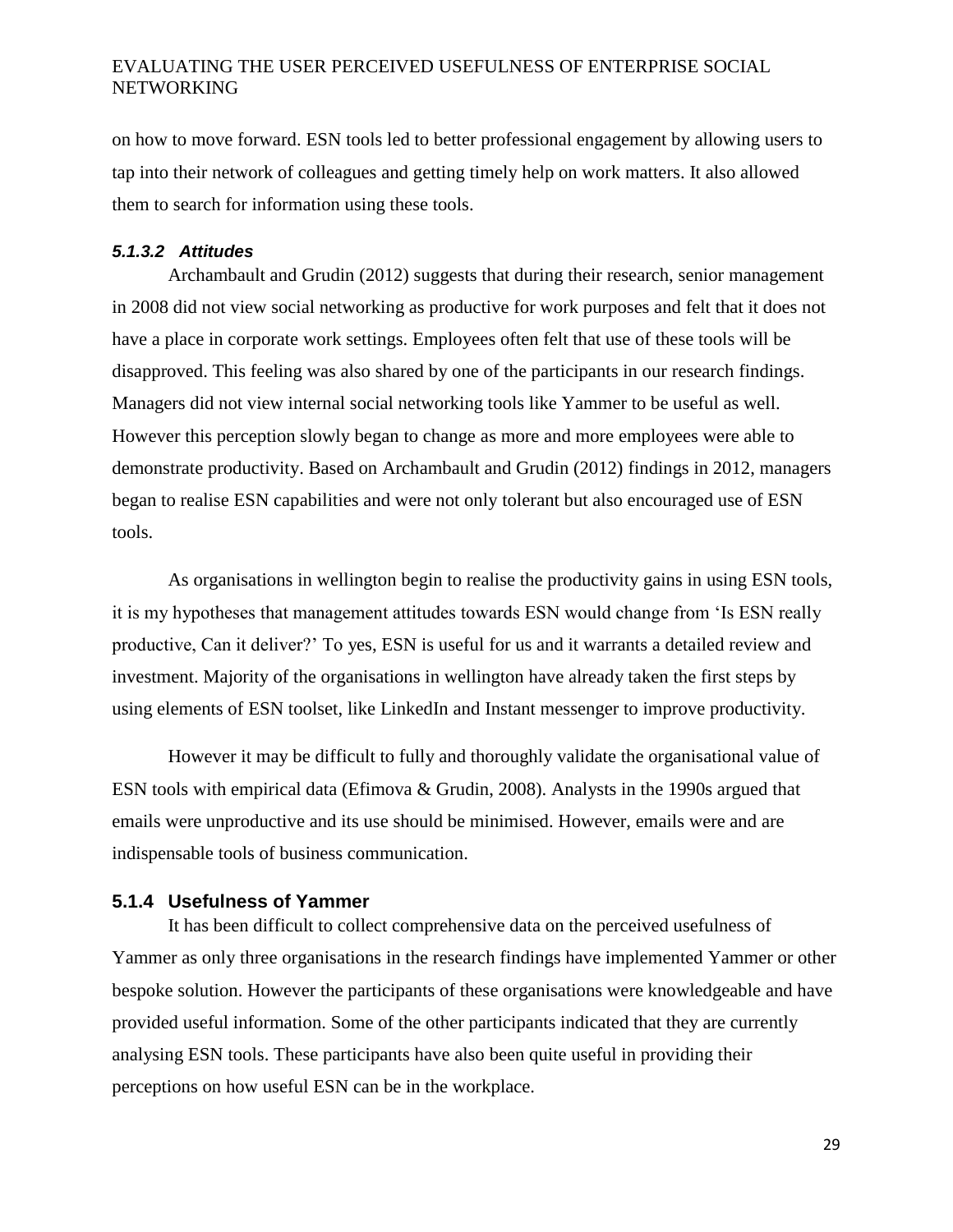#### *5.1.4.1 Codifying tacit knowledge*

Some of the participants noted that ESN was useful in documenting their conversations that could be shared and further discussed. The literature identifies with this notion (DiMicco et al., 2008). Given the social context, ESN with its features and toolset enables a seamless capture of social conversations that can later be shared, discussed and added to the repository of knowledge. It also helps validate the notion made earlier in the literature review that ESN has the capability to codify the social water cooler conversations that traditional knowledge management attempted but didn't do a good job with its structured process.

#### *5.1.4.2 Community Feel*

Participants also discussed the community feel that ESN tool facilitated amongst its users. Community feel can be a source of encouragement to social interactions using software like Yammer (Majchrzak, 2007). This social feel can further strengthen bonds and instil community growth. However, based on our research findings while social feel was mentioned, communication was largely work related and personal connections were limited. This could be due to the fact that ESN is just being recently introduced and that its users are familiarising with the toolset (Archambault  $&$  Grudin, 2012). In order to facilitate the community feel it is also noted that the organisational culture plays a role. Strong hierarchal structures form a barrier and weaken the ability to build relationships (DiMicco et al., 2008). One of the participants did acknowledge this stating that ESN works well in a flatter organisation and management hierarchy can be an impediment.

#### *5.1.4.3 Integration*

The research findings suggest that organisations in wellington are utilising external ESN tools like LinkedIn and Facebook to create value. LinkedIn is a popular tool that organisations in wellington are increasingly using to gain value in recruitment. This aligns with Li and Bernoff (2011) notion that ESN tools, whether external or internal to the organisation; has the flexibility to socialise and gather knowledge for specific business functions like marketing, sales and human resource management.

However internal ESN integration with external ESN tools has not been evidenced. Majority of the researched organisations have not integrated LinkedIn with internal ESN tools whether it is Yammer or other bespoke ESN software. It is logical to assume that given the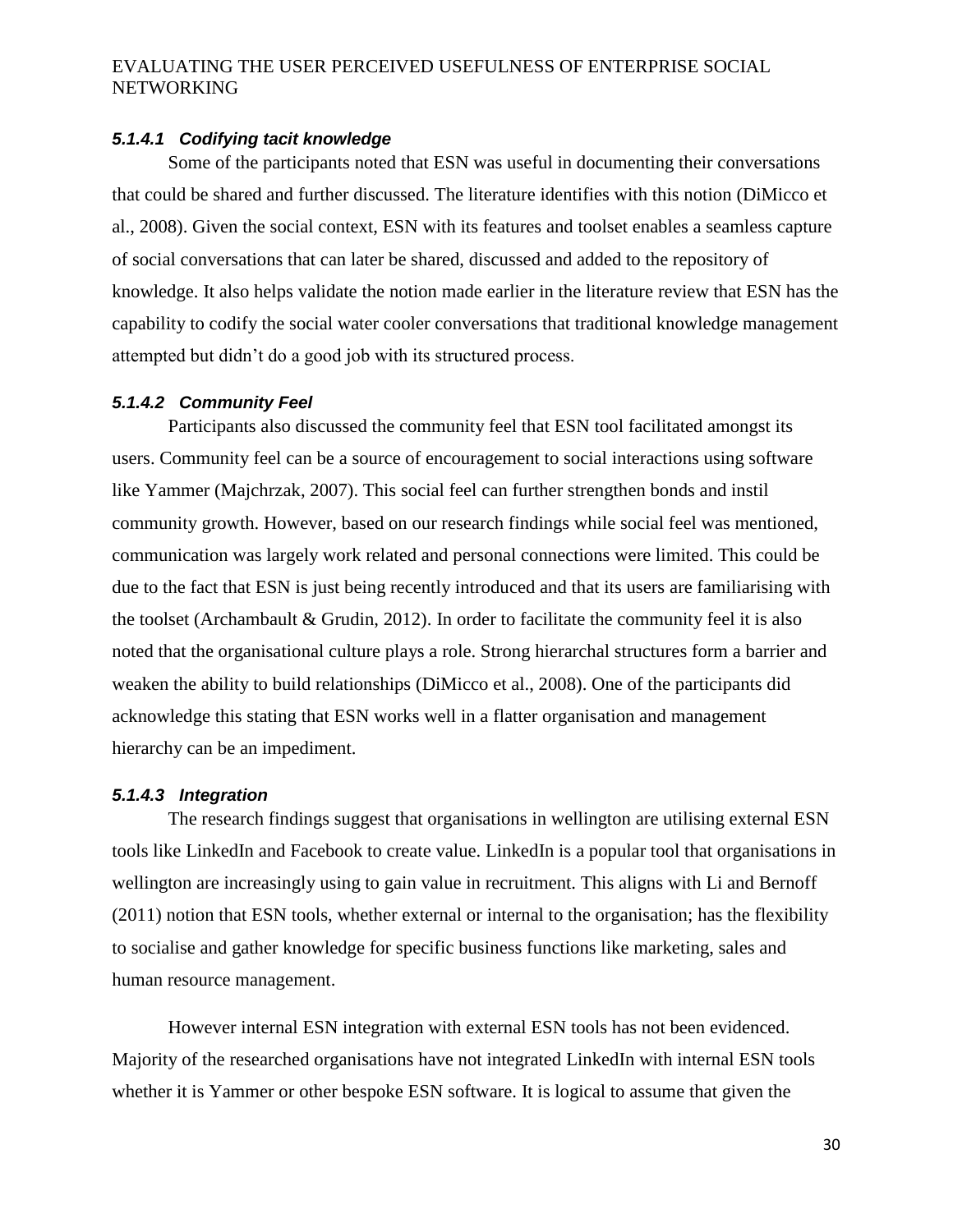limited and recent implementation of Yammer or other similar software, organisations may need more time to validate the integration benefits.

#### *5.1.4.4 Collaboration*

Participants did not appear to have difficulty in using Yammer. The collaborative features were based on Web 2.0 technology with similarities to Facebook features. These features included, posting, commenting, and liking other posts. The theoretical assertion that the use of web 2.0 technology enables quick technical understanding of the features and tools appears to be supported (Kane & Fichman, 2009). It is also noted that the similarities to Facebook and other social media tools has played a factor in the shorter learning curve.

It would have been interesting to have collected data from a more diverse age group with a balanced combination of young and senior professionals to validate the theoretical assertion that the older generation have more difficulty in coming to grips with the technical aspects and features (Levy, 2009).

Participants did however indicate that they had difficulty in determining how to interact through internal ESN. They were unsure about the boundaries and context of what is appropriate to post or comment. This is surprising as most of the participants were young professionals  $25 - 32$ . It appears the assertion by Levy (2009) that the younger generation are more comfortable with professional social media tools is only partly supported. Yes, participant did not have difficulty in understanding the technical nuisances but did have difficulty in determining how to interact, specifically what to comment or post. Archambault and Grudin (2012) suggests that while the younger generation may have technical savviness in understanding ESN tools the older generation are more knowledgeable in utilising ESN for work related tasks, and interact better.

## <span id="page-31-0"></span>**5.2 Challenges**

## <span id="page-31-1"></span>**5.2.1 Organisational culture**

Interview Participants have suggested that organisational culture can be a challenge to implementing ESN. An organisation that promotes a flat management would be better equipped to generate value from ESN tools. It has been surprising that participants acknowledged this notion given their limited exposure to ESN tools. This suggests that participants are critically researching and reviewing the current culture of the organisation and its effectiveness in using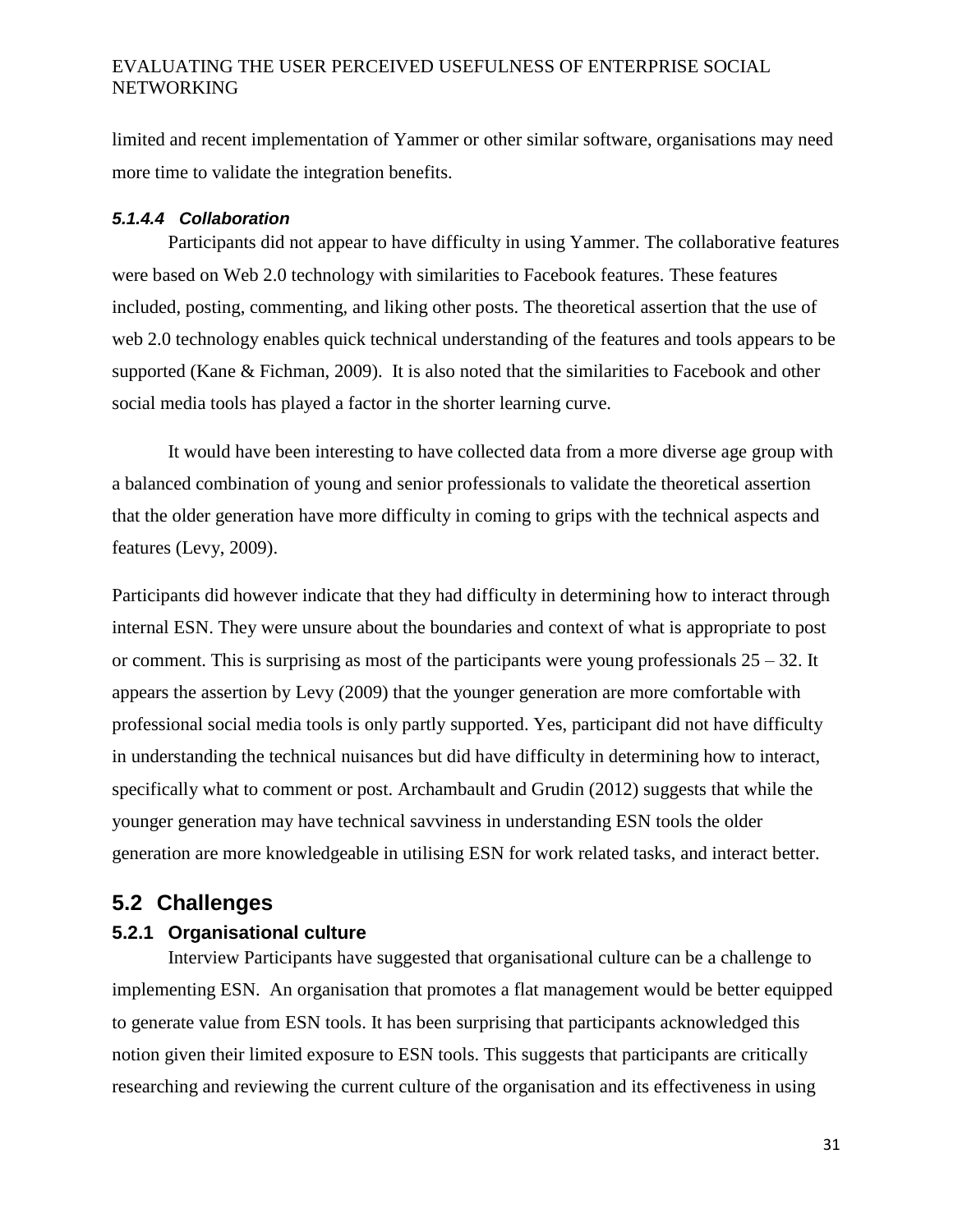ESN. Social media theorists support this assertion and suggest that a flat management style infuses a sense of self-worth, which in-turn helps build knowledge communities (Brzozowski, 2009; DiMicco et al., 2008; Riemer et al., 2012; Von Krogh, 2012).

One of the participants mentioned that a group of managers took the initiative to implement and popularise Yammer. This suggests that the managers are attempting to introduce change without first aligning with the organisational culture of the organisation. This presents a problem as it conflicts with existing management structures and authority. Organisational wide management support may be required in this instance to help in the dissemination of ESN tools and encourage employees (Brzozowski, 2009).

#### <span id="page-32-0"></span>**5.2.2 Organisational Support**

One of the participants mentioned the importance of organisational support in getting people to use ESN. Brzozowski (2009) suggests that organisational and management support is crucial in changing people mind-sets and influencing a change in culture. It is also useful in outlining the strategy to integrate disparate ESN tools together and form a cohesive social repository of knowledge.

With management support some of the challenges outlined by participants can be minimised. One of the participants mentioned their team developed a Wikipedia site for selfhelp. However many users did not appear to use this site, instead calling the service desk. With management support, users would be better informed about the change in process. Also with management support the team's effort would be recognised and more time and resources would be allocated to improving the site.

In another instance, a participant discussed the difficulty in identifying how to interact with internal ESN tools like Yammer. With management support better self-guides and training could be adopted and help in a smoother transition. Another participant talked about integrating their work processes around ESN so that ESN tool could be leveraged to maximise their efficiency. Changing work processes cannot be accomplished in isolation, as it influences work in other departments and sections of the organisation. Management support can help minimise the obstacles that other departments may have by acting as the intermediary for change.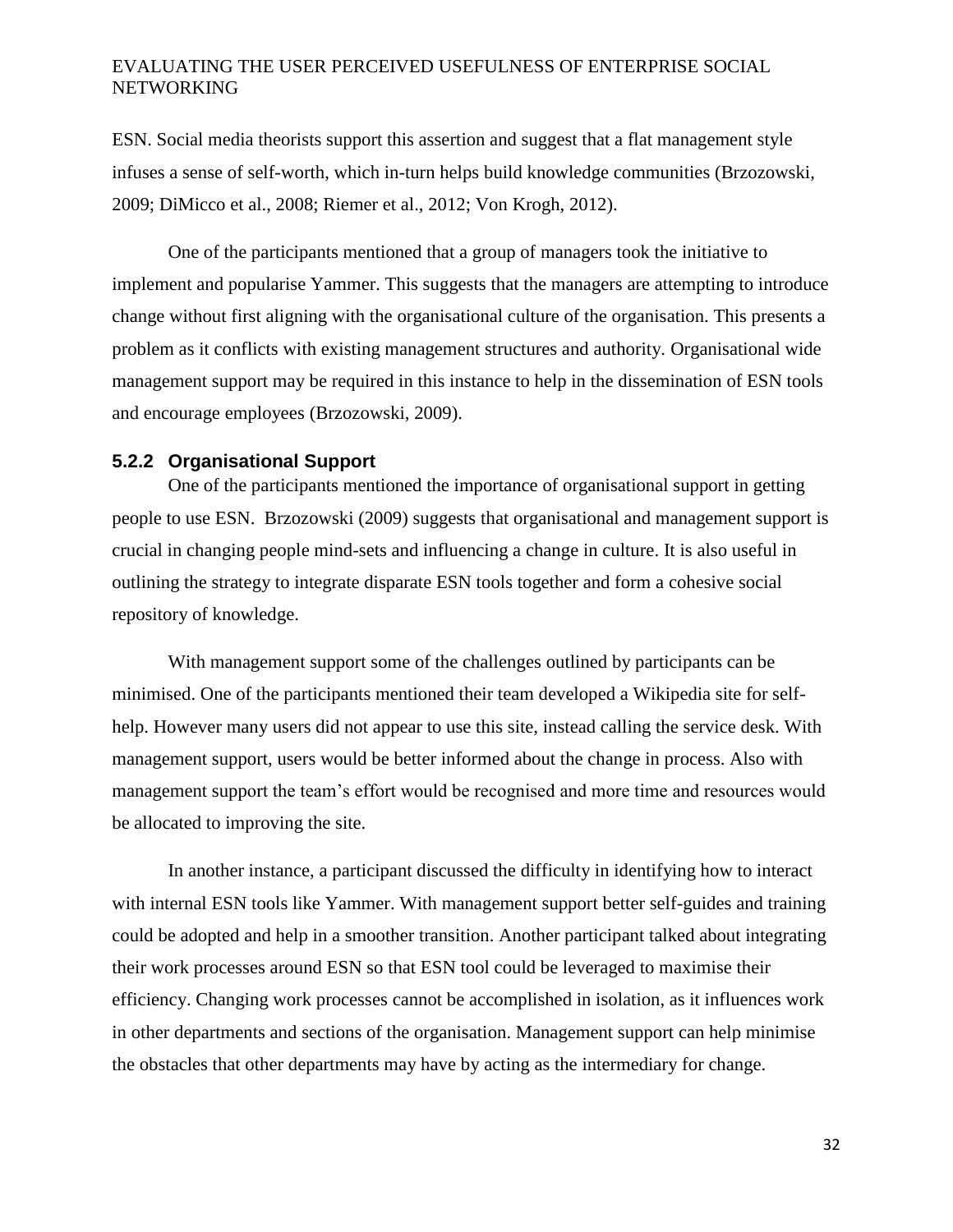#### <span id="page-33-0"></span>**5.2.3 Knowledge Security**

Participants have suggested that knowledge security could be a potential issue for the organisation. Sieg et al. (2010) argues on a similar vein and espouses that when an organisation shares information with external sources to leverage value, it may also inadvertently expose confidential information. Internally, employees may also accidently expose information through internal ESN tools like Yammer. However the consequences in this scenario may not be critical as the information is only leaked within the organisation.

Organisations in wellington are only just implementing ESN. There is little integration of ESN tools with external sources. Consequently, accidental knowledge leaks through external sources may not be much valid. It is more likely that employees may accidently expose confidential information internally within the organisation. While it is apparent that this security issue cannot be completely eliminated, it can be minimised by adequate training.

Organisations in wellington may also have a conflict in knowledge security when dealing with personal information (Sieg et al., 2010). Personal knowledge and information held in blogs, photos and other personal documentation within the internal ESN repository may be deemed as corporate data. However the author or owner of this data especially photos and other personal communication may view it as private information. Training on contextual boundaries of ESN can be useful to minimise this issue i.e. educating users on how to interact, what to mention in posts. Also as the peer ESN community grows internally, it will be in a position to self-advocate with a culture of trust (Von Krogh et al., 2012). The community itself will ensure that content conforms to the organisation's ethical use of personal information and that the organisation and the author /owner of the data will not breach them.

#### <span id="page-33-1"></span>**5.2.4 Knowledge Quality**

ESN Content was briefly discussed by one of the participants. It was mentioned that his organisation lacked quality content that could be used to encourage other non-users to take interest. Chai et al. (2009) agrees that quality of content is vital and further suggests that the accuracy of content and how it is acquired is also important. It is argued that the information may not necessarily be acquired legally and ethically. Von Krogh et al. (2012) on the other hand suggests that peer social practices inherent within ESN will advocate the validation of content.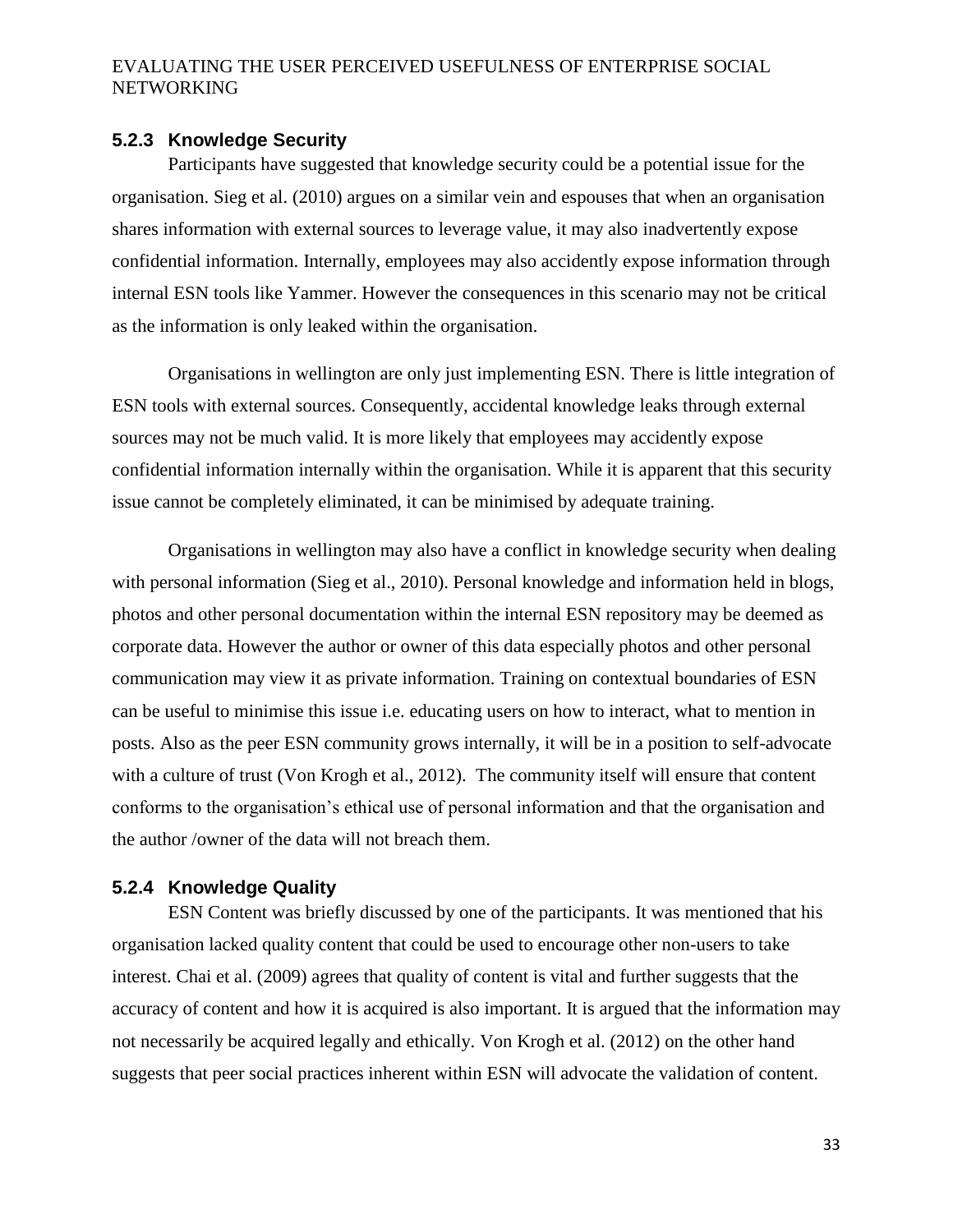The particular organisation in wellington currently does not have a well formed peer community to help validate content. As a consequence users may not only feel that content lacks accuracy by also trustworthiness. Content spear headed by few members of senior management would help instil a sense of trust, quality, and accuracy of content.

# <span id="page-34-0"></span>**6 Limitations**

## <span id="page-34-1"></span>**6.1 Research Methodology**

The research findings were based only on a small sample data of 7 participants. As a consequence the findings and discussion may only outline a possible trend in Wellington. A more comprehensive research sample may be required to fully validate the findings. This would entail a sample of 20-30 semi structured interviews along with 50 – 100 participant survey.

## <span id="page-34-2"></span>**6.2 Research Design**

The four dimensions on which the interview questions were based may not be comprehensive to fully examine the state of ESN use and its perceived usefulness.

## <span id="page-34-3"></span>**6.3 Research Philosophical Approach**

The anti-positivism philosophical approach adopted in this research has limitations.. The approach can be taxing to the research analyst and risks clouding the understanding of the varied realities of the interviewees. The research analyst could also unknowingly superimpose their own perception of reality. As a consequence, it can be argued that researcher bias may be high with anti-positivism. However given the small sample size, it may not be a serious concern with this research.

Given the subjective nature, anti-positivism is also highly contextual, and not generalisable (Saunders, Saunders, Lewis, & Thornhill, 2011). However similar research carried in two different social environments may not yield similar results but the results may still be valid within the unique contextual variables. Anti-positivism is also not easily replicable. For instance, if the qualitative interview of this research is repeated twice even with the same exact parameters, it may still yield different results as the interviewees in the second interview have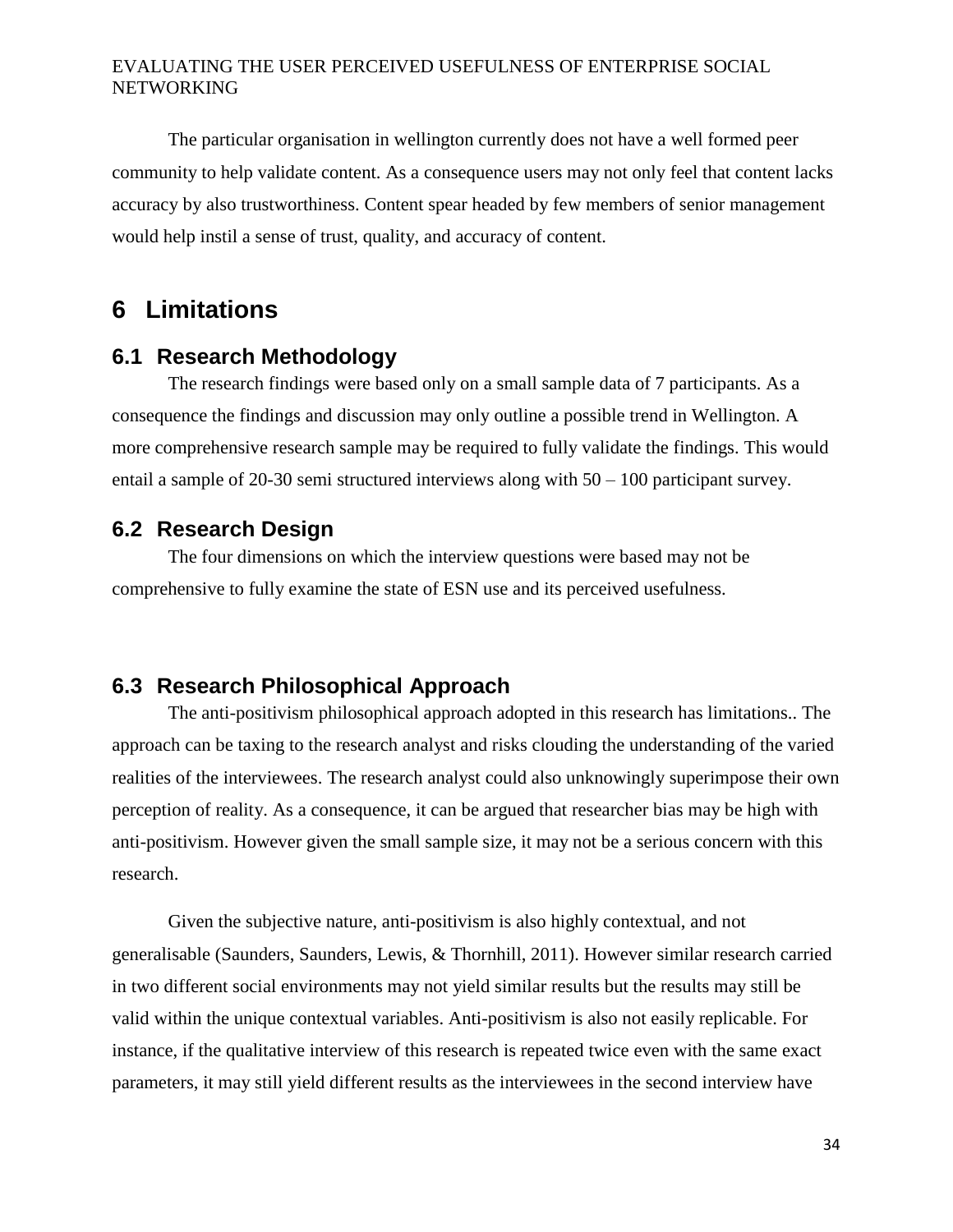accumulated the experiences of the first interview and consequently provide a different view point.

# <span id="page-35-0"></span>**7 Conclusions**

The parallels drawn in the literature review between ESN and KM has been useful in understanding ESN. In particular it has brought focus to the social nature of ESN, use of modern technologies that facilitate unprecedented ease of use. It has also highlighted the community nature of ESN and its importance in managing knowledge security, quality and trust. Lastly it has enabled a better understanding how the community focus builds bond amongst users and encourages knowledge sharing. These dimensions have helped form the basis for the framework of enquiry for this research. It has helped formulate the interview questions to evaluate the user perceptions. The anti- positivism philosophical approach was also useful in peering into user perceptions and make sense of the research findings.

The research findings indicate that users who have had access to ESN, generally have good understanding of the capabilities of ESN. They are eager to learn and use ESN to create efficiencies. Users were largely well versed with LinkedIn. Users also indicated that organisations in wellington also made good use of LinkedIn and instant messaging tools. However internal use of ESN software like Yammer was limited.

The research finding indicate that users generally perceive organisations to be in the initial stages of ESN use. Users do not feel that their organisations fully understand ESN capabilities and also lack drive with little or no ESN strategy in place. Users have indicated a few challenges that their organisation may be facing, including lack of organisational and management support, poor training and lack of quality content. Some users also discussed the need for organisational culture and process change to better use ESN tools. The research findings suggest that while younger users do not need extensive training in the technical understanding of the features, training in contextual understanding i.e. how to interact, what sort of content to post is important. This appear to contradict Levy (2009) assertion that younger generation are more savvy with social tools.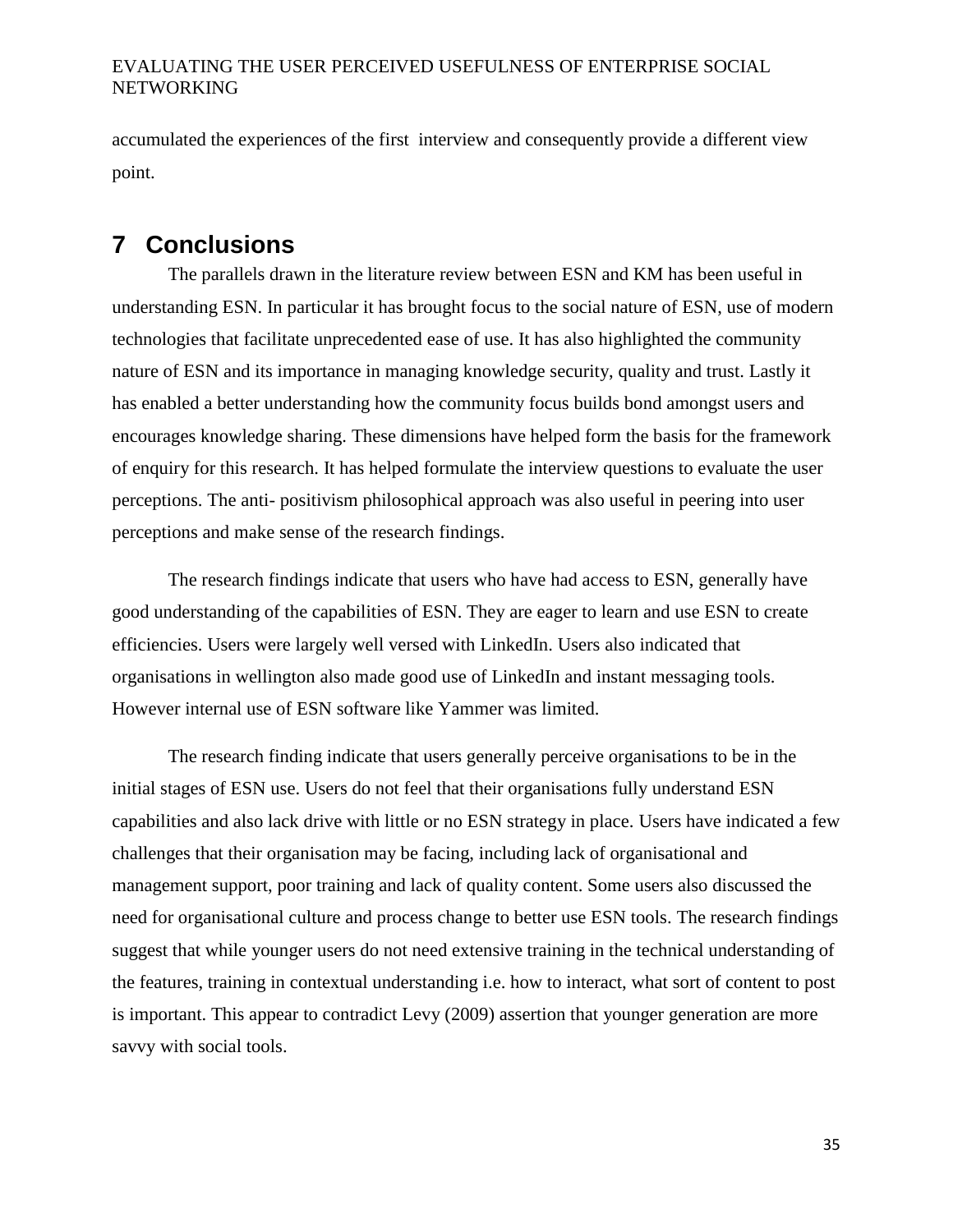It appears that organisations are slower and less eager than the users with ESN. Consequently it has been difficult to get detailed information on how users use internal ESN tools and for what purpose. This include, perceived productivity gains, career growth opportunities using ESN networking and demonstrating expert knowledge through ESN.

However, there was one organisation in Wellington that has implemented ESN thoroughly. However, as this research is focused on general user perception, the data collected on this organisation has been considered as an anomaly rather than the norm. It is suggested that further case study research on this particular organisation would be helpful in understanding the strategy and challenges overcome by this organisation. This understanding would provide the blueprint for other organisations to successfully implement ESN in wellington.

The challenges discussed in section 5.2 outline the general difficulties organisations in wellington are facing. If organisations can overcome these difficulties, then this research postulates that current poor use of internal ESN could gradually increase as productivity gains are realised by users. This will in turn will influence management attitudes to fully support internal ESN tools infusing further accommodation of internal ESN tools.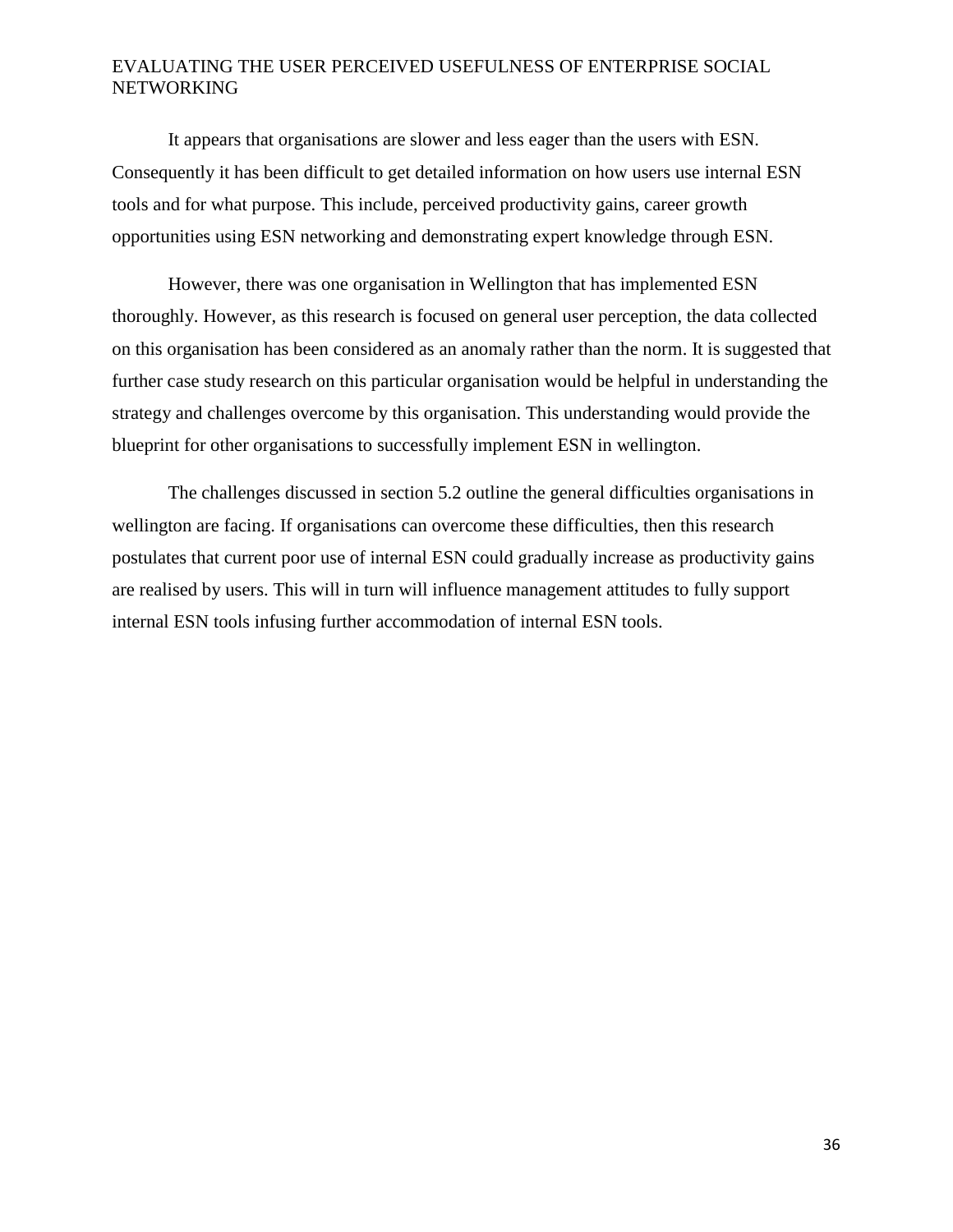# <span id="page-37-0"></span>**References**

- Adams, G. L., & Lamont, B. T. (2003). Knowledge management systems and developing sustainable competitive advantage. *Journal of knowledge management, 7*(2), 142-154.
- Alavi, M., & Leidner, D. E. (2001). Review: Knowledge management and knowledge management systems: Conceptual foundations and research issues. *MIS quarterly, 25*(1), 107-136.
- Archambault, A., & Grudin, J. (2012). *A longitudinal study of facebook, linkedin, & twitter use.* Paper presented at the Proceedings of the SIGCHI Conference on Human Factors in Computing Systems.
- Badii, A., & Sharif, A. (2003). Information management and knowledge integration for enterprise innovation. *Logistics Information Management, 16*(2), 145-155.
- Bebensee, T., Helms, R., & Spruit, M. (2012). Exploring Web 2.0 applications as a mean of bolstering up knowledge management. *Leading Issues in Social Knowledge Management, 1*, 22.
- Bloodgood, J. M., & Salisbury, W. D. (2001). Understanding the influence of organizational change strategies on information technology and knowledge management strategies. *Decision support systems, 31*(1), 55-69.
- Brivot, M. (2011). Controls of knowledge production, sharing and use in bureaucratized professional service firms. *Organization studies, 32*(4), 489-508.
- Brzozowski, M. J. (2009). *WaterCooler: exploring an organization through enterprise social media.* Paper presented at the Proceedings of the ACM 2009 international conference on Supporting group work.
- Caers, R., & Castelyns, V. (2010). LinkedIn and Facebook in Belgium: the influences and biases of social network sites in recruitment and selection procedures. *Social Science Computer Review*, 0894439310386567.
- Cardinal, L. B., Alessandri, T. M., & Turner, S. F. (2001). Knowledge codifiability, resources, and sciencebased innovation. *Journal of knowledge management, 5*(2), 195-204.
- Cavusgil, S. T., Calantone, R. J., & Zhao, Y. (2003). Tacit knowledge transfer and firm innovation capability. *Journal of business & industrial marketing, 18*(1), 6-21.
- Chai, K., Potdar, V., & Dillon, T. (2009). Content quality assessment related frameworks for social media *Computational Science and Its Applications–ICCSA 2009* (pp. 791-805): Springer.
- Chen, J., Zhu, Z., & Xie, H. Y. (2004). Measuring intellectual capital: a new model and empirical study. *Journal of Intellectual capital, 5*(1), 195-212.
- Chiu, P.-Y., Cheung, C. M., & Lee, M. K. (2008). Online social networks: Why do "we" use Facebook? *The open knowlege society. A computer science and information systems manifesto* (pp. 67-74): Springer.
- Cross, R., Liedtka, J., & Weiss, L. (2005). A practical guide to social networks. *Harvard Business Review, 83*(3), 124-132.
- DiMicco, J., Millen, D. R., Geyer, W., Dugan, C., Brownholtz, B., & Muller, M. (2008). *Motivations for social networking at work.* Paper presented at the Proceedings of the 2008 ACM conference on Computer supported cooperative work.
- Drury, G. (2008). Opinion piece: Social media: Should marketers engage and how can it be done effectively? *Journal of Direct, Data and Digital Marketing Practice, 9*(3), 274-277.
- Efimova, L., & Grudin, J. (2008). Crossing boundaries: Digital literacy in enterprises. *Digital Literacies: Concepts, policies, practices. New York: Peter Lang*.
- Emery, P. (1999). Understand knowledge management. *e-Business Advisor, 14*(19).
- Eriksson, P., & Kovalainen, A. (2008). *Qualitative methods in business research*: Sage.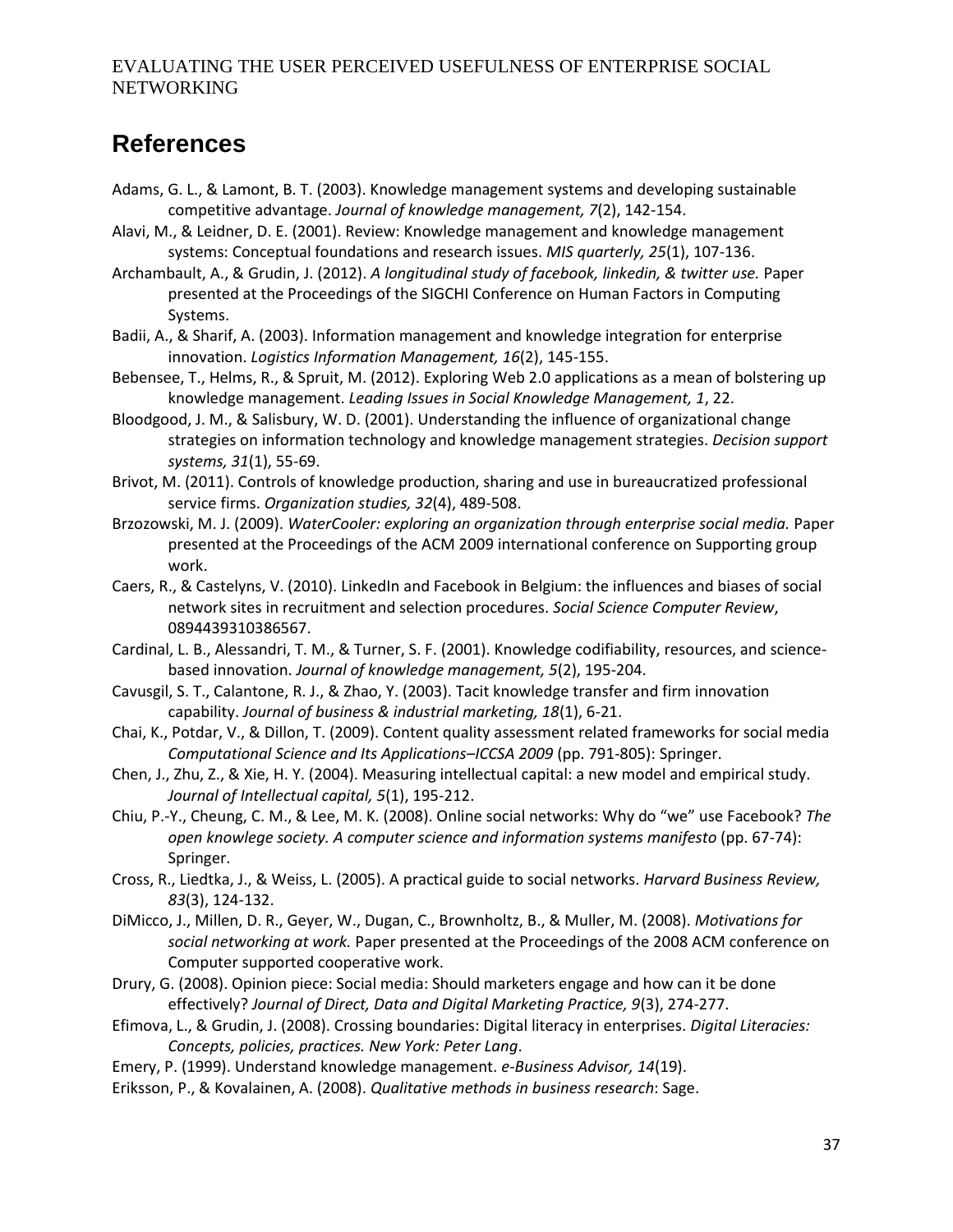- Faraj, S., Jarvenpaa, S. L., & Majchrzak, A. (2011). Knowledge collaboration in online communities. *Organization science, 22*(5), 1224-1239.
- Foux, G. (2006). Consumer-generated media: Get your customers involved. *Brand Strategy, 8*, 38-39.
- Gloet, M., & Terziovski, M. (2004). Exploring the relationship between knowledge management practices and innovation performance. *Journal of Manufacturing Technology Management, 15*(5), 402-409.
- Haefliger, S., Monteiro, E., Foray, D., & Von Krogh, G. (2011). Social software and strategy. *Long Range Planning, 44*(5), 297-316.
- Hansen, M. T., Nohria, N., & Tierney, T. (2005). What's your strategy for managing knowledge? *Knowledge management: critical perspectives on business and management, 77*(2), 322.
- Hatch, M. J., & Cunliffe, A. L. (1997). *Organisation theory*: Oxford: Oxford University Press.
- Jeppesen, L. B., & Frederiksen, L. (2006). Why do users contribute to firm-hosted user communities? The case of computer-controlled music instruments. *Organization science, 17*(1), 45-63.
- Jobvite. (2014). *Jobvite's 6th Annual Social Recruiting Survey Results*. Retrieved from [http://web.jobvite.com/Q313\\_SocialRecruitingSurvey\\_LandingPage.html](http://web.jobvite.com/Q313_SocialRecruitingSurvey_LandingPage.html)
- Kane, G. C., & Fichman, R. G. (2009). The shoemaker's children: using Wikis for information systems teaching, research, and publication (includes comments and editorial note). *Management Information Systems Quarterly, 33*(1), 3.
- Levy, M. (2009). WEB 2.0 implications on knowledge management. *Journal of knowledge management, 13*(1), 120-134.
- Li, C., & Bernoff, J. (2011). *Groundswell: Winning in a world transformed by social technologies*: Harvard Business Press.
- Majchrzak, A. (2007). The Promise of Passion of Collective Wisdom... Through Wikis and the Wiki Way. *conference paper presented at APQC's 12th Annual Knowledge Management Conference: Knowledge Management & Innovation, Houston, Tex*.
- Mangold, W. G., & Faulds, D. J. (2009). Social media: The new hybrid element of the promotion mix. *Business horizons, 52*(4), 357-365.
- Microsoft. (2014). *TechNet Forums.* Retrieved from [http://social.technet.microsoft.com/Forums/en-](http://social.technet.microsoft.com/Forums/en-US/home)[US/home](http://social.technet.microsoft.com/Forums/en-US/home)
- Mozilla. (2014). *Get Involved.* Retrieved from https:/[/www.mozilla.org/en-US/contribute/](http://www.mozilla.org/en-US/contribute/)
- Muljadi, H., Takeda, H., Shakya, A., Kawamoto, S., Kobayashi, S., Fujiyama, A., & Ando, K. (2006). Semantic wiki as a lightweight knowledge management system *The Semantic Web–ASWC 2006* (pp. 65-71): Springer.
- Newman, B. (1991). An open discussion of knowledge management. *The Knowledge Management Forum archives*.
- Nonaka, I. (1994). A dynamic theory of organizational knowledge creation. *Organization science, 5*(1), 14-37.
- Nonaka, I., & Takeuchi, H. (1995). *The knowledge-creating company: How Japanese companies create the dynamics of innovation*: Oxford university press.
- Paroutis, S., & Al Saleh, A. (2009). Determinants of knowledge sharing using Web 2.0 technologies. *Journal of knowledge management, 13*(4), 52-63.
- Polanyi, M. (1967). *The tacit dimension*. London: Routledge and Kegan Paul.
- Pyka, A. (2002). Innovation networks in economics: from the incentive-based to the knowledge-based approaches. *European Journal of Innovation Management, 5*(3), 152-163.
- Razmerita, L., Kirchner, K., & Sudzina, F. (2009). Personal knowledge management: The role of Web 2.0 tools for managing knowledge at individual and organisational levels. *Online Information Review, 33*(6), 1021-1039.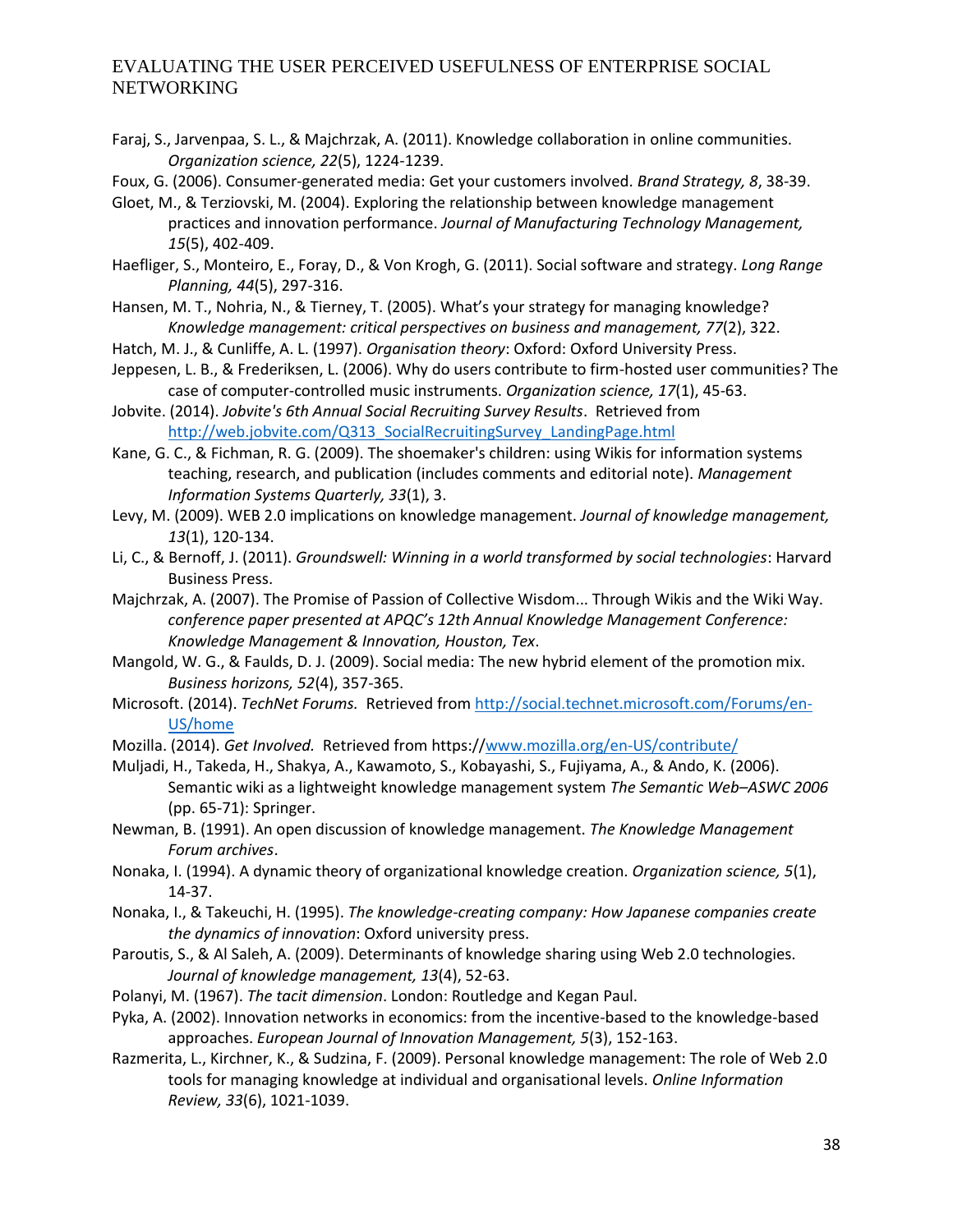- Riemer, K., Scifleet, P., & Reddig, R. (2012). Powercrowd: Enterprise social networking in professional service work: A case study of Yammer at Deloitte Australia.
- Roberts, B. (2008). Social networking at the office. *HR Magazine, 53*(3), 81-83.
- Rodan, S. (2002). Innovation and heterogeneous knowledge in managerial contact networks. *Journal of knowledge management, 6*(2), 152-163.
- Ruggles, R., & Little, R. (1997). Knowledge management and innovation: an initial exploration. *Center for Business Innovationism*.
- Santosus, M., & Surmacz, J. (2001). The ABCs of knowledge management. *CIO Magazine, 23*.
- Saunders, M. N., Saunders, M., Lewis, P., & Thornhill, A. (2011). *Research methods for business students, 5/e*: Pearson Education India.
- Scarbrough, H. (2003). Knowledge management, HRM and the innovation process. *International Journal of Manpower, 24*(5), 501-516.
- Serenko, A., & Bontis, N. (2004). Meta‐review of knowledge management and intellectual capital literature: Citation impact and research productivity rankings. *Knowledge and process management, 11*(3), 185-198.
- Shani, A. B. R., Sena, J. A., & Olin, T. (2003). Knowledge management and new product development: a study of two companies. *European Journal of Innovation Management, 6*(3), 137-149.
- Sieg, J. H., Wallin, M. W., & Von Krogh, G. (2010). Managerial challenges in open innovation: a study of innovation intermediation in the chemical industry. *R&d Management, 40*(3), 281-291.
- SilverStripe. (2014). *SilverStripe Developer Network.* Retrieved from <http://www.silverstripe.org/silverstripe-developer-network/>
- Venkatesh, V., Morris, M. G., Davis, G. B., & Davis, F. D. (2003). User acceptance of information technology: Toward a unified view. *MIS quarterly, 27*(3), 425-478.
- Von Krogh, G. (2012). How does social software change knowledge management? Toward a strategic research agenda. *The Journal of Strategic Information Systems, 21*(2), 154-164.
- Von Krogh, G., Haefliger, S., Spaeth, S., & Wallin, M. W. (2012). Carrots and rainbows: Motivation and social practice in open source software development. *MIS quarterly, 36*(2), 649-676.
- Yammer. (2014). *Yammer*. Retrieved from https:/[/www.yammer.com/](http://www.yammer.com/)
- Zeleny, M. (1987). Management support systems: towards integrated knowledge management. *Human systems management, 7*(1), 59-70.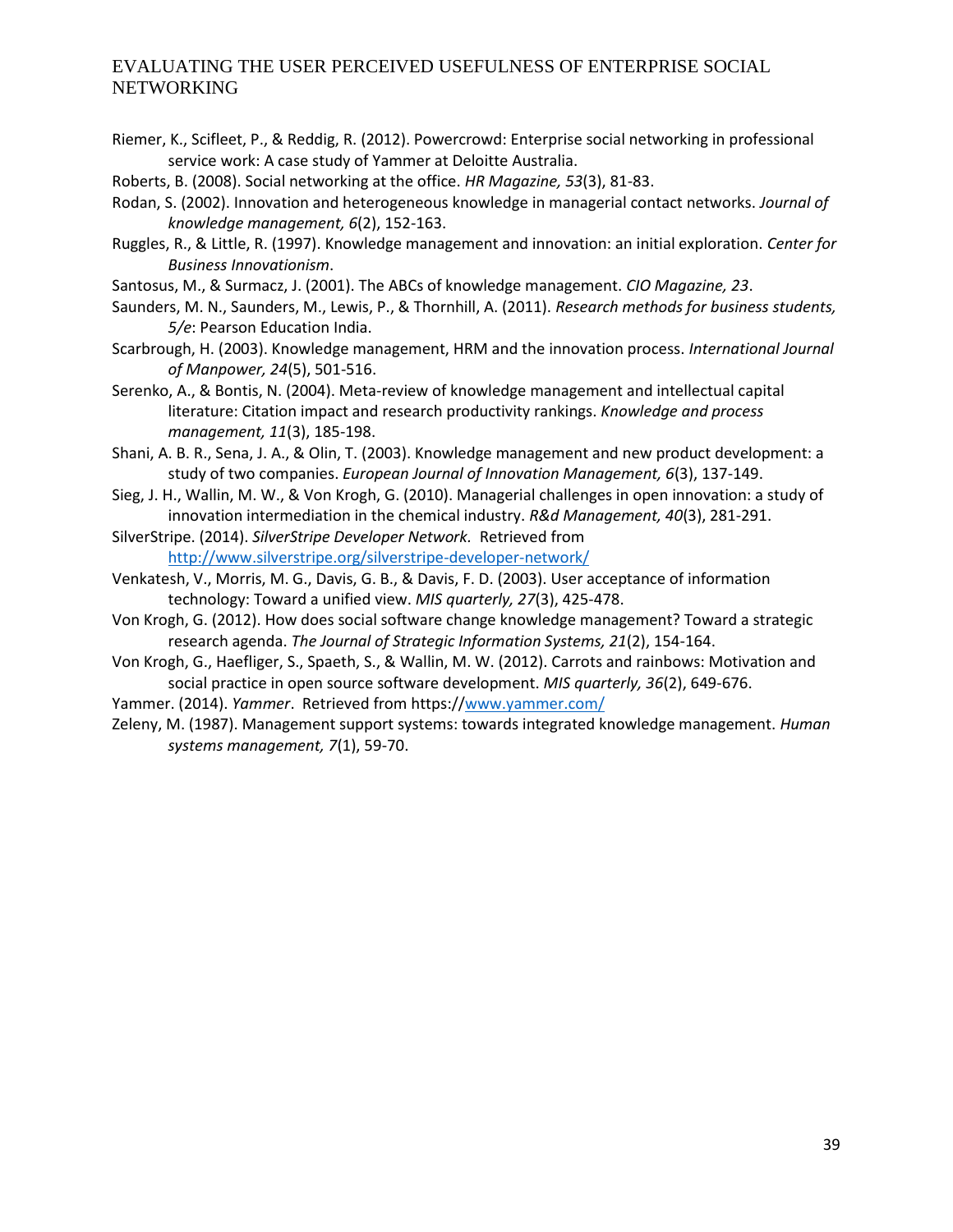# <span id="page-40-0"></span>**Appendix 1**

# **Participant Information Sheet**

## **Research Project Title: Evaluating the perceived usefulness of enterprise social networking**

#### **Researcher: Naveen Vaseegaran, School of Information Management, Victoria University of Wellington**

As part of the completion of my Masters in Information Management, this study is designed to evaluate the perceived usefulness of enterprise social networking with the private and public sector of Wellington NZ.

The research paper aims to identify user perceived usefulness of enterprise social networking within the public and private sector of Wellington NZ. The outcome of this study is to better understand contemporary views on the topic and shape future direction in better dissemination of enterprise social networking in the local industry.

Victoria University requires, and has granted, approval from the School's Human Ethics Committee.

I am inviting professionals working in the private and public sector to participate in this research. Participants will be asked to take part in a 30 minute interview. Permission will be asked to record the interview, and a transcript of the interview will be sent to participants for checking.

Participation is voluntary and confidential. You and the organisation you work for will not be identified personally in any written report produced as a result of this research, including possible publication in academic conferences and journals. All material collected will be kept confidential, and will be viewed only by myself and my supervisor Dr Tony Hooper. The research report will be submitted for marking to the School of Information Management, and subsequently deposited in the University Library. Should any participant wish to withdraw from the project, they may do so until 15<sup>th</sup> of September 2014 and the data collected up to that point will be destroyed. All data collected from participants will be destroyed within 2 years after the completion of the project.

If you have any questions or would like to receive further information about the project, please contact me at vaseegnave@myvuw.ac.nz or telephone 02102479485, or you may contact my supervisor Tony Hooper at tony.hooper@vuw.ac.nz or telephone 463-5015.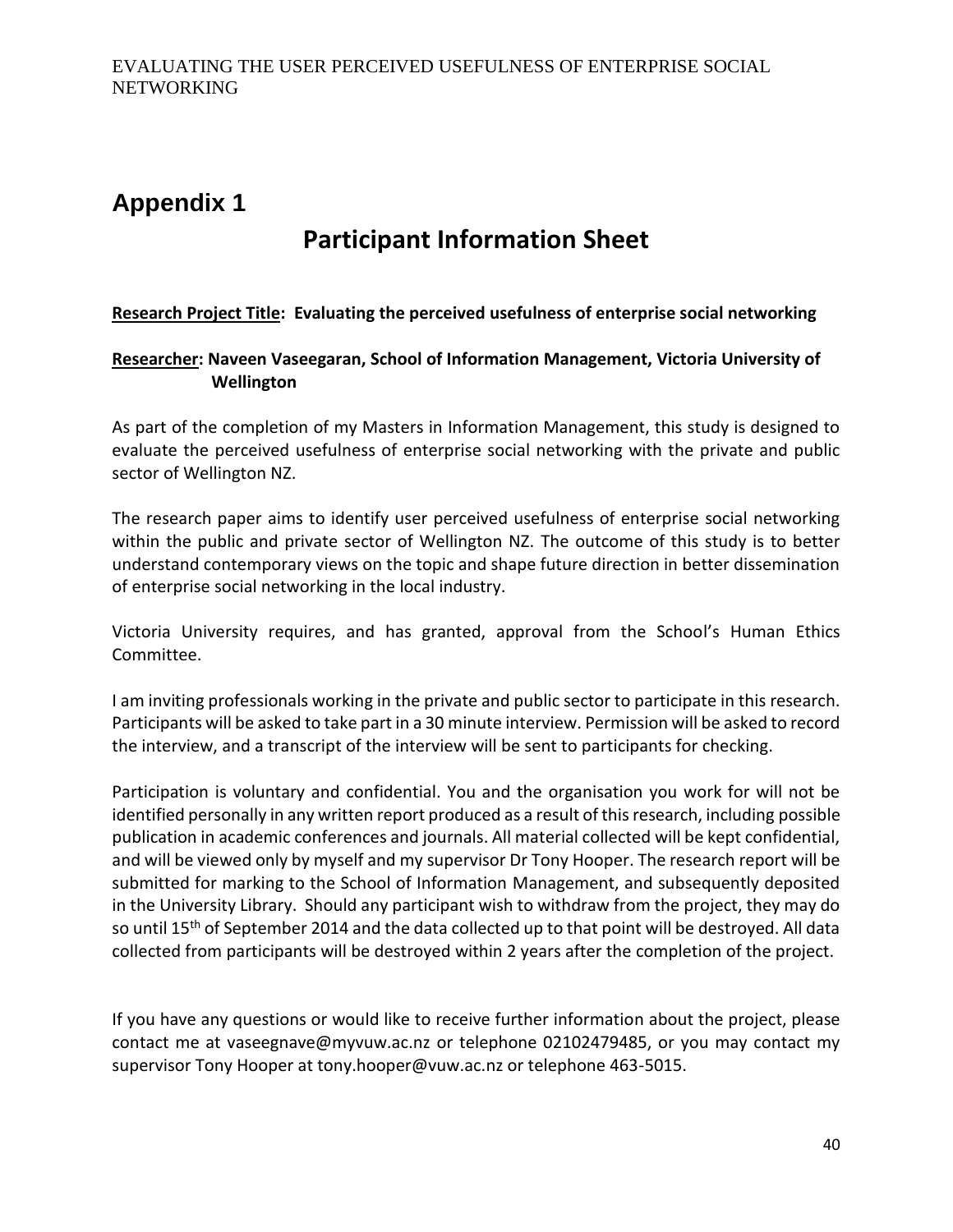Naveen Vaseegaran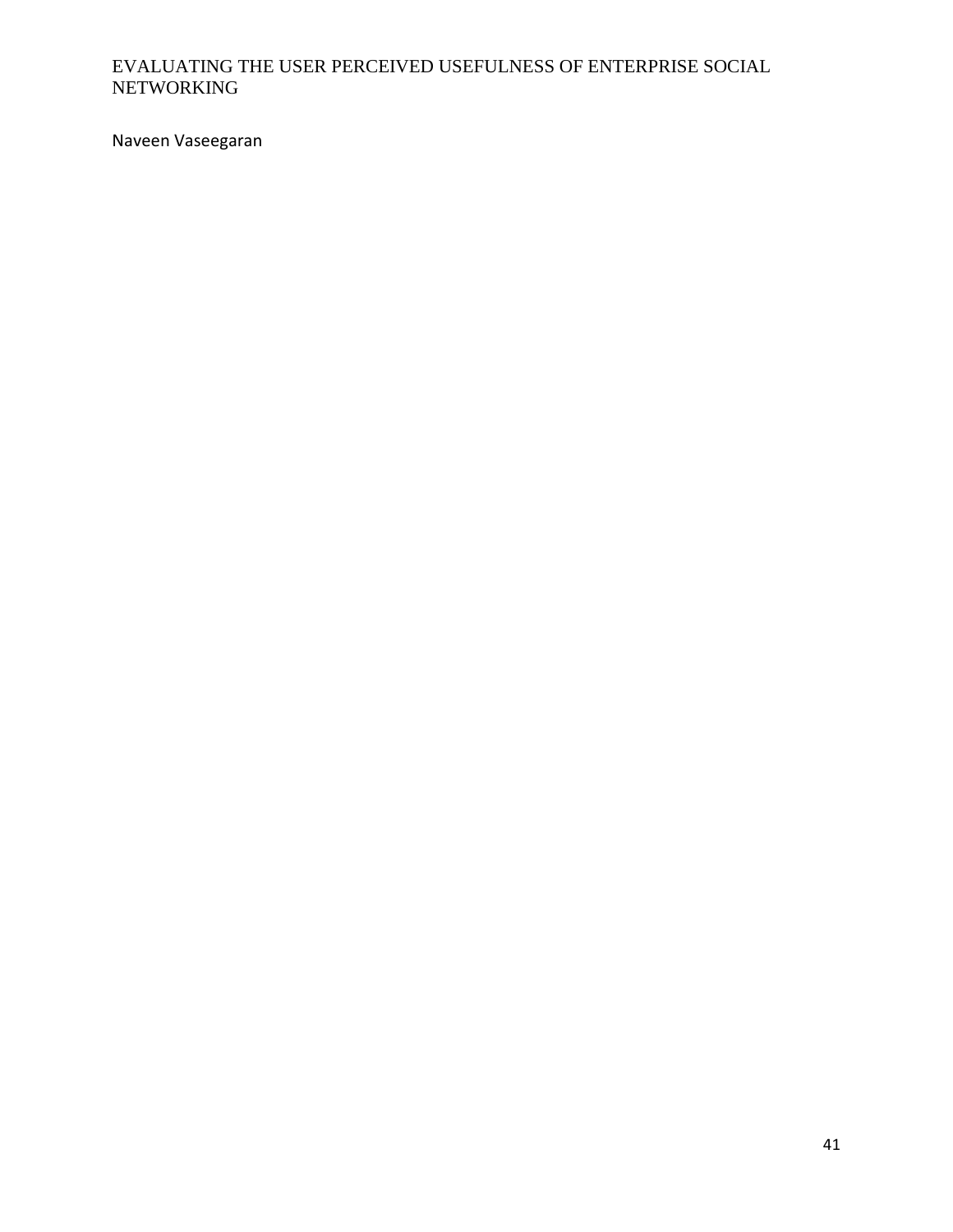# <span id="page-42-0"></span>**Appendix 2**

# **Participant Consent Form**

**Research Project Title: Evaluating the perceived usefulness of enterprise social networking**

## **Researcher: Naveen Vaseegaran, School of Information Management, Victoria University of Wellington**

I have been given and have understood an explanation of this research project. I have had an opportunity to ask questions and have them answered to my satisfaction.

I understand that I may withdraw myself (or any information I have provided) from this project, without having to give reasons, by e-mailing vaseegnave@myvuw.ac.nz by the 15<sup>th</sup> of September 2014.

I understand that any information I provide will be kept confidential to the researcher and their supervisor, the published results will not use my name, and that no opinions will be attributed to me in any way that will identify me or the organisation, where I am employed.

I understand that the data I provide will not be used for any other purpose or released to others.

I understand that as this interview is audio recorded, I will have an opportunity to check the transcripts of the interview. The recording and transcripts of the interviews will be erased within 2 years after the conclusion of the project.

I also understand that a summary of the key findings will be sent if requested. The research report once published will be publicly available from Victoria University Library, Wellington NZ.

Please indicate (by ticking the boxes below) which of the following apply:





 $\Box$  I agree to this interview being audio recorded.

Signed: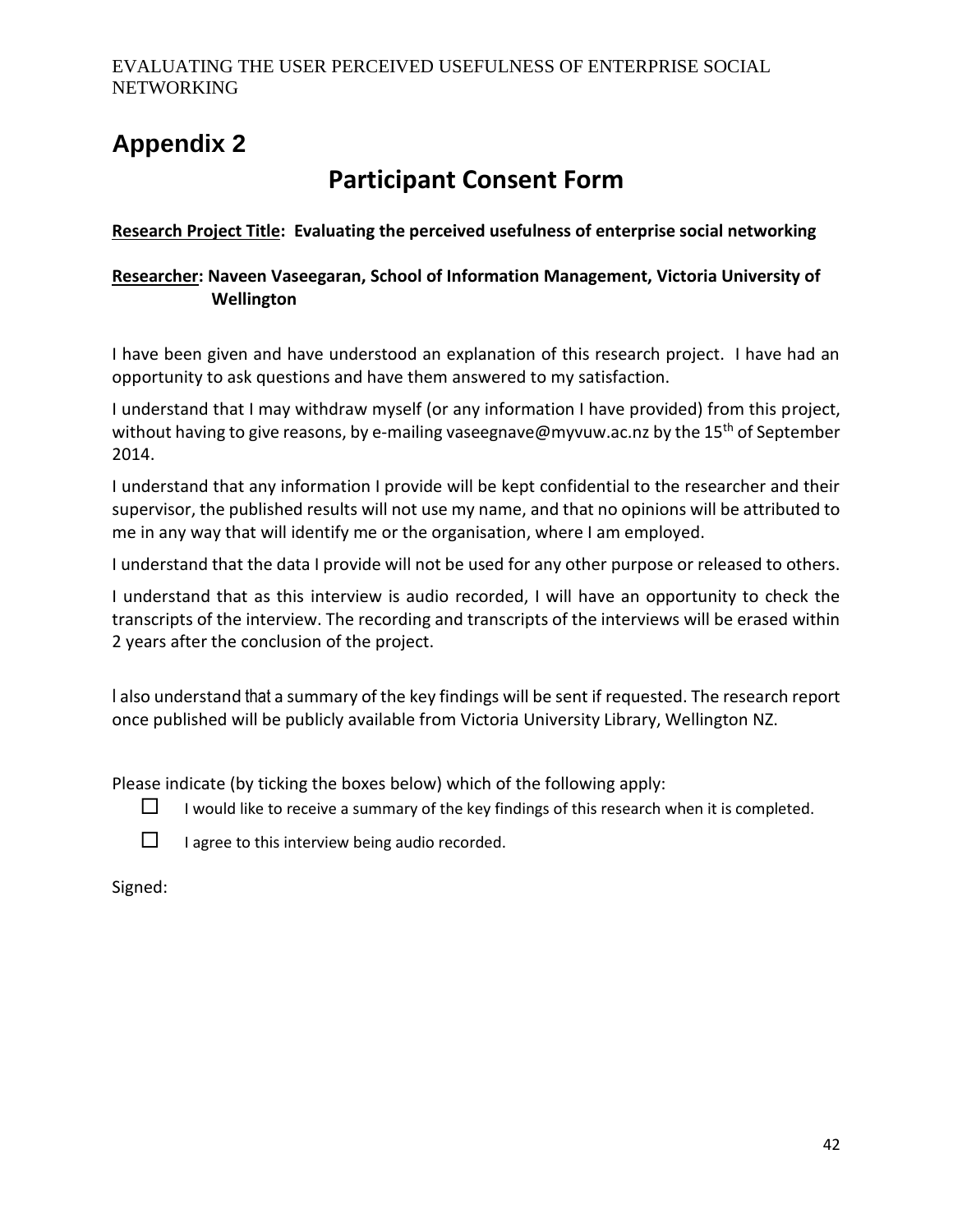# <span id="page-43-0"></span>**Appendix 3**

## **INTERVIEW SCHEDULE**

(**RESEARCH TOPIC: Evaluating the perceived usefulness of enterprise social networking**)

### Questions:

- 1. What aspects of enterprise social networking tools do you use?
- 2. What are the benefits to you? How does it help you to do your work better?
- 3. Explain how social enterprise social networking tools help the organisational objectives?
- 4. What might be helpful in maximising the benefits of social networking?
- 5. Where do you think the organisation is heading in delivering those tools?
- 6. What are some the difficulties if any in using enterprise social networking tools?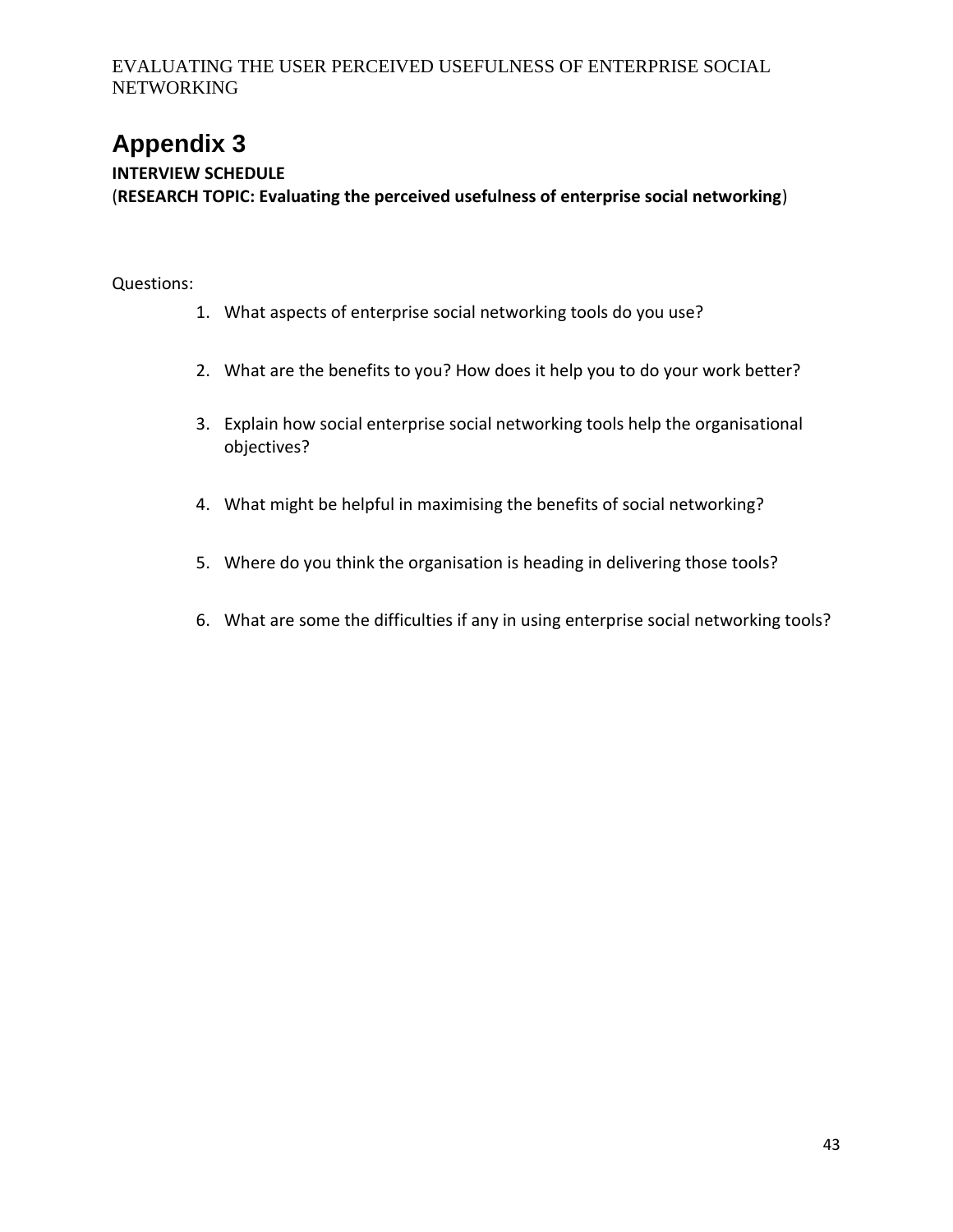# <span id="page-44-0"></span>**Appendix 4 Interview responses**

## **Transcript 1**

## **ESN Use**

Well, professionally I use LinkedIn. I find it great to grow my career within my organisation. A lot of my peers are also in LinkedIn and my organisation. My linkedIn profile helps validate my skills and experience. Within the organisation, we have instant messaging capability. Although it hasn't really taken off. I still talk to most via the phone, shoulder tapping works best for me. I prefer to talk to people in person rather than through computer. What appears to be doing well is our team Wikipedia.

## **Organisational Use and Support**

For LinkedIn, I guess it's about recruiting the best talent out there that is verifiable. Contacts seem to go a long way in getting that dream job and LinkedIn is a great way of getting and keeping those professional contacts. My organisation is just toying with the idea of ESN. I think it's probably because it's a public sector. Public sector is a bit cautious than the private sector.

## **Challenges**

I might me the wrong person for the question. Simply put my organisation is just beginning to use ESN. We are in a fledging state. I think senior management is unclear about the benefits but does what to know about it. I also think management wants clear measurable results. Am not sure ESN can deliver that. From what I hear you need to first have a large implementation to have any success. ESN can't start small to be an organisational success.

I know that some public sector organisations are working together to make sense of social networking but we have yet to make strategic inroads. To be honest apart from Wikepia, instant messaging and LinkedIn I can't say our team or the teams I have collaborated have used ESN much.

## **Overcoming Challenges**

The culture needs to change. As a public sector we are largely hierarchal, and it's a real challenge to move away from that. ESN is really great for flat organisation that thrive on openness but with public sector it's a different story.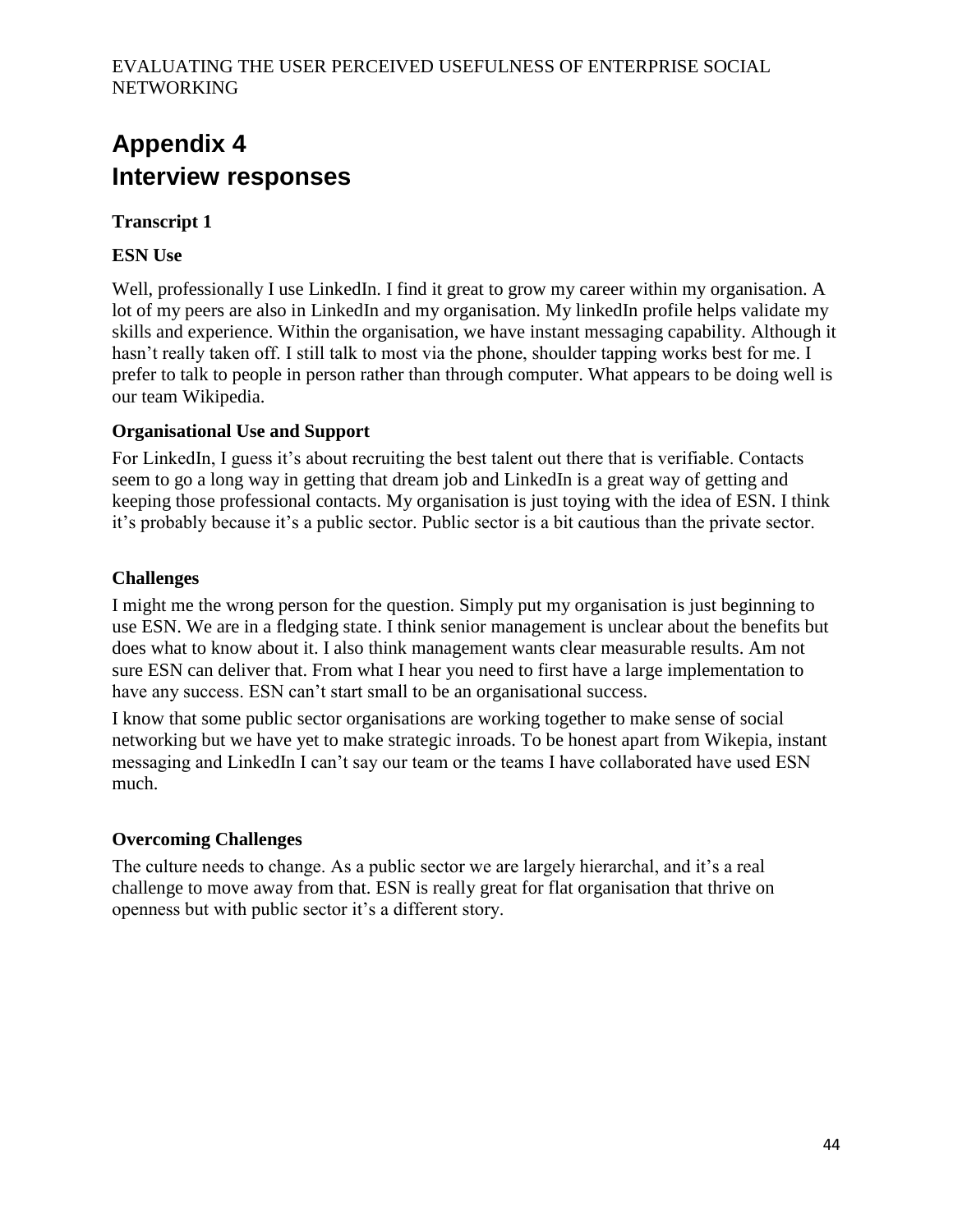## **Transcript 2**

## **ESN Use**

My current organisation is rather limited on ESN. However, my previous organisation has taken ESN on board quite well. Yammer has had good success. Though I didn't had much training in it, it seemed to behave much like Facebook with tweaks here and there and so was easy to learn. I haven't embraced the technology yet but it seems to work . I got to know people from other branches with neat ideas on my project. This wouldn't have otherwise happened. What I also like is that it gives me a voice. Normally I don't get the chance to attend senior management meetings but yammer allows me to voice my views in an intelligent manner.

Instant messaging is also quite helpful when I am working away from office. With phone or emails it's not easy to pass files ideas and collaborate.

## **Organisational Use and Support**

Organisation X, seems to have taken a concerted effort on ESN. There is a clear strategy outlined, apparently there's also been an academic case study done on the organisation and its ESN use.

I think the idea of ESN is to get us employees all talking on the electronic medium, and grow our intellectual capability and do our job better and more efficiently. I do agree that with Yammer I was able to get my project done better. A yammer colleague suggested I approach person y to discuss my project and that lead worked out well for me.

## **Challenges**

Organisation X is actually doing pretty well. Actually it's been on the forefront of this technology. Sometimes people do forget that Yammer is a professional social site and not Facebook. Better culture alignment with these professional networking tools would be good. I think for organisation X making sense of all the ESN data would be the next stage. What I mean is putting the data through algorithms to find useful patterns like, what is the general mood of the organisation? What is talked about the most? Etc.

## **Overcoming Challenges**

In comparison with other organisations, organisation X has stitched ESN into the corporate business quite well. Other organisations are still trying to make sense of ESN. It terms of implementing algorithms, well the tech team is trying a few things but can't really discuss that in detail. Strategy wise, organisation X is doing well.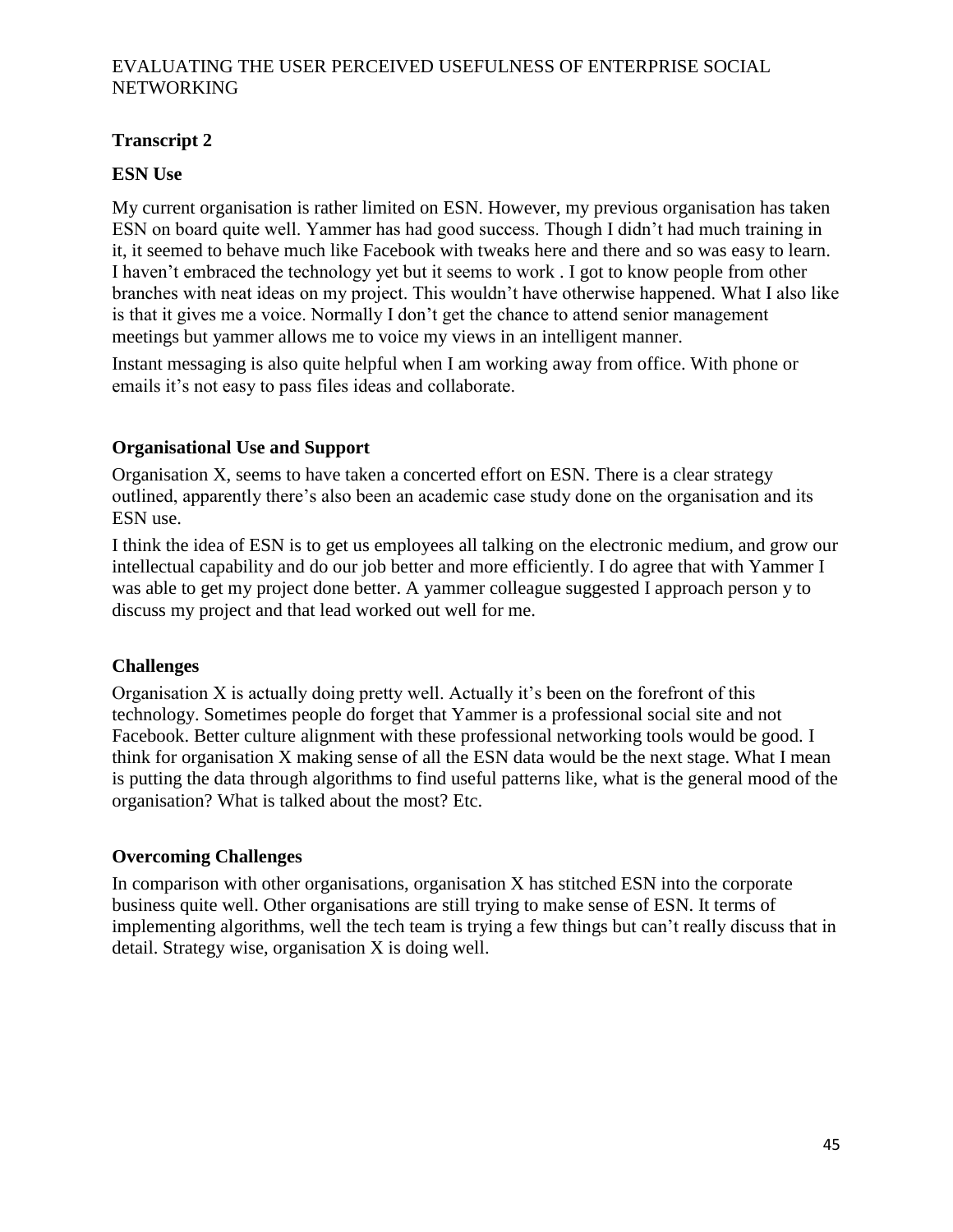## **Transcript 3**

**ESN Use** I don't use any of them but my work have Facebook/ twitter/google +

No benefit to me don't help me with my work.

### **Organisational Use and Support**

My company is a large banking organisation. I can't say we have really got into this whole ESN or maybe it's just me. As a large company it helps to attract younger clients to the business via the adverts.

Perhaps we can offer younger generation with special offers via Facebook. I think they are heading towards that goal by having a less formal approach and putting the human side of the business forward

#### **Challenges**

Not sure

#### **Transcript 4**

#### **ESN Use**

Organisation D1 I worked for, have its own Facebook page and I was in charge of it (hotel). I also volunteer with a community organization D2. This organisation too has a Facebook page that I'm also in charge of.

It has no personal benefit to me or for the work I do

## **Organisational Use and Support**

I think for D1 there is no real benefit. This is due to the nature of the business. D1 is a specialist long to medium term accommodation provider for corporate clients from the IT industry. 98% of the bookings come through relocation agents, client HR departments or travel agents. So updating Facebook is not much of a benefit for profits or even special discounts being posted on Facebook is a waste of time. Travel agents use online booking systems on which we load special deals. Simple email to company HR departments work better for our regular corporate clients.

Even after many years of having Facebook for D1 we have not received more than100 likes, most of the people who liked it are owners and their families and friends, employees and their family and friends. Got about 10 actual guests have liked it, all of them will not return back to us for years to come as they used us until they found permanent accommodation.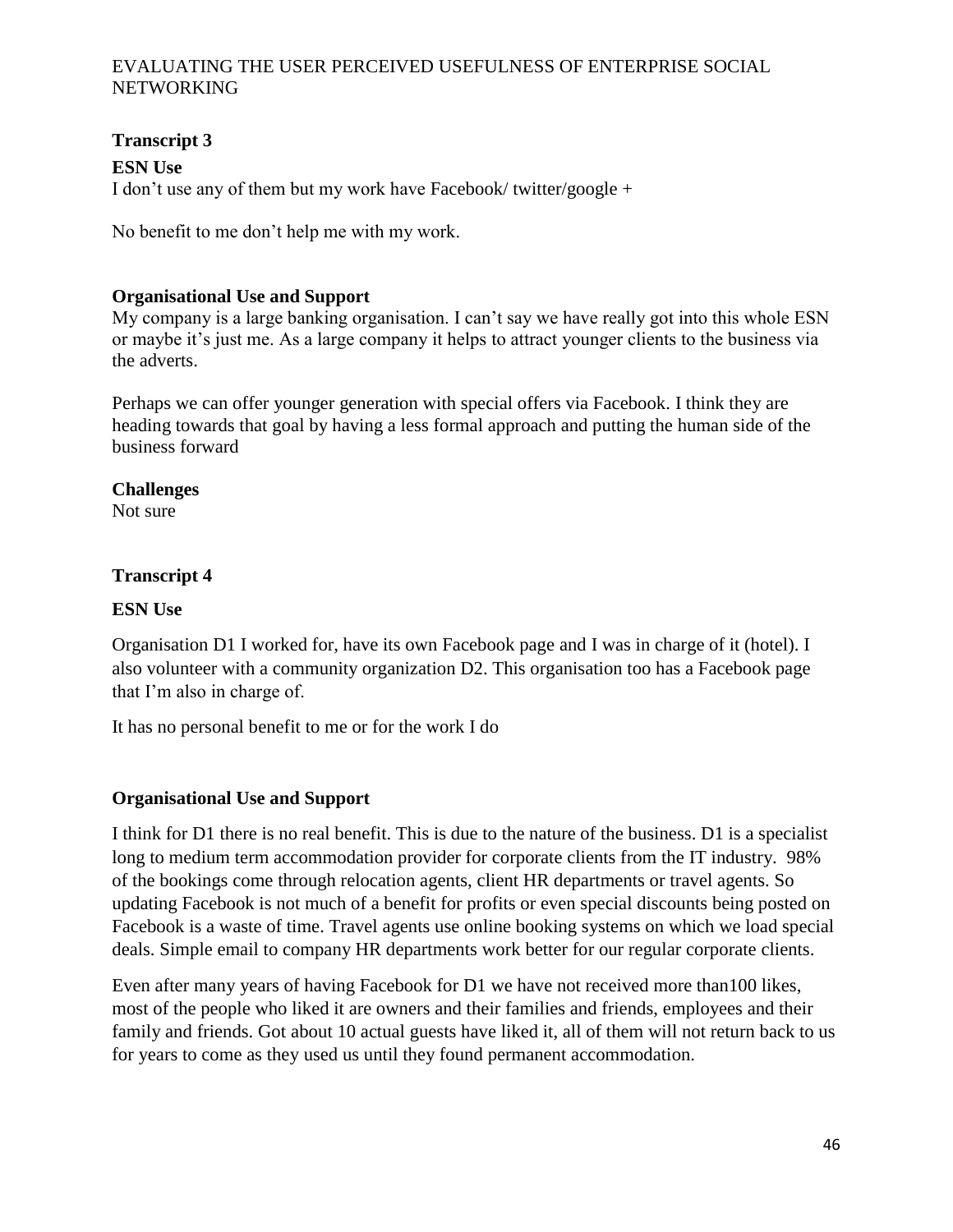On the other hand, the D2 has had a huge success in attracting people. This is due to the fact that content gets updated with new community events that come up every month. Every month photos get uploaded on to Facebook, ticket prices and project updates go on all the time. There is always something happening with D2. The community use the service of D2 regularly so information from the Facebook site have a good reach and keep people engaged.

## **Challenges**

As long as there is hype about Facebook D1 will pay for someone to update it even though there is no real benefit. Facebook is simply a cost. About 2 hours of an employee's weekly hours is used to update Facebook.

D2 is using the Facebook integrated tools to understand its community and deliver content that the community wants.

People sometimes tend to not associate professionalism when it comes to Facebook. We have to continuously remind people that content on Facebook need to be professional as it is a reflection on the company. Another aspect is keeping the content interesting to grab the audience attention

#### **Overcoming Challenges**

I think in order for Facebook to work for D1 and its client base, the frequency of use matter a lot. For D1 I don't think Facebook will ever work.

For D2, engaging with the community by regularly updating photos, providing event information and encouraging people to give feedback will help to maximize the benefits.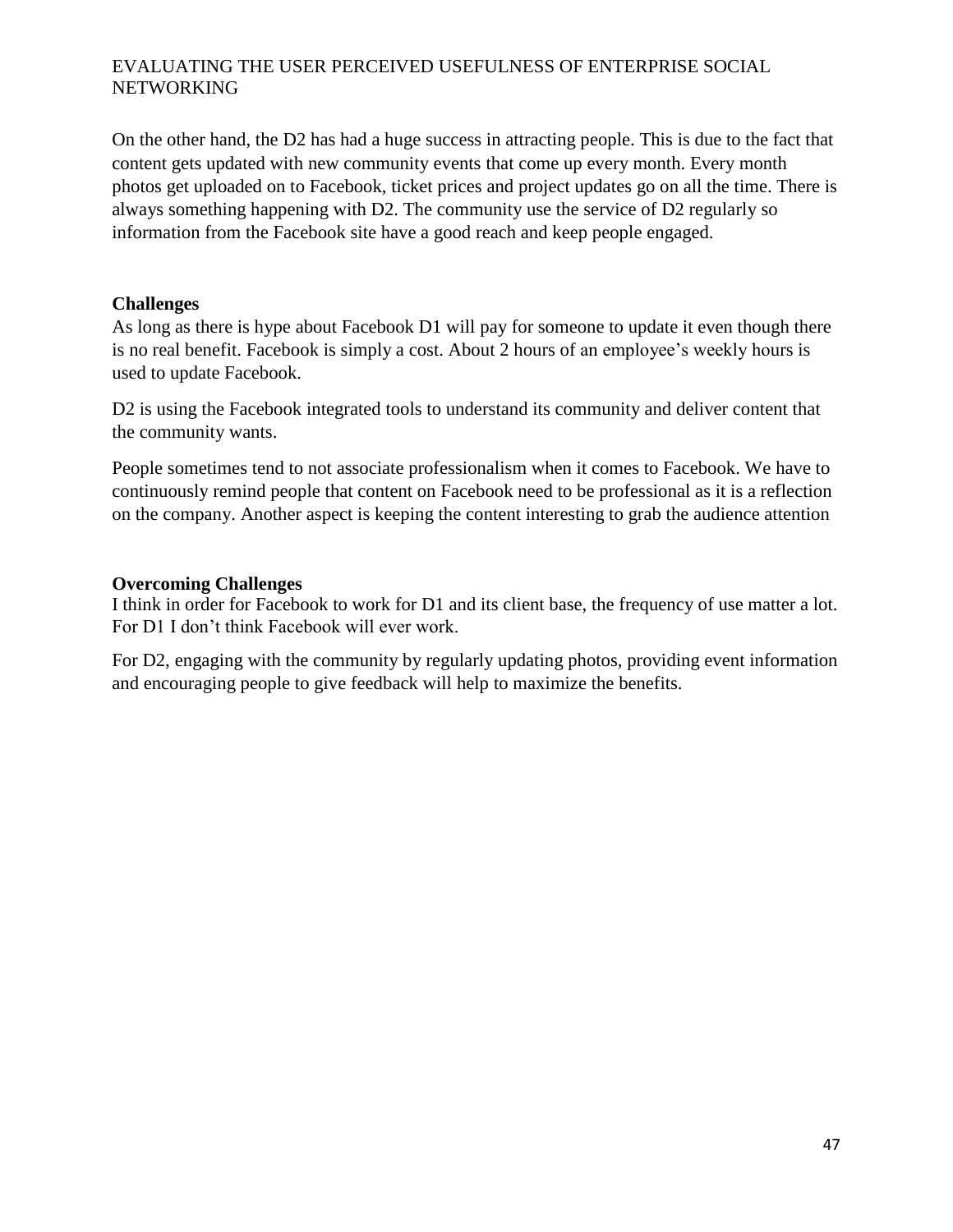## **Transcript 5**

## **ESN Use**

Considering the size of the department I work for, we are not into much of Social Networking. However recently we have taken initiatives to bring people on board in discussing project related stuffs within the team. We are still in the evaluation phase, how effective it would be in staff contribution and communicating ideas by using the ESN tools. I realized, rather than engaging people by using ESN, it's more of an informal communication that's' what people prefer here. I do believe sometimes the important conversation get lost when it's not recorded or shared with other stake holders. ESN plays important in it but unfortunately we are lacking in this organisation. The reason might be the fear of confidential information that might get shared at different levels within the organisation or with unintended users.

However one of the aspects of ESN is to start knowing new people within the organisation. There are several other ways, the management has introduced in recent past to do social gathering and team building activities. But as I said we are still far away in embracing technology for socialising staff members.

At certain level within the department, we do use Microsoft Office communicator which kind of very useful. The groups has been created so you can broadcast messages to all the concern staff members. It mainly use by our service desk team who are the first point of contact to the customers. It allows to share messages, files among all the members within the group. However organization doesn't push to use this tool, no strategy in place. It's mainly with the users who wish to use these kind of tools.

Apart from that, our security team recommended to use web meeting tools like 'Cisco Webex', 'Team viewer' which is required to work remotely with external contractors, vendors. I quite frequently make use of these tools and there are several rich feature which allows group of members to join, remotely share desktops, give access to remote person and at the same time all users can watch from different locations. These tools allows chat feature as well as voice which makes it easier to communicate effectively. The real benefit which I can see is without giving direct access to machines to the external contractors or vendors, the work can be accomplished and someone can keep an eye on the ongoing work (Huge security benefits).

## **Organisational Use and Support**

The organisation is focussed on providing services so that customers can rely on us and we can deliver timely solution for their issues. To achieve the vision, we are making concerted efforts and I can say that technology playing important role. Though we are not using much of ESN at the moment but definitely the future plan to remain more connected with the customers using technology. Certain features of ESN are inbuilt in the applications available for staff member's for example the staff portal can allow you to create groups specifically whether its community,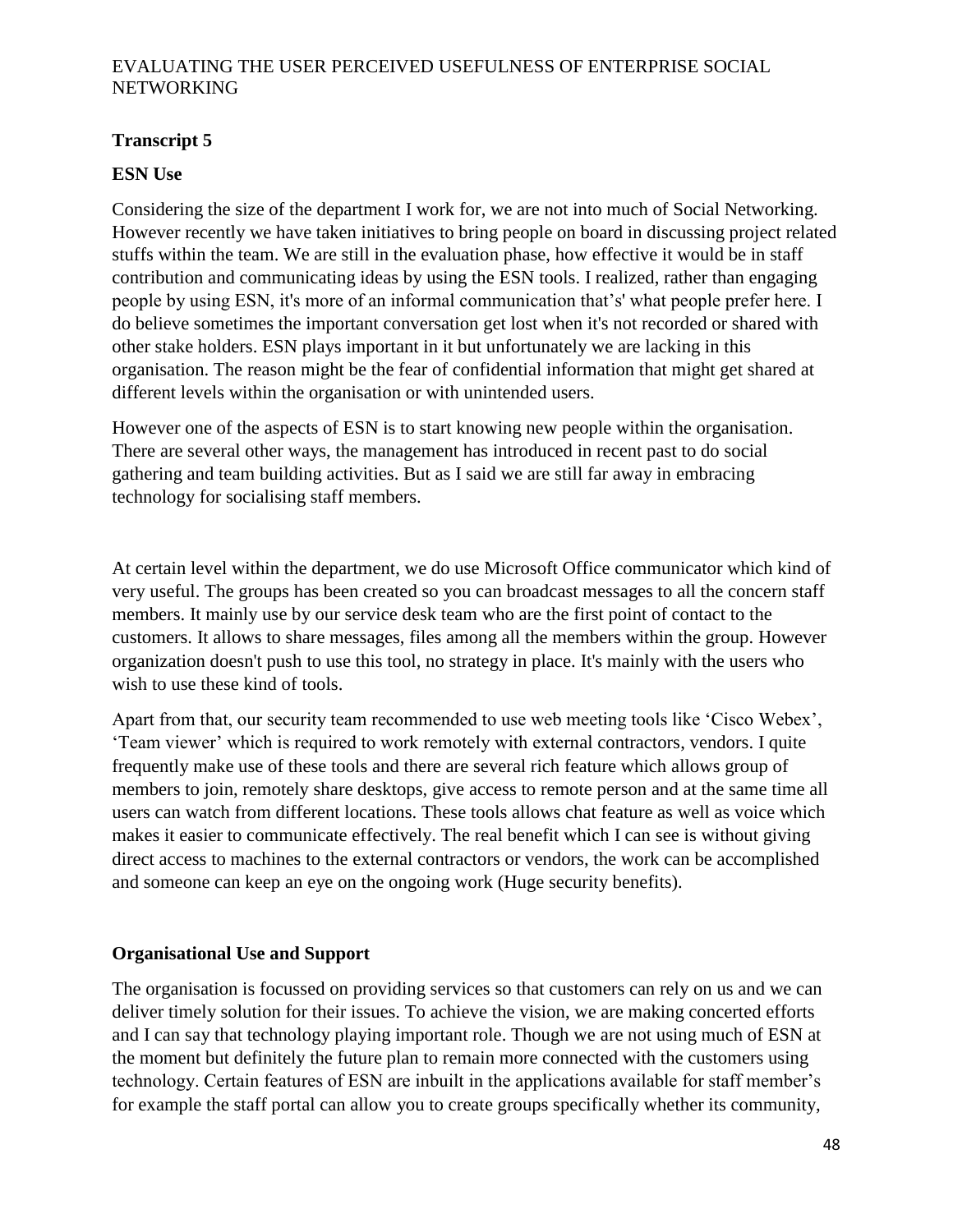sports, Music etc. The interested people can join and start discussing on various topics, share pictures, create events and broadcast messages to all the group members. This I found a good way of socialising yourself and bring on board the people of same interest. I believe somehow this is a good way encourage users to participate more into social activities and in a way, overall benefitting to attain goals of the organisation.

I think at the moment, it is restricted to a unit or within a department. There is no formal strategy in place for authorized use of the tools and introduce it at higher level of organisational hierarchy. I believe, we need to put more efforts in engaging people with technology. I know some people do show resistance in adopting ESN but spreading awareness and advising the benefits/advantages can help bringing more people on board.

Being an Education Institution, there's always a section who are tech savvy and are more willing to use their hands on ESN tools. However a section of people are still happy with the legacy way of communicating on day to day basis. Organisation is in the decision making phase of how to bring change in the culture and introduce technology in all aspects of working and serving the clients.

## **Challenges**

As I mentioned earlier the tools not formally being brought at organisation level, thus so far there's not much complexities in using it. It's moreover based on who wants what and they are free to use it. However proactively moving towards achieving the organisational objectives, I could say our perception has changed a lot in recent years and want to engage people effectively by making use of technologies. At the moment I can say we are working on implementing such tools to make working environment more casual and at the same it probably helps converting employees tacit knowledge into explicit.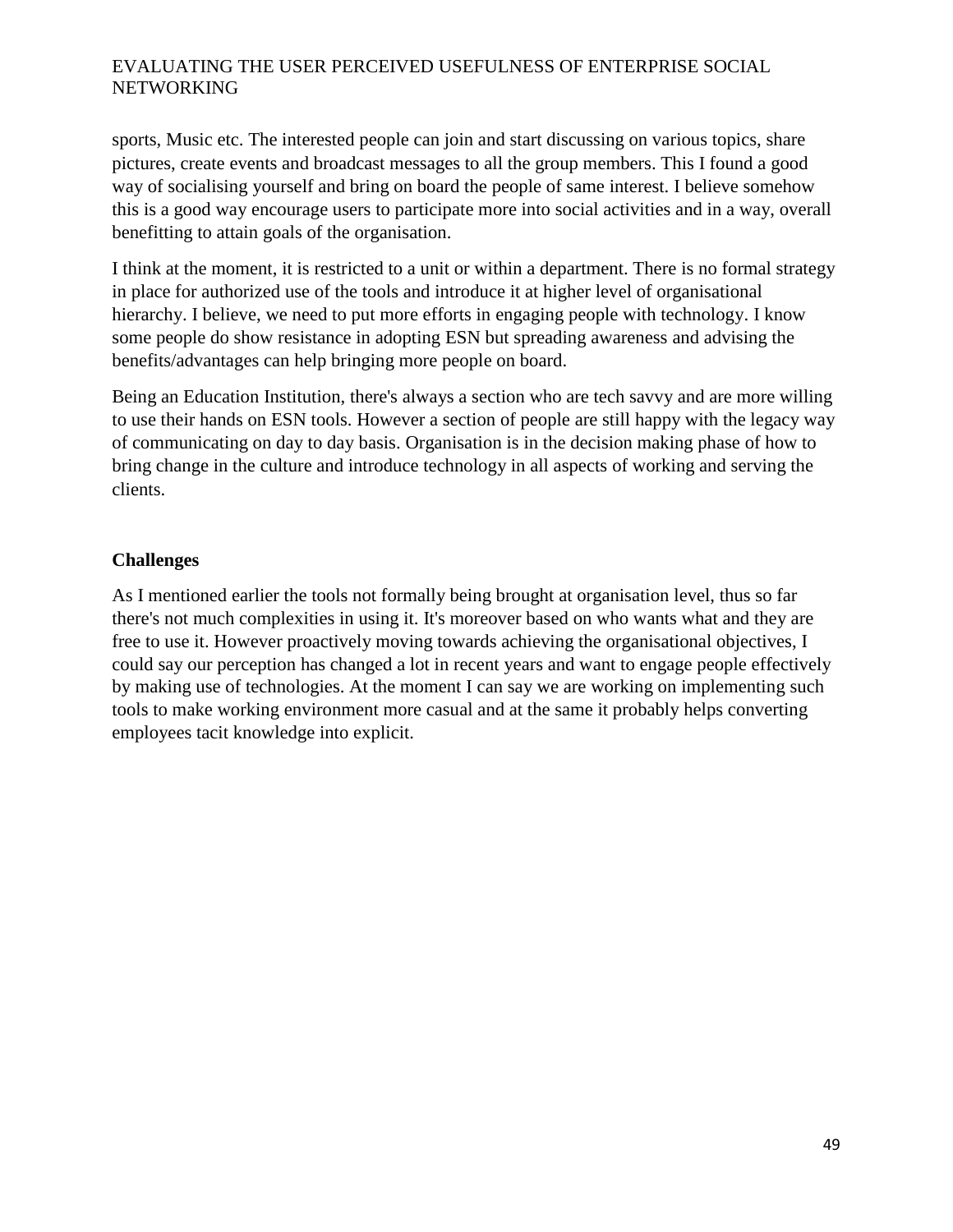## **Transcript 6**

## **ESN Use**

As a public sector, we need to be really careful with the tools we use. Internally we use instant messenger, office communicator, and Share point for collaboration. Whilst we have access to Facebook, LinkedIn sites we do not have an organisational presence. There is a drive towards collating technical applications across various departments, however the concentration is on core corporate applications. For example, Social CRM, however it is at a very preliminary phase.

Personally, very easy communication to individual person within the organisation. I get answers to my questions instantly. Productivity has increased because responsiveness has improved. SharePoint has also been useful in collaboration not sure if it's an ESN tool though. Whilst I am excited about the prospects of ESN in helping my work, since my organisation is a public sector I don't see any breath of use here. May be in a few years.

## **Organisational Use and Support**

When we talk about ESN, one of the fundamental principles that is driving all this, is communication -; reaching out and accessing people. With my organisation being in the area of diplomacy and international intelligence, communication and the right information is required at every point in time. Social networking will be very useful here, if used in the right ways. For instance, one the strategies is to be at the right place, at the right time when negotiations are happening, being able to have the right information, to able to make the right decision at that point in time. With proper ESN structures in place, all this can be enabled.

I also think ESN can be really useful between inter-agencies, to share business specific domain knowledge, without the red tape. ESN can generate a lot of value here. There are a number of business functions that are common amongst government agencies, better information flow will make for a more streamlined process, saving time and money. Unlike private organisations we don't have any competition between government agencies so I think there is a lot of scope for sharing specific knowledge amongst the agencies.

Largely it is at its conceptual phase. On a scale of 1 -10, I would say 4. There needs to be a lot more investigation around ESN, currently there are a number of other priority projects. Given we are a public sector I think it would take probably about 3 to 4 years to realise the organisational benefits.

## **Challenges**

When we talk about enterprise social networking, it is only effective if it is driven in a wider consensus, there is no use if only a handful within the organisation use it. So there needs to be a culture change for people in moving and adopting that way of working.

On an overall context in New Zealand, the public sector is lagging behind with ESN. I think there is misinterpretation, lack of information to know the capability. It needs to have a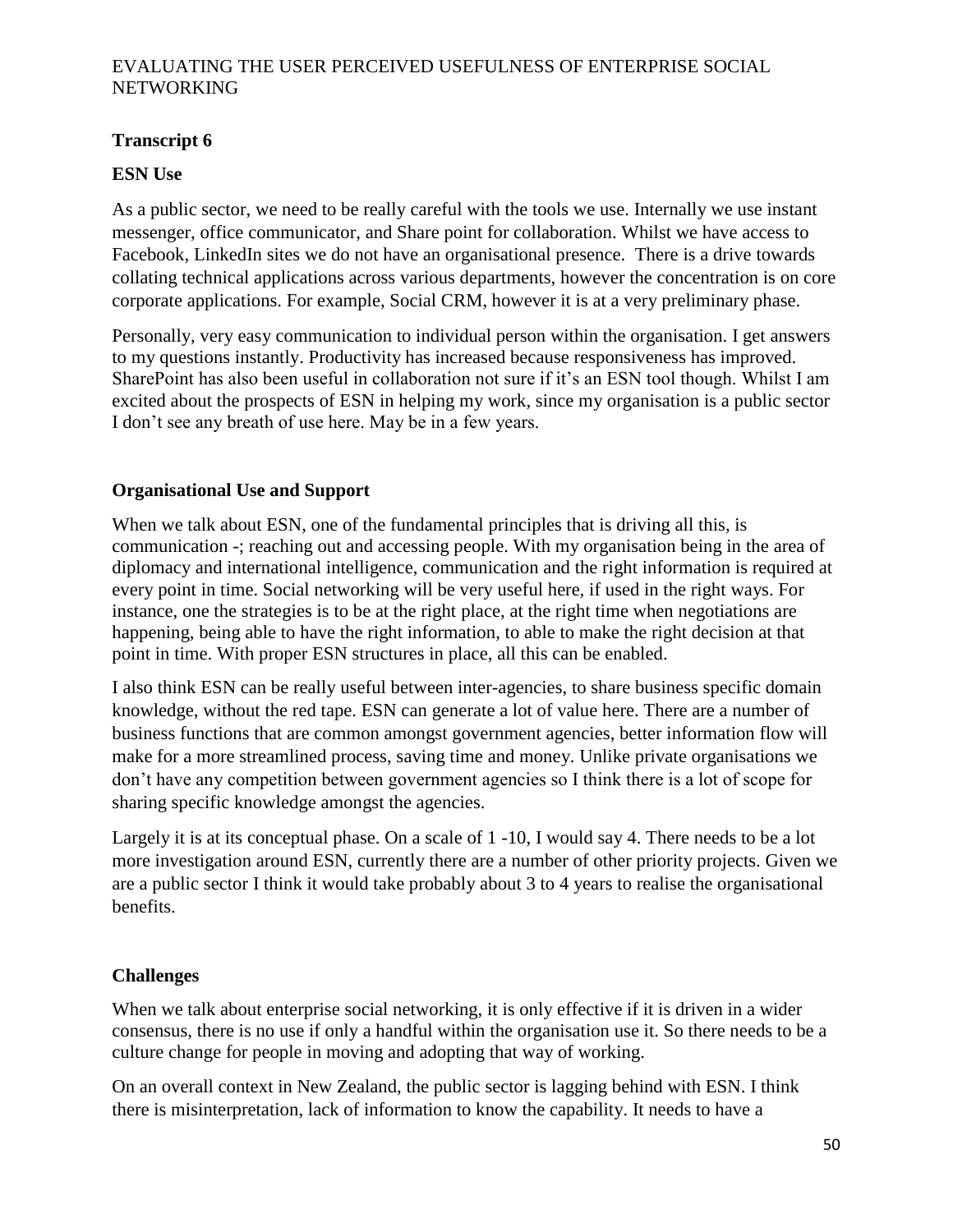consolidated view of all the government departments to effectively do well and get the best out of it. I think the public sector can learn a bit from the private sector, I think they a bit more focused and have direction.

## **Overcoming Challenges**

I think having management support does go a long way. With management support there is an organisational drive towards utilising them to its maximum potential. Personally I have seen renegade ESN implementations. While they have supposedly been very useful for the team, they haven't had much success in getting other employees to use it. For instance, the IT team have their own version of Wikipedia for troubleshooting, and online collaboration like sharing your desktop. But to be honest we usually still call them up for troubleshooting, even though the answer is probably in their Wikipedia. I think this is because there is no management support. This behavioural change is really hard without management support.

I also think with Management support there is a proper change process, when these tools are introduced. This enables people to be properly trained and are made aware of the process and behavioural changes that accompany them. I can personally attest to this based on our implementation of office communicator. Office communicator is now well used within our organisation for collaboration and sharing of information.

## **Transcript 7**

## **ESN Use**

I use LinkedIn personally, Yammer, Lync for instant messaging, desktop sharing, video chat at work. I use the tools very regularly throughout the day. Lync is good for short communications, things that you want to talk to other people about but you don't want the conversation to be around for a long time. If you post it in yammer it stays online for a long time.

With Yammer, I post comment on other people's posts and share my thoughts at that point in time or put up a link to online material and share that. If I forget where the link is, I can go back to yammer, checkout my own feed and find it. One of the recent features I have found that you can actually email Yammer to post comments, rather than logging into Yammer and typing. It's a good tool to use and makes things easier.

I am willing myself to use it to realise its benefits. Basically it's too early. The other staff aren't engaging with it too much or too often just yet. Rather than getting lots of likes on posts you get one or two if you are lucky and they make only one or two comments.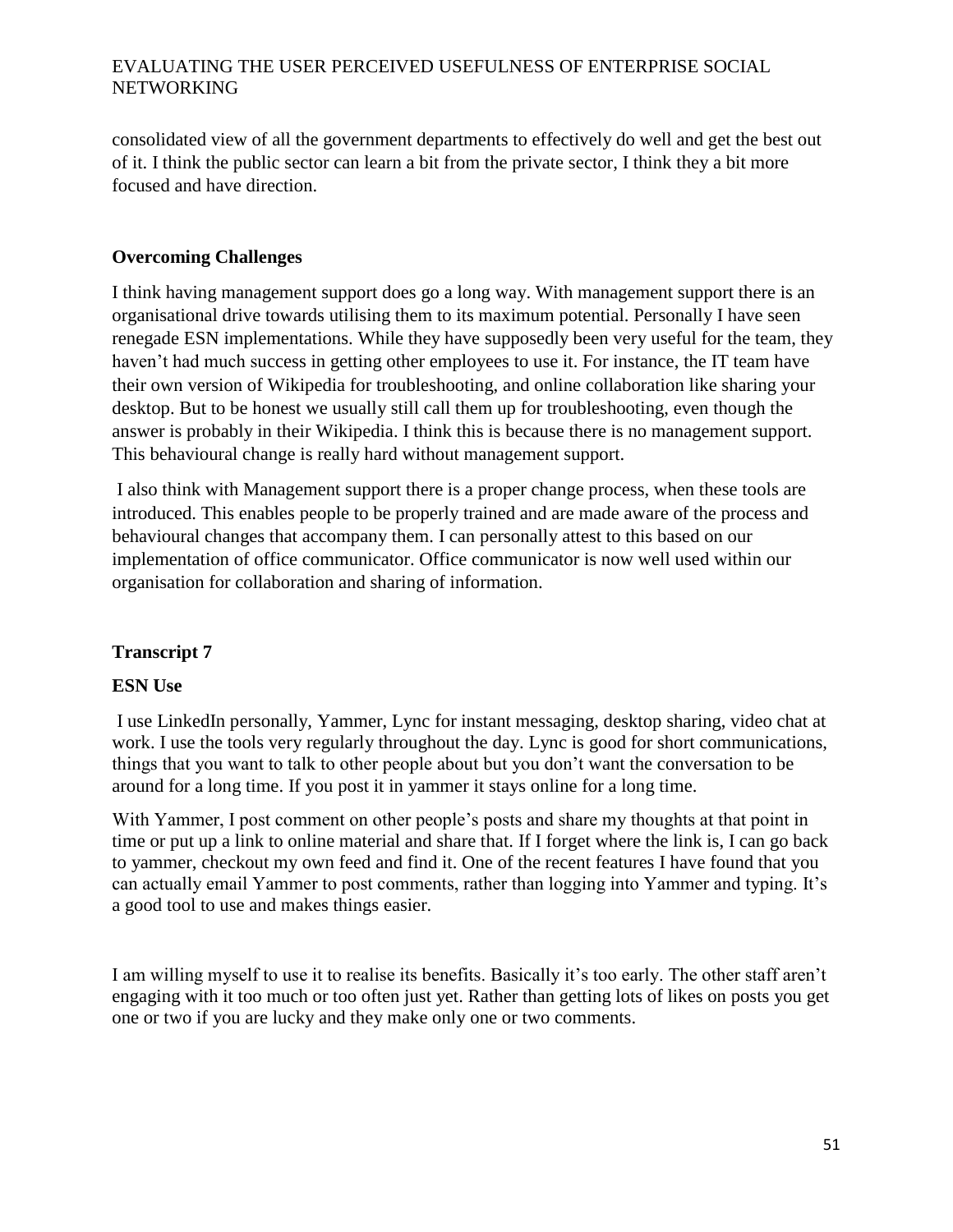## **Organisational Use and Support**

The organisation really doesn't have a strategy. It just been implemented. Some of the Managers have said 'Hey this available to use, use it'. There are a few key people, like myself that keep publishing content and that seems to get other people started using it as well. It's largely informal but a few managers have said I am only going to publish my content in Yammer, so if you want to read it go to yammer, so a lot of people have signed up that way.

I think it could do more. It really comes down to what the company wants to do with Yammer, What's its purpose? I don't think the purpose is really clear just yet.

## **Challenges**

Poor engagement, not enough content. Its catch-22, one part you need the content the other part you need people to read the content but people won't come until there is content.

#### **Overcoming Challenges**

Apart from more engagement, I suppose it's just getting content up that is useful for people to read and refer to. There is a weekly newsletter that goes out by email, I think it might be better if they put some of that content into Yammer as a series of posts. That might make it easier for people to refer to. With emails, they go into the inbox and don't last a week or two before you delete them. Whereas with Yammer it will be around a lot longer.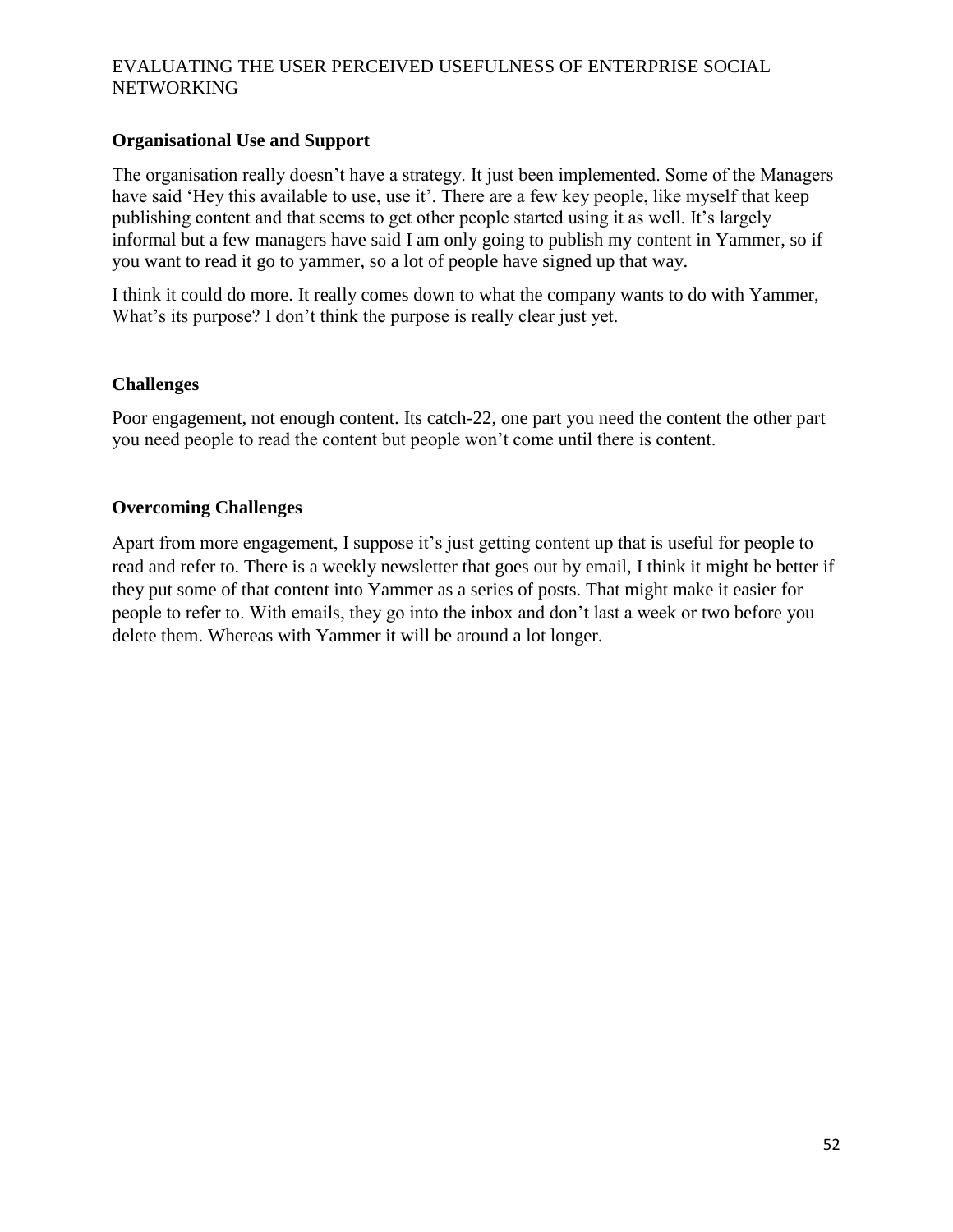# <span id="page-53-0"></span>**Appendix 5**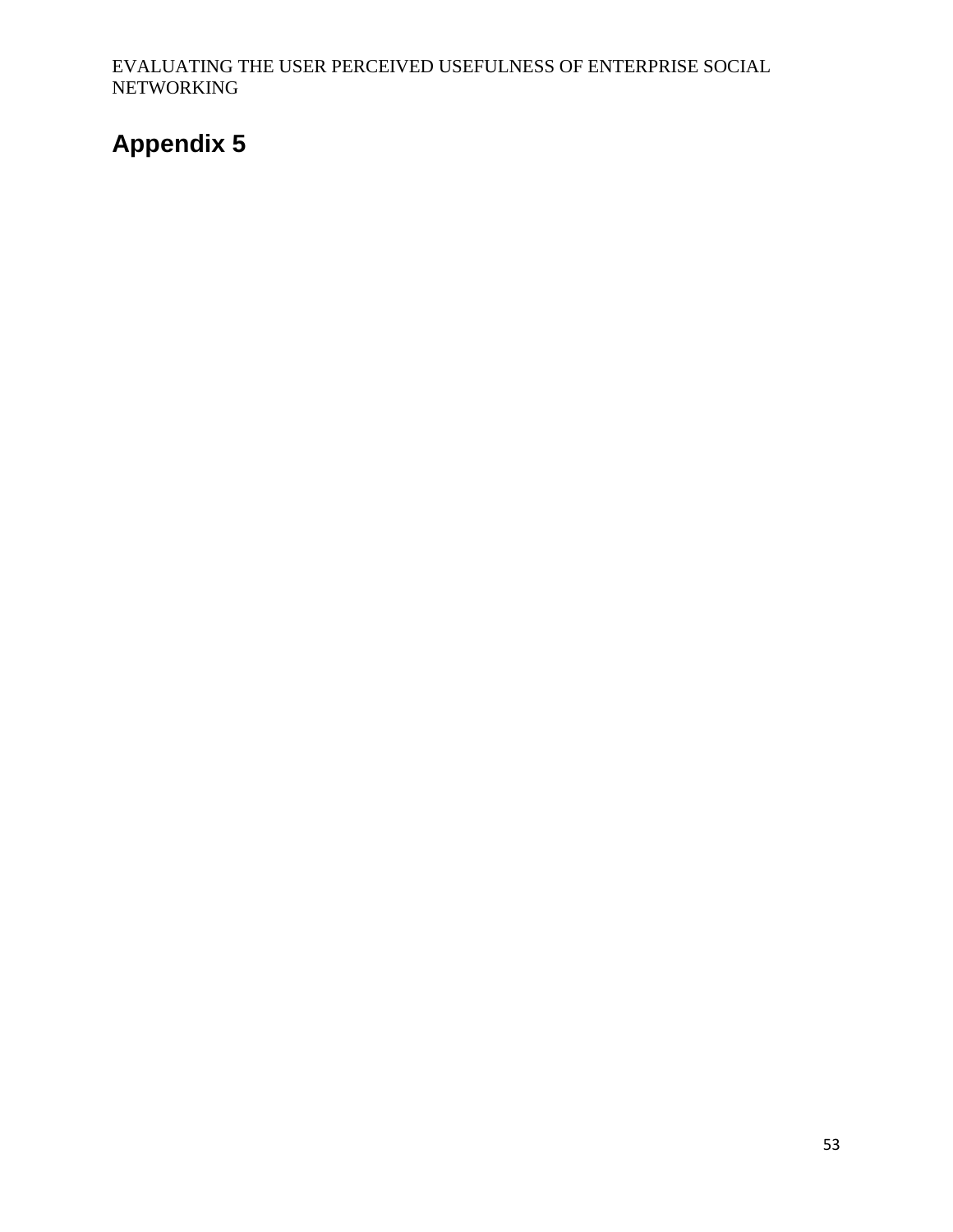# **Response themes**

| <b>ESN Use</b>                                                                                                                                                                                                                                                                                                                                            | <b>Organisational Support</b>                                                                                                                                                                                  | <b>Challenges</b>                                                                                                                                                                                                                                                                                                                                                                                                  | <b>Overcoming Challenges</b>                                                                                                     |
|-----------------------------------------------------------------------------------------------------------------------------------------------------------------------------------------------------------------------------------------------------------------------------------------------------------------------------------------------------------|----------------------------------------------------------------------------------------------------------------------------------------------------------------------------------------------------------------|--------------------------------------------------------------------------------------------------------------------------------------------------------------------------------------------------------------------------------------------------------------------------------------------------------------------------------------------------------------------------------------------------------------------|----------------------------------------------------------------------------------------------------------------------------------|
| Personally I use LinkedIn. It<br>helps validate skills and<br>experience. Within the<br>organisation, we have instant<br>messaging capability.<br>Although it hasn't really<br>taken off.                                                                                                                                                                 | For LinkedIn, I guess it's about recruiting<br>the best talent out there that is verifiable.<br>My organisation is just toying with the<br>idea of ESN. I think it's probably because<br>it's a public sector. | Senior management is unclear<br>about the benefits but does<br>what to know about it.                                                                                                                                                                                                                                                                                                                              | The culture needs to change.                                                                                                     |
| Yammer has had good<br>success. I got to know people<br>from other branches with<br>neat ideas on my project.<br>Yammer allows me to voice<br>my views in an intelligent<br>manner.<br>Instant messaging is also<br>quite helpful when I am<br>working away from office.<br>With phone or emails it's not<br>easy to pass files ideas and<br>collaborate. | There is a clear strategy outlined<br>Organisation has stitched ESN into the<br>corporate business quite well. Other<br>organisations are still trying to make sense<br>of ESN.                                | Sometimes people do forget<br>that Yammer is a professional<br>social site and not Facebook.<br>Better culture alignment with<br>these professional networking<br>tools would be good. I think<br>for organisation X making<br>sense of all the ESN data would<br>be the next stage i.e. identifying<br>patterns like, what is the<br>general mood of the<br>organisation?, what is talked<br>about the most? Etc. | It terms of implementing algorithms,<br>well the tech team is trying a few<br>things but can't really discuss that in<br>detail. |
| Facebook/twitter/google +.<br>Personally I don't use ESN<br>tools. As a large company it<br>helps to attract younger<br>clients to the business via the<br>adverts.                                                                                                                                                                                       |                                                                                                                                                                                                                |                                                                                                                                                                                                                                                                                                                                                                                                                    |                                                                                                                                  |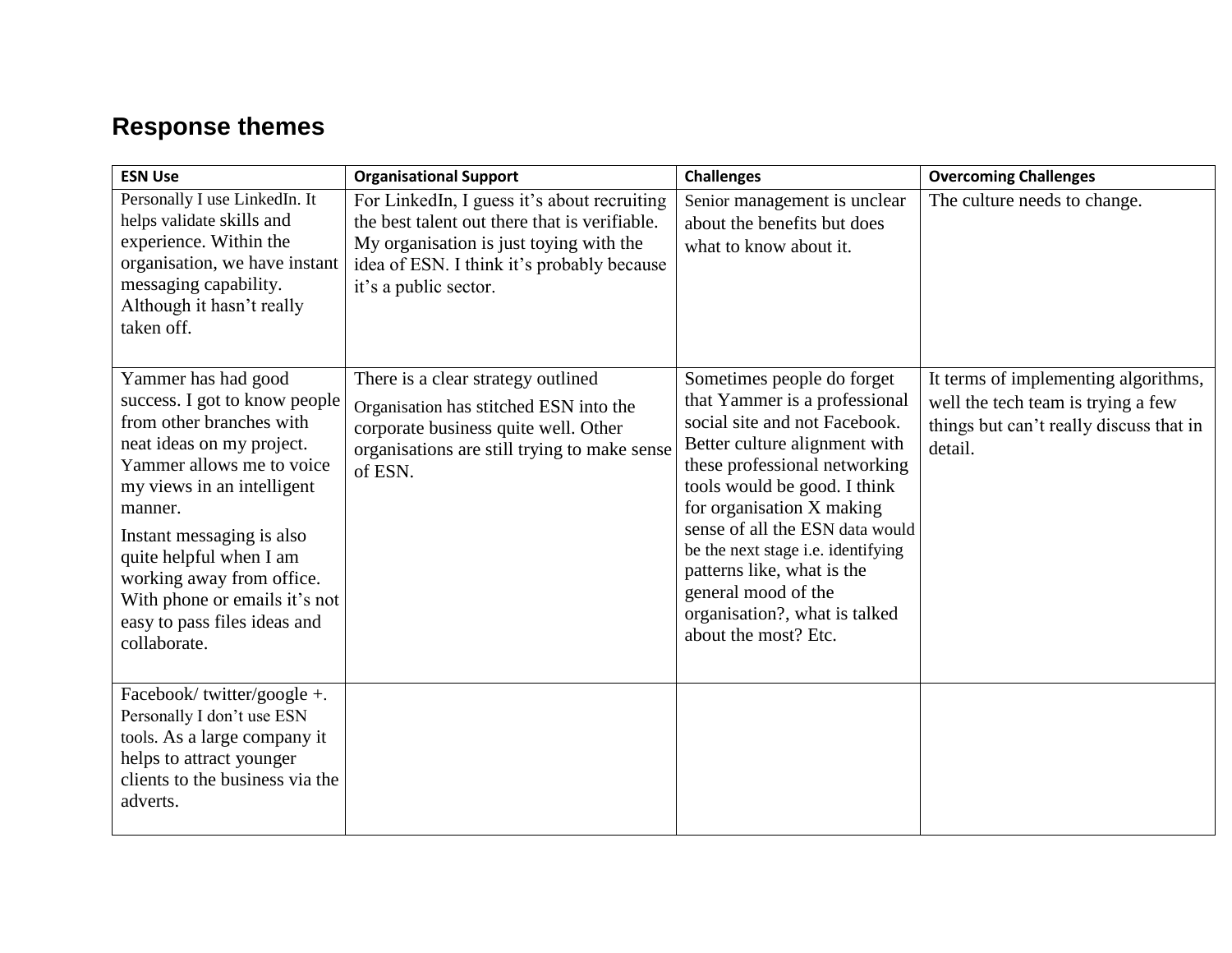| Facebook. Organisation used it<br>for branding and customer<br>contact.                                                                                                                                                                                                                                                                                                                                                                                                                                                                                                      | Organisation D1<br>Poorly implemented and no real value.<br>Organisation D2<br>Good success                                                                                                                                                                                                                                                                                                                                                                                                                                                                                                                                                                                                                                                                                                                                                                                                                                                                                          | Organisation D2<br>Quality content and frequent<br>updates<br>Deliver content that the<br>community wants.<br>People sometimes tend to not<br>associate professionalism<br>when it comes to Facebook. | Engaging with the community by<br>regularly updating photos, providing<br>event information and encouraging<br>people to give feedback will help to<br>maximize the benefits. |
|------------------------------------------------------------------------------------------------------------------------------------------------------------------------------------------------------------------------------------------------------------------------------------------------------------------------------------------------------------------------------------------------------------------------------------------------------------------------------------------------------------------------------------------------------------------------------|--------------------------------------------------------------------------------------------------------------------------------------------------------------------------------------------------------------------------------------------------------------------------------------------------------------------------------------------------------------------------------------------------------------------------------------------------------------------------------------------------------------------------------------------------------------------------------------------------------------------------------------------------------------------------------------------------------------------------------------------------------------------------------------------------------------------------------------------------------------------------------------------------------------------------------------------------------------------------------------|-------------------------------------------------------------------------------------------------------------------------------------------------------------------------------------------------------|-------------------------------------------------------------------------------------------------------------------------------------------------------------------------------|
| Still in the evaluation phase. I<br>do believe sometimes the<br>important conversation get<br>lost when it's not recorded or<br>shared with other stake<br>holders. ESN plays important<br>in it. The reason might be the<br>fear of confidential<br>information that might get<br>shared at different levels<br>However one of the aspects<br>of ESN is to start knowing<br>new people within the<br>organisation<br>Microsoft Office<br>communicator which kind of<br>very useful. web meeting<br>tools like 'Cisco Webex',<br>'Team viewer' . Improves my<br>productivity | not using much of ESN at the moment but<br>definitely the future plan<br>Certain features of ESN are inbuilt in the<br>applications available for staff member's The<br>interested people can join and start discussing<br>on various topics, share pictures, create events<br>and broadcast messages to all the group<br>members. I think at the moment, it is<br>restricted to a unit or within a department.<br>There is no formal strategy in place for<br>authorized use of the tools and introduce it at<br>higher level of organisational hierarchy. I<br>believe, we need to put more efforts in<br>engaging people with technology.<br>Being an Education Institution, there's always<br>a section who are tech savvy and are more<br>willing to use their hands on ESN tools.<br>However a section of people are still happy<br>with the legacy way of communicating on day<br>to day basis. Organisation is in the decision<br>making phase of how to bring change in the | Tools not formally being brought<br>at organisation level, thus so far<br>there's not much complexities in<br>using it. It's based on who wants<br>what and they are free to use it.                  |                                                                                                                                                                               |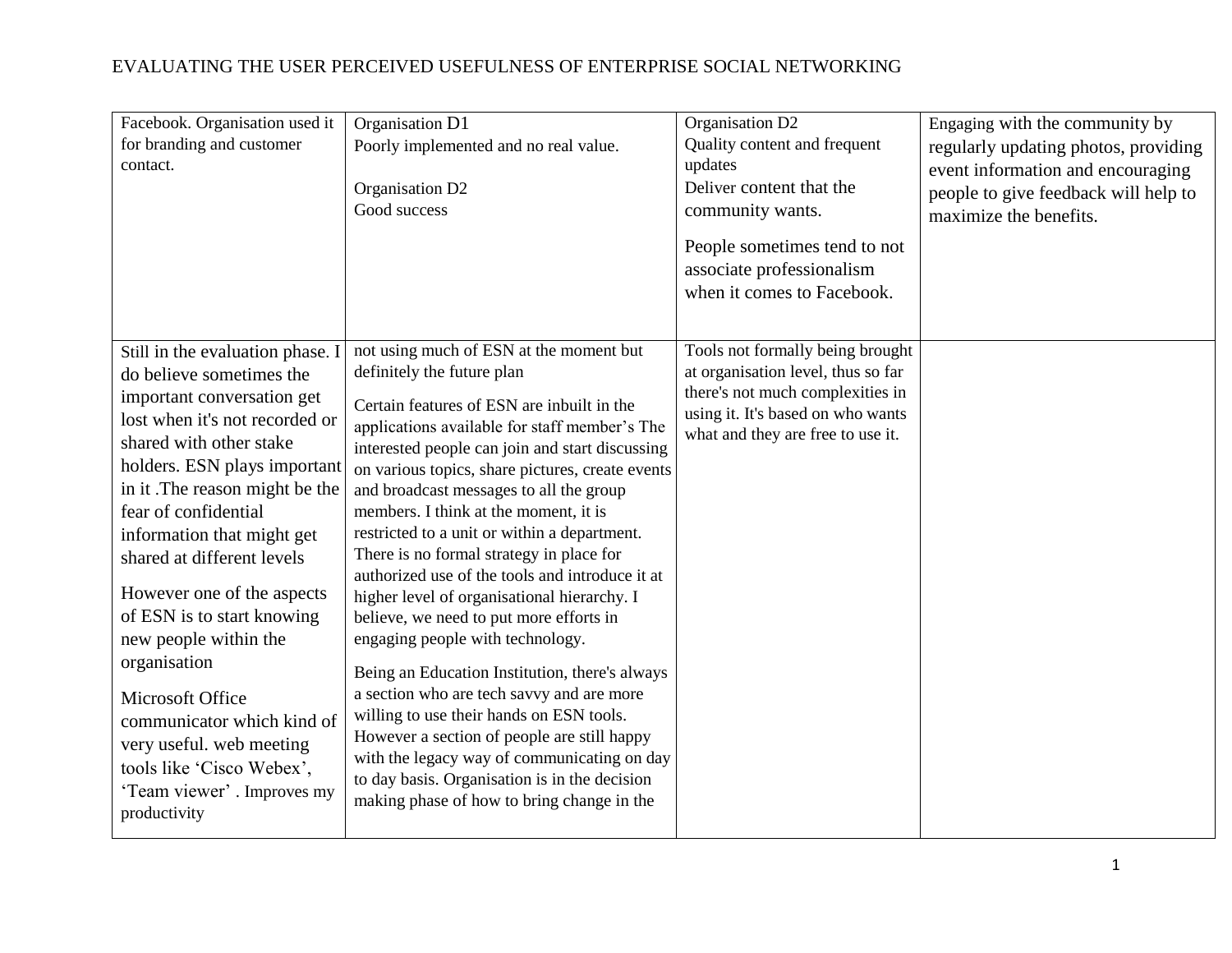| it probably helps converting<br>employees tacit knowledge into<br>explicit.                                                                                                                                                                                                                                                                                                                                                                                                                                                                                                                                                                                                                                                                        | culture and introduce technology in all aspects<br>of working and serving the clients.                                                                                                                                                                                                                                                                                                                                                                                                                                                                                                                                                                                                                                                                                                                                                                                                                                                                                        |                                                                                                                                                                                                                                                                                                                                                                                                                                                                                                                                                                                                                                                                      |                                                                                                                                                                                                                                                                                                                                                                                                                                                                                                                                 |
|----------------------------------------------------------------------------------------------------------------------------------------------------------------------------------------------------------------------------------------------------------------------------------------------------------------------------------------------------------------------------------------------------------------------------------------------------------------------------------------------------------------------------------------------------------------------------------------------------------------------------------------------------------------------------------------------------------------------------------------------------|-------------------------------------------------------------------------------------------------------------------------------------------------------------------------------------------------------------------------------------------------------------------------------------------------------------------------------------------------------------------------------------------------------------------------------------------------------------------------------------------------------------------------------------------------------------------------------------------------------------------------------------------------------------------------------------------------------------------------------------------------------------------------------------------------------------------------------------------------------------------------------------------------------------------------------------------------------------------------------|----------------------------------------------------------------------------------------------------------------------------------------------------------------------------------------------------------------------------------------------------------------------------------------------------------------------------------------------------------------------------------------------------------------------------------------------------------------------------------------------------------------------------------------------------------------------------------------------------------------------------------------------------------------------|---------------------------------------------------------------------------------------------------------------------------------------------------------------------------------------------------------------------------------------------------------------------------------------------------------------------------------------------------------------------------------------------------------------------------------------------------------------------------------------------------------------------------------|
| Internally we use instant<br>messenger, office<br>communicator, and Share point<br>for collaboration. Whilst we<br>have access to Facebook,<br>LinkedIn sites we do not have<br>an organisational presence.<br>There is a drive towards<br>collating technical applications<br>across various departments. For<br>example, Social CRM, however<br>it is at a very preliminary phase.<br>Productivity has increased<br>because responsiveness has<br>improved. SharePoint has also<br>been useful in collaboration not<br>sure if it's an ESN tool though.<br>Whilst I am excited about the<br>prospects of ESN in helping my<br>work, since my organisation is<br>a public sector I don't see any<br>breath of use here. May be in a<br>few years. | Largely it is at its conceptual phase. On a<br>scale of 1 -10, I would say 4.<br><b>Potential ESN Use</b><br>One of the fundamental principles that is<br>driving all this, is communication -; reaching<br>out and accessing people. Communication and<br>the right information is required at every point<br>in time. Social networking will be very useful<br>here, if used in the right ways.<br>I also think ESN can be really useful between<br>inter-agencies, to share business specific<br>domain knowledge, without the red tape. ESN<br>can generate a lot of value here. There are a<br>number of business functions that are<br>common amongst government agencies,<br>better information flow will make for a more<br>streamlined process, saving time and money.<br>Unlike private organisations we don't have<br>any competition between government<br>agencies so I think there is a lot of scope for<br>sharing specific knowledge amongst the<br>agencies. | It is only effective if it is<br>driven in a wider consensus,<br>there is no use if only a<br>handful within the<br>organisation use it. So there<br>needs to be a culture change<br>for people in moving and<br>adopting that way of working.<br>The public sector is lagging<br>behind with ESN. I think there<br>is misinterpretation, lack of<br>information to know the<br>capability. It needs to have a<br>consolidated view of all the<br>government departments to<br>effectively do well and get the<br>best out of it. I think the public<br>sector can learn a bit from the<br>private sector, I think they a<br>bit more focused and have<br>direction. | I think having management support<br>does go a long way. With<br>management support there is an<br>organisational drive towards utilising<br>them to its maximum potential.<br>I also think with Management<br>support there is a proper change<br>process, when these tools are<br>introduced. This enables people to be<br>properly trained and are made aware<br>of the process and behavioural<br>changes that accompany them. I can<br>personally attest to this based on our<br>implementation of office<br>communicator. |